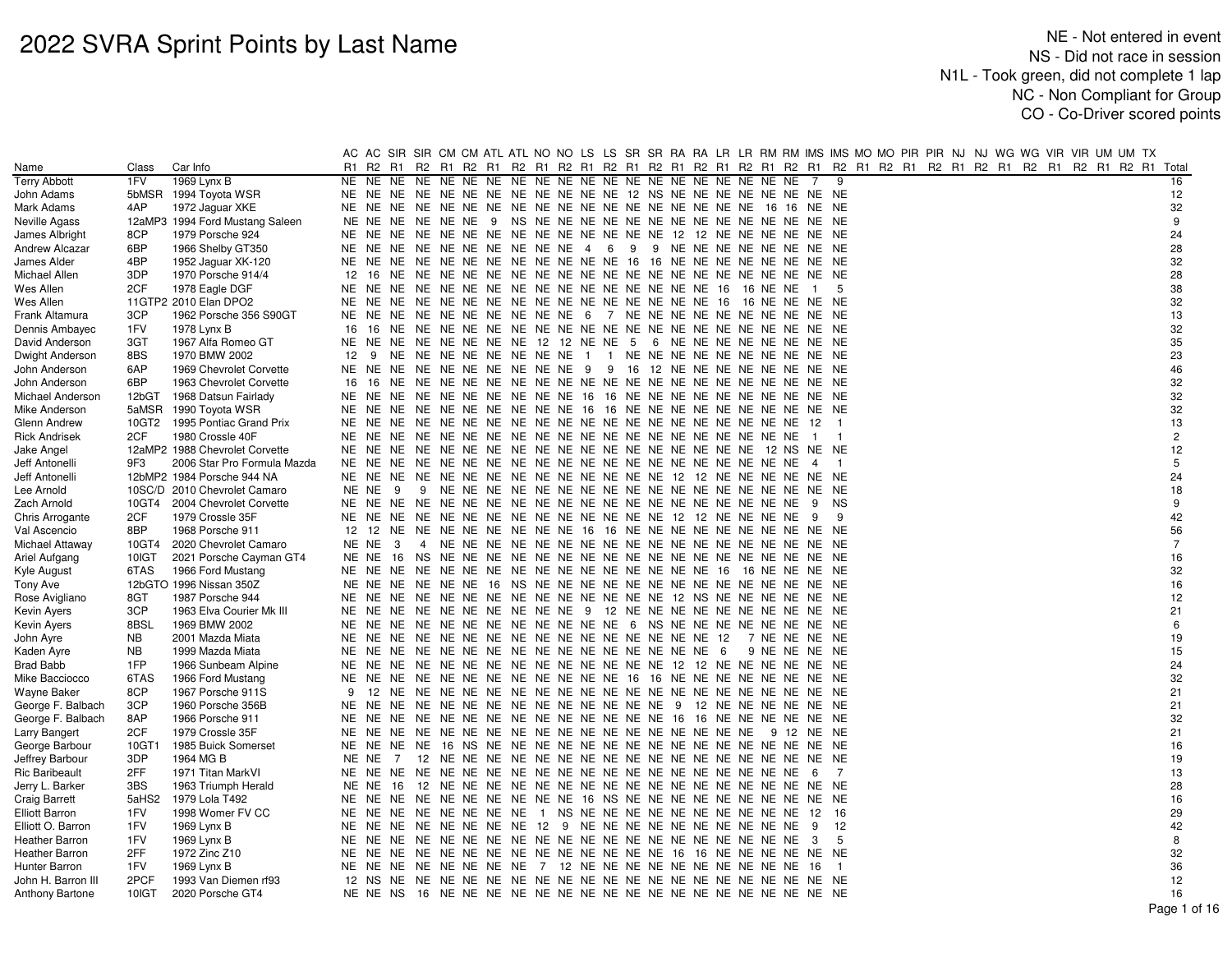|                          |                   |                               | AC    |          |      |              |                     |  |                                                                         |  |  |               |  |                |                |  |  |  |  | AC SIR SIR CM CM ATL ATL NO NO LS LS SR SR RA RA LR LR RM RM IMS IMS MO MO PIR PIR NJ NJ WG WG VIR VIR UM UM TX |                |
|--------------------------|-------------------|-------------------------------|-------|----------|------|--------------|---------------------|--|-------------------------------------------------------------------------|--|--|---------------|--|----------------|----------------|--|--|--|--|-----------------------------------------------------------------------------------------------------------------|----------------|
| Name                     | Class             | Car Info                      | R1    | R2 R1    |      |              |                     |  |                                                                         |  |  |               |  |                |                |  |  |  |  | R2 R1 R2 R1 R2 R1 R2 R1 R2 R1 R2 R1 R2 R1 R2 R1 R2 R1 R2 R1 R2 R1 R2 R1 R2 R1 R2 R1 R2 R1 R2 R1 R2 R1 R2 R1     | Total          |
| Leo Basile               | 2FC               | 1965 Cooper T75               |       | NE NE NE |      |              |                     |  |                                                                         |  |  |               |  | 16             | 16             |  |  |  |  |                                                                                                                 | 32             |
| Mike Batanero            | 10GT4             | 2000 Panoz GTS                |       | 16 16 NE |      |              |                     |  |                                                                         |  |  |               |  |                |                |  |  |  |  |                                                                                                                 | 32             |
| Richard Bateman          | 1GT               | 1979 Datsun B210              | NE NE |          | NE.  |              |                     |  | NE NE NE NE NE NE NE 12 12 16 16 NE NE NE NE NE NE NE NE NE             |  |  |               |  |                |                |  |  |  |  |                                                                                                                 | 56             |
| David Baughman           | 1M                | 1964 Legrand Sports Racer     |       | NE NE NE |      |              |                     |  |                                                                         |  |  |               |  | 16 NS          |                |  |  |  |  |                                                                                                                 | 16             |
| Jason Baughman           | 5aVS2             | 1987 Swift DB 2               |       | NE NE NE |      |              |                     |  |                                                                         |  |  |               |  | 7              | 9              |  |  |  |  |                                                                                                                 | 16             |
| Ken Baum                 | 2PCF              | 1988 Euroswift SE-1           |       | NE NE NE |      |              |                     |  | NE NE NE NE NE NE NE NE NE NE NE 16 16 NE NE NE NE NE NE                |  |  |               |  |                |                |  |  |  |  |                                                                                                                 | 32             |
| David Bearden            | 8AP               | 1972 Porsche 911 ST           |       |          |      |              |                     |  |                                                                         |  |  |               |  |                |                |  |  |  |  |                                                                                                                 | 64             |
| <b>Fred Beasley</b>      |                   | 12aMP1 1980 Porsche 911       |       |          |      |              |                     |  |                                                                         |  |  |               |  |                | - 16           |  |  |  |  |                                                                                                                 | 64             |
| Steve Beck               | 10SC <sub>2</sub> | 1995 Ford Thunderbird         |       |          |      |              |                     |  | 16 12 NE NE NE NE NE NE NE NE 16 16 16 9 NE NE NE NE NE NE 12           |  |  |               |  |                | 12             |  |  |  |  |                                                                                                                 | 109            |
| Daniel Becker            | 2CF               | 1978 Tiga FFA78               |       |          |      |              |                     |  |                                                                         |  |  |               |  | $\blacksquare$ | $\overline{1}$ |  |  |  |  |                                                                                                                 | $\overline{2}$ |
| <b>Steve Beeler</b>      | 2CF               | 1979 Lola T 540               |       |          |      |              |                     |  |                                                                         |  |  |               |  | $\overline{1}$ | $\overline{2}$ |  |  |  |  |                                                                                                                 | 3              |
| Rob Bellevue             | 8CP               | 1971 Datsun 240Z              | NE NE |          | NE.  |              |                     |  | NE NE NE NE NE NE NE NE NE 5 7 NE NE NE NE NE NE NE NE NE               |  |  |               |  |                |                |  |  |  |  |                                                                                                                 | 12             |
| Rob Bellevue             | 8CP               | 1971 Datsun 240Z              |       |          |      |              |                     |  |                                                                         |  |  |               |  |                |                |  |  |  |  |                                                                                                                 | 12             |
| Tom Benjamin             | 8BS               | 1969 Alfa Romeo GTV           |       | NE NE 16 |      |              |                     |  |                                                                         |  |  |               |  |                |                |  |  |  |  |                                                                                                                 | 32             |
| Gary Beresford           | 8BS               | 1972 Datsun 510               |       |          |      |              |                     |  |                                                                         |  |  |               |  | - 16           | - 16           |  |  |  |  |                                                                                                                 | 32             |
| <b>Brent Berge</b>       | 7CA1              | 1978 Lola Can-Am              |       |          |      |              |                     |  |                                                                         |  |  |               |  |                |                |  |  |  |  |                                                                                                                 | 16             |
| <b>Brent Bernath</b>     | 10SC/B            | 2006 Ford Fusion              |       |          |      |              | NE NE NE NE NE NE 9 |  |                                                                         |  |  |               |  |                |                |  |  |  |  |                                                                                                                 | 18             |
| Jeffrey Bernatovich      | 10GT2             | 1990 Chevrolet GT1 Corvette   |       | NE NE    | - 16 |              |                     |  |                                                                         |  |  |               |  |                |                |  |  |  |  |                                                                                                                 | 32             |
| Alan Berry               | 3EP               | 1967 Triumph Spitfire         |       |          |      |              |                     |  |                                                                         |  |  |               |  |                |                |  |  |  |  |                                                                                                                 | $\mathbf 0$    |
| Walo Bertschinger        | 6AP               |                               |       |          |      |              |                     |  |                                                                         |  |  |               |  |                |                |  |  |  |  |                                                                                                                 | 16             |
| <b>Richard Betournay</b> | 10SC2             | 1992 Chevrolet Lumina         | NE NE |          | NE.  |              |                     |  | NE NE NE NE NE NE NE 7 7 9 7 NE NE NE NE NE NE NE NE                    |  |  |               |  |                |                |  |  |  |  |                                                                                                                 | $30\,$         |
| David Bevan              | 1FV               | 1972 Zink C4                  |       |          |      |              |                     |  |                                                                         |  |  |               |  |                | $\overline{1}$ |  |  |  |  |                                                                                                                 | $\overline{c}$ |
| John Bibbo               | 8BS               | 1976 BMW 2002                 |       | NE NE    | - 9  |              |                     |  |                                                                         |  |  |               |  |                |                |  |  |  |  |                                                                                                                 | 21             |
| Normand Biglione Jr      | 6TAS              | 1970 Ford Mustang Boss        |       | 12 16 NE |      |              |                     |  | NE NE NE NE NE NE NE 9 9 NE NE NE NE NE NE NE NE NE NE NE               |  |  |               |  |                |                |  |  |  |  |                                                                                                                 | 46             |
| Thomas Bigony            | 10IGT             | 2019 Porsche Cayman           |       |          |      |              |                     |  |                                                                         |  |  |               |  |                |                |  |  |  |  |                                                                                                                 | 9              |
| Greg Birch               |                   | 12aMP2 1987 BMW 535i          |       |          |      |              |                     |  |                                                                         |  |  |               |  |                |                |  |  |  |  |                                                                                                                 | 32             |
| Bennie Bish              | 8BS               | 1973 BMW 2002                 |       | NE NE NE |      |              |                     |  |                                                                         |  |  |               |  |                |                |  |  |  |  |                                                                                                                 | 28             |
| Robert Blain             | 9FA               | 1976 March F2                 |       |          |      |              |                     |  |                                                                         |  |  |               |  |                |                |  |  |  |  |                                                                                                                 | 16             |
| Robert Blain             |                   | 10GT4 2004 Chevrolet Corvette |       |          |      |              |                     |  |                                                                         |  |  |               |  |                |                |  |  |  |  |                                                                                                                 | 16             |
| David Bland              |                   | 11GTP3 2006 Juno SSE          | NE NE |          | NE.  |              |                     |  |                                                                         |  |  |               |  | - 12           | - 12           |  |  |  |  |                                                                                                                 | 24             |
| Lon Blaser               | NA                | 1990 Mazda Miata              |       |          |      |              |                     |  |                                                                         |  |  |               |  |                |                |  |  |  |  |                                                                                                                 | 18             |
| Ken Blasko               | 8BSL              | 1969 BMW 2002                 |       |          |      |              |                     |  | NE NE NE NE NE NE NE NE NE NE 9 12 7 7 NE NE NE NE NE NE NE NE          |  |  |               |  |                |                |  |  |  |  |                                                                                                                 | 35             |
| Kurt Blasman             | 8BSL              | 1970 BMW 2002                 |       |          |      |              |                     |  | NE NE NE NE NE NE NE NE NE NE NE 12 16 16 12 NE NE NE NE NE NE NE NE NE |  |  |               |  |                |                |  |  |  |  |                                                                                                                 | 56             |
| Kyle Blasman             | 8BSL              | 1970 BMW 2002                 |       |          |      |              |                     |  | NE NE NE NE NE NE NE NE NE NE 16 NS 12 16 NE NE NE NE NE NE NE NE       |  |  |               |  |                |                |  |  |  |  |                                                                                                                 | 44             |
| Wayne Blasmar            | 8AP               | 1970 Datsun 240Z              |       |          |      |              |                     |  | NE NE NE NE NE NE NE NE NE NE 16 16 NE NE NE NE NE NE NE NE NE NE NE    |  |  |               |  |                |                |  |  |  |  |                                                                                                                 | 32             |
| Wayne Blasman            | 8CP               | 1971 Datsun 240Z              |       |          |      |              |                     |  | NE NE NE NE NE NE NE NE NE NE NE NE 16 16 NE NE NE NE NE NE NE NE NE    |  |  |               |  |                |                |  |  |  |  |                                                                                                                 | 32             |
| <b>Thomas Bleecker</b>   | 6BP               | 1965 Ford Mustang             |       |          |      |              |                     |  |                                                                         |  |  |               |  |                |                |  |  |  |  |                                                                                                                 | 32             |
| Daniel Bloom             |                   | 12aMP3 2014 Ford Boss 302R    |       |          |      |              |                     |  |                                                                         |  |  |               |  |                |                |  |  |  |  |                                                                                                                 | 32             |
| <b>Carter Boles</b>      | 1FV               | 1969 Zink C4                  |       | NE NE NE |      |              |                     |  |                                                                         |  |  |               |  | $\overline{4}$ | $\overline{1}$ |  |  |  |  |                                                                                                                 | $\,$ 5 $\,$    |
| Doug Boles               | 2FF               | 1972 Titan MK6                |       | NE NE NE |      |              |                     |  |                                                                         |  |  |               |  | -3             | $\overline{4}$ |  |  |  |  |                                                                                                                 | $\overline{7}$ |
| Rod Bolhous              | 2CF               | 1983 Lola T642                |       |          |      |              |                     |  |                                                                         |  |  | 6 NE NE NE NE |  | $\blacksquare$ | $\overline{1}$ |  |  |  |  |                                                                                                                 | 17             |
| Josh Boller              | 7U2               | 1976 Chevron B36              |       | NE NE NE |      |              |                     |  | NE NE NE NE NE NE NE NE NE NE NE 9 12 NE NE NE NE NE NE                 |  |  |               |  |                |                |  |  |  |  |                                                                                                                 | 21             |
| Josh Boller              | 5bFM              | 1963 Lotus 23B                | NE NE |          | NE.  |              |                     |  | NE NE NE NE NE NE NE NE NE NE NE 1 16 NE NE NE NE NE NE                 |  |  |               |  |                |                |  |  |  |  |                                                                                                                 | 17             |
| Erich Bollman            | 6TAS              | 1969 Ford Mustang Boss        |       | NE NE    | - 6  |              |                     |  |                                                                         |  |  |               |  |                |                |  |  |  |  |                                                                                                                 | 13             |
| Scott Borchetta          | 6GT               | 1969 Chevrolet Corvette       |       | NE NE    | 16   | 16           |                     |  | 16 NS 16 NS NE NE 16 16 16 16 16 16 NE NE NE NE 16                      |  |  |               |  |                | 12             |  |  |  |  |                                                                                                                 | 188            |
| Scott Borchetta          | 10GT4             | 2020 Chevrolet Camaro         |       | NE NE    | NS.  | <sup>7</sup> |                     |  | NS NS NE NE NE NE 16 16 12 12 12 12 NE NE NE NE NE NE                   |  |  |               |  |                |                |  |  |  |  |                                                                                                                 | 87             |
| Ralph Borelli            | 10SC2             | 1991 Chevrolet Lumina         |       |          |      |              |                     |  | NE NE NE NE NE NE NE NE NE NE NE 12 12 12 16 NE NE NE NE NE NE NE NE NE |  |  |               |  |                |                |  |  |  |  |                                                                                                                 | 52             |
| Jeff Borghesi            | 7U2               | 2002 Carbir Sports 2000       |       | NE NE    | - 9  |              |                     |  |                                                                         |  |  |               |  |                |                |  |  |  |  |                                                                                                                 | 16             |
| Peter Botham             | NA                | 1991 Mazda Miata              | NE NE |          |      |              |                     |  | NE NE NE NE NE NE NE NE NE NE NE NE 5 NS NE NE NE NE NE NE              |  |  |               |  |                |                |  |  |  |  |                                                                                                                 | 5              |
| Devin Boucher            | 1FV               | 1969 Caldwell                 |       |          |      |              |                     |  | NE NE NE NE NE NE NE NE 9 1 NE NE NE NE NE NE NE NE NE NE NE NE         |  |  |               |  |                |                |  |  |  |  |                                                                                                                 | 10             |
| Frank Boucher            | 8BP               | 1969 Porsche 911S             |       | NE NE    | - 9  |              |                     |  |                                                                         |  |  |               |  |                |                |  |  |  |  |                                                                                                                 | 18             |
| Jim Bouzaglou            | 7U2               | 1973 Lola T294                | NE NE |          |      |              |                     |  |                                                                         |  |  |               |  | - 16           | - 16           |  |  |  |  |                                                                                                                 | 32             |
| Jim Bouzaglou            |                   | 12bGTU 1973 Porsche 911 RSR   |       |          |      |              |                     |  | NE NE NE NE NE NE NE NE NE NE NE 1 NS NE NE NE NE NE NE NE NE NE NE     |  |  |               |  |                |                |  |  |  |  |                                                                                                                 | $\overline{1}$ |
| John F Boxhorn           | 5aS2              | 2010 Carbir CS2               |       |          |      |              |                     |  |                                                                         |  |  |               |  |                |                |  |  |  |  |                                                                                                                 | $\overline{2}$ |
|                          |                   |                               |       |          |      |              |                     |  |                                                                         |  |  |               |  |                |                |  |  |  |  |                                                                                                                 | $\sim$         |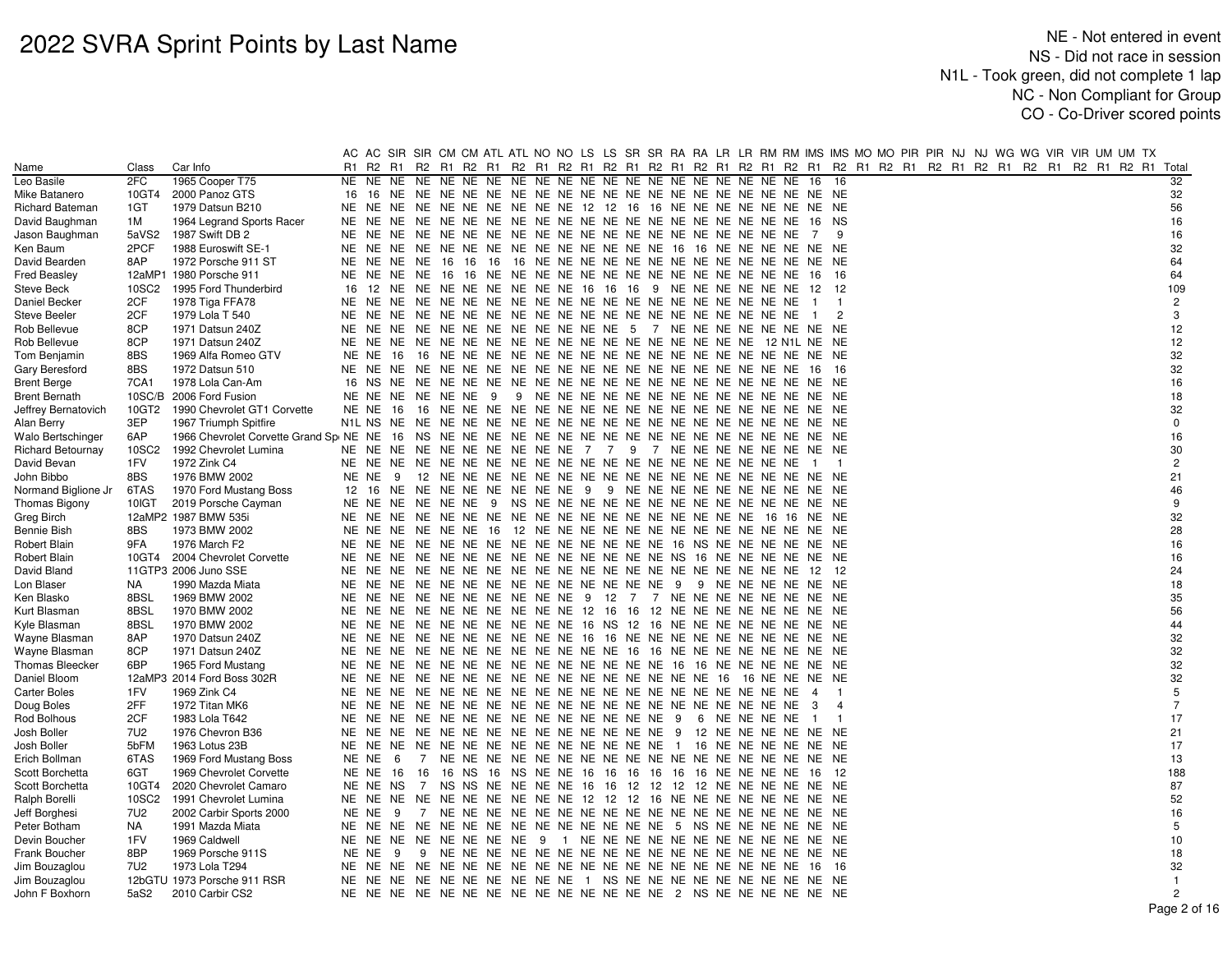|                         |                  |                            |                                                                           | AC AC SIR SIR CM CM ATL ATL NO NO LS LS SR SR RA RA LR LR RM RM IMS IMS MO MO PIR PIR NJ NJ WG WG VIR VIR UM UM TX |                |
|-------------------------|------------------|----------------------------|---------------------------------------------------------------------------|--------------------------------------------------------------------------------------------------------------------|----------------|
| Name                    | Class            | Car Info                   | R1                                                                        | R2 R1 R2 R1 R2 R1 R2 R1 R2 R1 R2 R1 R2 R1 R2 R1 R2 R1 R2 R1 R2 R1 R2 R1 R2 R1 R2 R1 R2 R1 R2 R1 R2 R1 R2 R1 Total  |                |
| Geoff Brabham           | 2FB              | 1971 Brabham BT35-31       | NE NE NE                                                                  | 12<br>-16                                                                                                          | 28             |
| Lee Brahin              |                  | 11GTP3 1995 Ralt RT-41 SR  | NE NE                                                                     |                                                                                                                    | 21             |
| Maurizio Brandhoff      | 8BS              | 1971 Ford Capri Coupe      | NE NE NE NE NE NE NE NE NE NE 5 1 NE NE NE NE NE NE NE NE NE NE           |                                                                                                                    | 6              |
| Bob Briggs              | 6GT              | 1969 Chevrolet Camaro      | 16<br>NE NE NE NE NE NE NE NE 12 NS NE NE NE NE NE NE NE NE NE NE<br>16   |                                                                                                                    | 44             |
| Bob Briggs              | 10GT2            | 1986 Chevrolet Camaro      | NE NE NE NE NE NE NE NE 16 16 NE NE NE NE NE NE NE NE NE NE<br>NE NE      |                                                                                                                    | 32             |
| <b>Bradley Briscoe</b>  | 6AP              | 1976 Chevrolet Corvette    | NE<br>NE.<br>NE NE NE NE NE NE NE NE 2 6 NE NE NE NE NE NE 16 16 NE NE    |                                                                                                                    | 40             |
| <b>Chandler Briscoe</b> |                  | 12bGTO 1973 BMW CSL        | NE NE NE NE NE NE NE NE NE NE 16 16 NE NE NE NE NE NE NE NE NE NE NE      |                                                                                                                    | 32             |
| Robert Brooks           | 8BS              | 1971 Datsun 510            | NE NE NE NE NE NE NE NE NE NE 1 1 NE NE NE NE NE NE NE NE NE NE           |                                                                                                                    | $\overline{c}$ |
| Tyler Brooks            | 8BS              | 1971 Datsun 510            | 9<br>$\mathbf{1}$                                                         |                                                                                                                    | 10             |
| Scott Brown             | 3EP              | 1966 MG B GT               | NE NE NE NE NE NE NE NE NE NE NE NE 16 NS NE NE NE NE NE NE NE NE NE      |                                                                                                                    | 16             |
| Tom Brown               | 3EP              | 1963 Triumph Spitfire      | NE NE<br>- 16                                                             |                                                                                                                    | 32             |
| <b>Walter Brown</b>     | 10GT2            | 1987 Chevrolet Camaro      | NE NE NE NE NE NE NE NE 12 9 9 9 NE NE NE NE NE NE NE NE NE<br>NE<br>NE.  |                                                                                                                    | 39             |
| Doug Bruce              | 2FF              | 1972 Merlyn Mk20A          |                                                                           | -2<br>$\overline{1}$                                                                                               | 3              |
| David Bruder            | 6TAS             | 1965 Ford Mustang GT350    | NE NE NE NE NE NE NE NE 16 16 NE NE NE NE NE NE NE NE NE NE NE<br>NE NE   |                                                                                                                    | 32             |
| Skip Bryan              |                  | 12bMP2 1987 BMW 325        | NE NE<br>9                                                                |                                                                                                                    | 18             |
| Glenn Bryant            | 5aS2             | 1988 Lola T 88/90          | NE NE<br>- 9<br>-9                                                        |                                                                                                                    | 18             |
| Alec Buchan             | 3CP              | 1962 Triumph TR4           |                                                                           |                                                                                                                    | 12             |
| David Buchanan          | 8BS              | 1971 Datsun 510            | NE NE NE NE NE NE NE NE NE NE 1 1 1 1 NE NE NE NE NE NE NE NE NE          |                                                                                                                    | $\overline{4}$ |
| Jade Buford             |                  | 10GT4 2020 Ford Mustang    | NE NE NE NE NE NE NE NE NE NE NE NE NE 9 NS NE NE NE NE 12 NS<br>NE       |                                                                                                                    | 21             |
| Kenny Bupp              |                  | 10SC/B 2000 Ford Taurus    | NE NE<br>7                                                                |                                                                                                                    | $\overline{7}$ |
| <b>Hobart Buppert</b>   | 7CA1             | 1969 Lola T70 MKIII        | NE NE                                                                     |                                                                                                                    | 16             |
| Seth Burgett            | 6BP              | 1967 Shelby GT350 Mustang  | NE NE                                                                     |                                                                                                                    | $\overline{7}$ |
| Joseph Burke            |                  | 10SC/B 2003 Dodge Charger  |                                                                           | $\overline{1}$                                                                                                     | 17             |
| Skott Burkland          | 8BP              | 1969 Porsche 911           | NE NE<br>7                                                                | - 12                                                                                                               | 70             |
| Robert Burnside         | 2FB              | 1969 Brabham BT29          |                                                                           | $\overline{c}$<br>$\overline{2}$                                                                                   | $\overline{4}$ |
| Robert Burnside         | 9FB              | 1973 Brabham BT 40         |                                                                           |                                                                                                                    | 24             |
| Jack Busch              | 6BP              | 1967 Jaguar XKE            |                                                                           |                                                                                                                    | $\overline{1}$ |
| Lori Bush-Engel         | 1FV <sub>2</sub> | 1972 Caldwell D13          | NE<br>NE.                                                                 | 9                                                                                                                  | 18             |
| <b>Matthew Butson</b>   | 10SC/B           | 2006 Dodge Charger         | NENE <sub>9</sub>                                                         |                                                                                                                    | 64             |
| Tyler Butterfield       | 9FSV             | 1972 Royale RP-14          | NE NE NE NE NE NE NE NE NE NE 16 16 NE NE NE NE NE NE NE NE NE NE NE      |                                                                                                                    | 32             |
| Nathan Byrd             | 9F3              | 2008 Elan Mazda Pro        | NE NE                                                                     | - 5                                                                                                                | 46             |
| Daniel Caggiano         | 8AP              | 1970 Porsche 914/6         | NE NE NE NE NE NE NE NE NE NE NE NE 9 12 NE NE NE NE NE NE<br>NE<br>NE.   |                                                                                                                    | 21             |
| Daniel Caggiano         | 8BS              | 1973 Datsun 510            | NE NE NE NE NE NE NE NE NE NE 1 2 1 1 NE NE NE NE NE NE NE NE NE          |                                                                                                                    | 5              |
| Craig Campbell          | 9F2              | 1994 Van Diemen RF 94      | NE NE                                                                     |                                                                                                                    | $\overline{7}$ |
| Chris Candee            | 12bMP1           | 1968 Porsche 911           | NE NE NE NE NE NE NE NE NE NE NE NE 16 16 NE NE NE NE NE NE<br>NE.<br>NE. |                                                                                                                    | 32             |
| Mark Caraluzzi          | 8CP              | 1973 Datsun 240Z           | NE NE                                                                     |                                                                                                                    | 32             |
| <b>Matthew Carr</b>     | NB               | 1999 Mazda Miata           | NE NE                                                                     |                                                                                                                    | 32             |
| <b>William Carson</b>   | 1FP              | 1967 MG Midget             | NE<br>NE<br>NE NE NE NE NE NE NE NE NE NE 16 NS NE NE NE NE NE NE NE NE   |                                                                                                                    | 16             |
| <b>Craig Carter</b>     | 6BP              | 1964 Chevrolet Corvette    | 12                                                                        |                                                                                                                    | 24             |
| John Carter             | 1FV              | 1968 Zink FV               |                                                                           |                                                                                                                    | $\overline{2}$ |
| <b>Kristine Casey</b>   | 8BS              | 1970 Nissan Bluebird       | NE NE<br>NE NE NE NE NE NE NE NE 1 1 1 1 NE NE NE NE NE NE NE NE          |                                                                                                                    | $\overline{4}$ |
| Randal Cassling         |                  | 12bGTU 1970 Porsche 914-6  | NE                                                                        |                                                                                                                    | 16             |
| Matthew Chimbolo        | NA.              | 1991 Mazda Miata           | NE NE                                                                     |                                                                                                                    | 28             |
| Glenn Chiou             |                  | 12bGTU 1974 Datsun 260Z    | NE NE NE NE NE NE NE NE 16 16 NE NE NE NE NE NE NE NE NE NE NE<br>NE NE   |                                                                                                                    | 32             |
| Frank Cioppettini       | 10GT4            | 1998 Chevrolet Camaro      | NE NE 12 16 NE NE 12 6 NE NE NE NE NE NE NE NE 16 16 NE NE NE NE          |                                                                                                                    | 78             |
| Andres Cipriano         | 1FV              | 1985 Citation Zink Z-18B   | NS 12                                                                     |                                                                                                                    | 12             |
| Eddie Claridge          | 9FA5             | 1982 Theodore TY02         | NE<br>NE.                                                                 |                                                                                                                    | 16             |
| Mark Clark              | 2CF              | 1978 Crossle 32F           |                                                                           | $\overline{1}$<br>$\overline{1}$                                                                                   | $\overline{2}$ |
| Mark Clark              | 5aS2             | 1990 Swift DB5             |                                                                           | 5<br>- 6                                                                                                           | 11             |
| Mike Claudio            | 10GT4            | 1992 Porsche 911           | NE NE                                                                     |                                                                                                                    | 32             |
| Jonathan Clausen        | 6BP              | 1966 Sunbeam Tiger         | NE NE NE NE NE NE NE NE NE NE NE NE 9 9 NE NE NE NE NE NE<br>NE NE        |                                                                                                                    | 18             |
| Nicolas Clemence        | 3CP              | 1960 Porsche 356B Roadster | NE NE                                                                     |                                                                                                                    | 24             |
| Nicolas Clemence        | 8BP              | 1967 Porsche 911S          | NE NE                                                                     |                                                                                                                    | 24             |
| Kirk Clifford           | 9FC              | 1976 Lola T324             | NE NE NE NE NE NE NE NE NE NE NE NE NE 16 16 NE NE NE NE NE NE NE NE NE   |                                                                                                                    | 32             |
|                         |                  |                            |                                                                           |                                                                                                                    | Page 3 of 16   |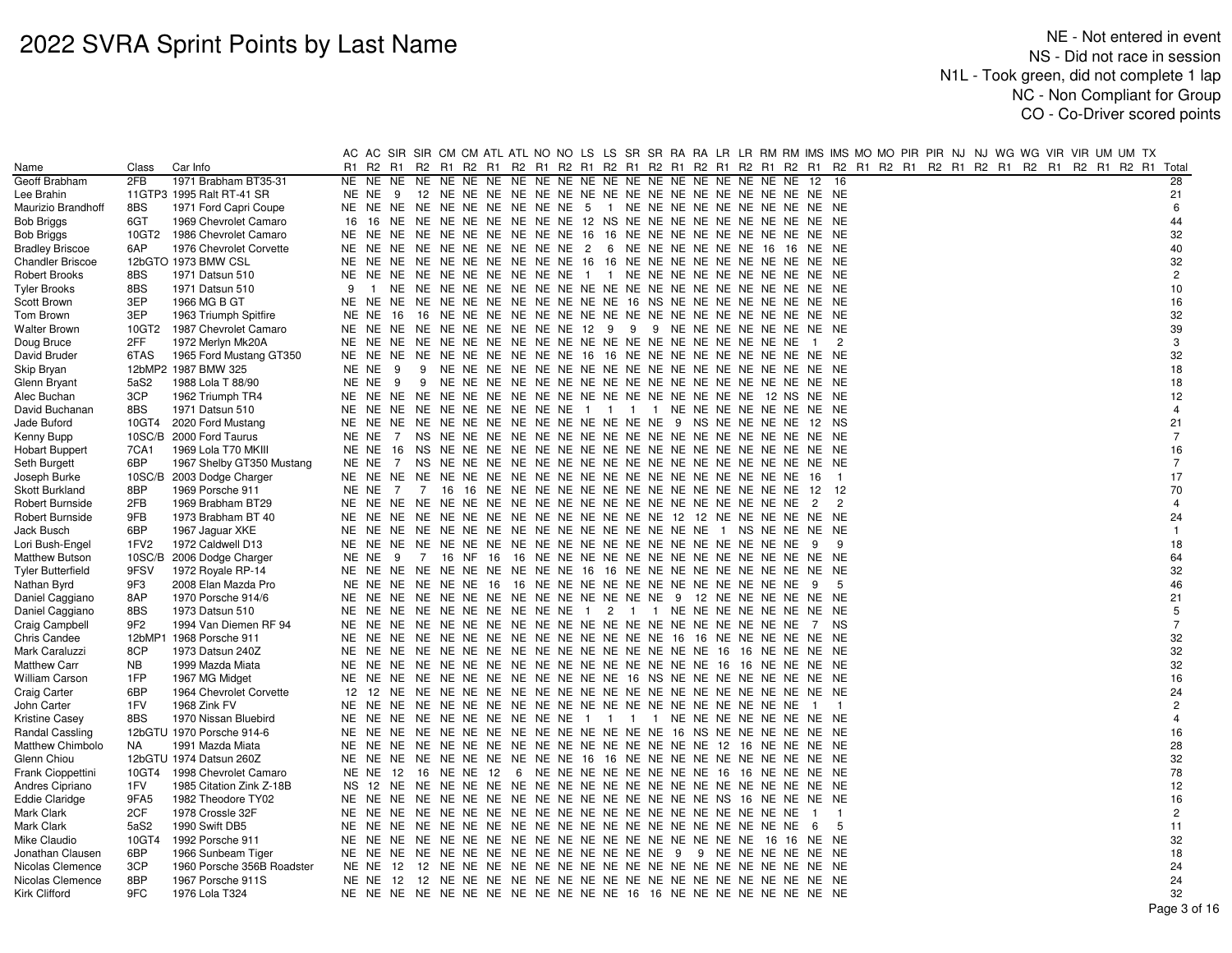|                           |                 |                                   |       |                 |                | AC AC SIR SIR CM CM ATL ATL NO NO LS LS SR SR RA RA LR LR RM RM IMS IMS MO MO PIR PIR NJ NJ WG WG VIR VIR UM UM TX |                |                                          |  |  |  |                         |                |  |  |  |  |                                                       |                |
|---------------------------|-----------------|-----------------------------------|-------|-----------------|----------------|--------------------------------------------------------------------------------------------------------------------|----------------|------------------------------------------|--|--|--|-------------------------|----------------|--|--|--|--|-------------------------------------------------------|----------------|
| Name                      | Class           | Car Info                          | R1    |                 |                | R2 R1 R2 R1 R2 R1 R2 R1 R2 R1 R2 R1 R2 R1 R2 R1 R2 R1 R2 R1 R2 R1                                                  |                |                                          |  |  |  |                         |                |  |  |  |  | R2 R1 R2 R1 R2 R1 R2 R1 R2 R1 R2 R1 R2 R1 R2 R1 Total |                |
| Craig Clinger             | 1FV             | 1972 Schnepp FV                   |       | NE NE NE        | NE             | NE NE                                                                                                              | NE             |                                          |  |  |  |                         |                |  |  |  |  |                                                       | $\overline{2}$ |
| John Cloud                | 6TAS            | 1970 Ford Boss 302                |       | NE NE NS        | - 6            | NE NE 12 CO NE NE NE NE NE NE NE NE NE NE NE NE NE                                                                 |                |                                          |  |  |  | - 9                     | 12             |  |  |  |  |                                                       | 39             |
| John Cloud                | 10GT4           | 2020 Chevrolet Camaro TA2         | NE NE | $\overline{4}$  |                | NS NE NE                                                                                                           | $\overline{7}$ | 9 NE NE NE NE NE NE NE NE NE NE NE NE NE |  |  |  | - 6                     | <b>NS</b>      |  |  |  |  |                                                       | 26             |
| John Cloud                |                 | 10SC/B 1993 Pontiac Grand Prix    | NE NE | $\mathbf{3}$    |                |                                                                                                                    |                |                                          |  |  |  | $\overline{1}$          | <b>NS</b>      |  |  |  |  |                                                       | 4              |
| <b>Bob Clucas</b>         | 8BS             | 1970 Datsun 510                   |       |                 |                | NE NE NE NE NE NE NE NE NE NE NE 1 NS NE NE NE NE NE NE NE NE NE NE                                                |                |                                          |  |  |  |                         |                |  |  |  |  |                                                       | $\mathbf{1}$   |
| <b>Charles Cochran</b>    | 1FV2            | 1995 Adams Aero                   |       |                 |                |                                                                                                                    |                |                                          |  |  |  | 7                       | -7             |  |  |  |  |                                                       | 14             |
| Corey Cochran             |                 | 10SC/B 1999 Chevrolet Monte Carlo |       |                 |                |                                                                                                                    |                |                                          |  |  |  | $\overline{1}$          | $\overline{4}$ |  |  |  |  |                                                       | 5              |
| Colin Comer               | 10GT3           | 1995 Ford Mustang                 |       |                 |                |                                                                                                                    |                |                                          |  |  |  |                         |                |  |  |  |  |                                                       | 32             |
| <b>Craig Conley</b>       | 6BP             | 1966 Ford Mustang GT350           |       |                 |                |                                                                                                                    |                |                                          |  |  |  |                         |                |  |  |  |  |                                                       | 9              |
| Larry Connor              | 11NC            | 2005 Audi R8 LMP                  |       |                 |                |                                                                                                                    |                |                                          |  |  |  |                         |                |  |  |  |  |                                                       | 0              |
| Lewis Cooper Jr           |                 | 9BOSS 2007 Panoz DP01             |       |                 |                | NE NE NE NE NE NE NE NE 16 16 NE NE NE NE NE NE NE NE NE NE NE NE NE                                               |                |                                          |  |  |  |                         |                |  |  |  |  |                                                       | 32             |
| James Cope                |                 | 11GTP3 2012 Elan DP02             |       |                 |                |                                                                                                                    |                |                                          |  |  |  |                         |                |  |  |  |  |                                                       | 17             |
| Sebastian Coppola         | 9F2             | 1988 Alfa Romeo F3                |       |                 |                |                                                                                                                    |                |                                          |  |  |  | - 6                     | - 9            |  |  |  |  |                                                       | 15             |
| Sebastian Coppola         | 9FA5            | 1970 Lola T192                    |       |                 |                |                                                                                                                    |                |                                          |  |  |  |                         |                |  |  |  |  |                                                       | $\Omega$       |
| Victor Corda              | 6NC             | 1966 Ford Mustang                 |       |                 |                |                                                                                                                    |                |                                          |  |  |  |                         |                |  |  |  |  |                                                       | $\Omega$       |
| <b>Tim Cornelius</b>      | 6TAS            | 1969 Chevrolet Camaro Z28         |       |                 |                |                                                                                                                    |                |                                          |  |  |  |                         |                |  |  |  |  |                                                       | 24             |
| Jose Cortes               |                 | 11GTP2 2016 Ligier LMP3           |       |                 |                |                                                                                                                    |                |                                          |  |  |  | - 9                     | -12            |  |  |  |  |                                                       | 21             |
|                           | 2FF             |                                   |       |                 |                |                                                                                                                    |                |                                          |  |  |  |                         | - 16           |  |  |  |  |                                                       | 32             |
| Dan Cowdrey               |                 | 1970 Titan MK6<br>1964 AD FV      |       |                 |                |                                                                                                                    |                |                                          |  |  |  | 16                      | $\overline{1}$ |  |  |  |  |                                                       | $\overline{c}$ |
| Ray Creech                | 1FV             |                                   |       |                 |                |                                                                                                                    |                |                                          |  |  |  | $\overline{1}$<br>NE NE |                |  |  |  |  |                                                       | 32             |
| John Crosby               | 9F <sub>2</sub> | 12aMP3 2013 Porsche 911 GT3R      |       |                 |                | NE NE NE NE NE NE NE NE 16 16 NE NE NE NE NE NE NE NE NE NE NE                                                     |                |                                          |  |  |  |                         |                |  |  |  |  |                                                       |                |
| <b>Stuart Crow</b>        |                 | 1994 RT 41                        |       |                 |                | NE NE NE NE NE NE NE NE 16 16 16 16 16 16 NE NE NE NE NE NE                                                        |                |                                          |  |  |  | 16                      | - 16           |  |  |  |  |                                                       | 128            |
| Michael Cullinan          |                 | 12bS911 1977 Porsche 911          |       |                 |                | NE NE NE NE NE NE NE NE NE NE NE NE NE 4 4 NE NE NE NE NE NE NE NE NE                                              |                |                                          |  |  |  |                         |                |  |  |  |  |                                                       | 8              |
| Steven Cullman            | 6TAS            | 1970 Ford Boss 302                |       |                 |                |                                                                                                                    |                |                                          |  |  |  | 12 16                   |                |  |  |  |  |                                                       | 28             |
| Alexander Cunningham NB   |                 | 2000 Mazda Miata                  |       |                 |                |                                                                                                                    |                |                                          |  |  |  |                         |                |  |  |  |  |                                                       | 21             |
| <b>Brad Dahmer</b>        | 10SC4           | 2009 Chevrolet Monte Carlo        |       |                 |                |                                                                                                                    |                |                                          |  |  |  |                         |                |  |  |  |  |                                                       | 32             |
| Julie Dahmer              | <b>NB</b>       | 1999 Mazda Miata                  |       |                 |                |                                                                                                                    |                |                                          |  |  |  |                         |                |  |  |  |  |                                                       | 18             |
| Phil Daigrepont           | 7U2             | 1978 Toj/206-24 Spider            |       |                 |                | NE NE NE NE NE NE NE NE 16 NS NE NE NE NE NE NE NE NE NE NE NE NE                                                  |                |                                          |  |  |  |                         |                |  |  |  |  |                                                       | 16             |
| <b>Wally Dallenbach</b>   | 6TAS            | 1970 Ford Boss 302                |       |                 |                |                                                                                                                    |                |                                          |  |  |  |                         |                |  |  |  |  |                                                       | 0              |
| A.C. D'Augustine          | 6AP             | 1965 Chevrolet Corvette L88       |       |                 |                | NE NE NE NE NE NE NE NE NE NE 7 5 NE NE NE NE NE NE NE NE NE NE NE                                                 |                |                                          |  |  |  |                         |                |  |  |  |  |                                                       | 12             |
| Rob Davenport             | 3GT             | 1973 Datsun B-210                 |       |                 |                |                                                                                                                    |                |                                          |  |  |  | 16 N1L                  |                |  |  |  |  |                                                       | 16             |
| Brian Davis               | 3EP             | 1961 Elva Courier                 |       |                 |                |                                                                                                                    |                |                                          |  |  |  |                         |                |  |  |  |  |                                                       | 32             |
| <b>Robert Davis</b>       | 4AP             | 1961 Ferrari TR61                 |       |                 |                | NE NE NE NE NE NE NE NE NE NE 16 16 1 16 NE NE NE NE NE NE NE NE NE                                                |                |                                          |  |  |  |                         |                |  |  |  |  |                                                       | 49             |
| <b>Robert Davis</b>       | 8DP             | 1965 Lotus Super 7                |       |                 |                | NE NE NE NE NE NE NE NE NE NE NE 16 16 16 16 NE NE NE NE NE NE NE NE                                               |                |                                          |  |  |  |                         |                |  |  |  |  |                                                       | 64             |
| <b>Robert Davis</b>       | 5bFM            | 1960 Lola Sports Racer            |       |                 |                |                                                                                                                    |                |                                          |  |  |  |                         |                |  |  |  |  |                                                       | 24             |
| Alan Davison              | 6APX            | 1967 Ford Mustang                 |       |                 |                |                                                                                                                    |                |                                          |  |  |  | 1 NS                    |                |  |  |  |  |                                                       | $\mathbf{1}$   |
| Alan Davison              | 10GT3           | 2000 Panoz GTS                    |       | <b>NE NE 16</b> |                | 12 NE NE 16 16 NE NE NE NE NE NE NE NE NE NE NE NE NE                                                              |                |                                          |  |  |  | 16                      | - 16           |  |  |  |  |                                                       | 92             |
| David De Bolt             | 5bMSR           | 1985 SRF Gen 3                    |       |                 |                |                                                                                                                    |                |                                          |  |  |  | - 16                    | -16            |  |  |  |  |                                                       | 32             |
| Dalmo De Vasconcelos 2PCF |                 | 2001 Van Diemen FF                |       |                 |                | NE NE NE NE NE NE NE NE NE NE 5 9 NE NE NE NE NE NE NE NE NE NE NE                                                 |                |                                          |  |  |  |                         |                |  |  |  |  |                                                       | 14             |
| James Dean                | 3EP             | 1970 Porsche 914-4                |       |                 |                | NE NE NE NE NE NE NE NE NE NE 12 12 NE NE NE NE NE NE NE NE NE NE                                                  |                |                                          |  |  |  |                         |                |  |  |  |  |                                                       | 24             |
| Jonathan DeGaynor         | 6GT             | 1959 Devin Evolution              | NE NE | -9              | $\overline{1}$ | NE NE NE NE NE NE NE NE NE NE 12 12 NE NE NE NE NE NE                                                              |                |                                          |  |  |  |                         |                |  |  |  |  |                                                       | 34             |
| Jonathan DeGaynor         | 10GT3           | 1992 Ford Mustang                 | NE NE | $\overline{1}$  | 16             | NE NE NE NE NE NE NE NE NE NE NE N1L NS NE NE NE NE NE NE                                                          |                |                                          |  |  |  |                         |                |  |  |  |  |                                                       | 17             |
| John Delane               | 7U2             | 1972 Chevron B21                  |       | NE NE 12        |                |                                                                                                                    |                |                                          |  |  |  |                         |                |  |  |  |  |                                                       | 21             |
| Damian della Santina 9F2  |                 | 1991 Swift DB4                    |       |                 |                |                                                                                                                    |                |                                          |  |  |  |                         |                |  |  |  |  |                                                       | 32             |
| Clay Dellacava            | 9F3             | 2006 Mazda Pro Formula            |       |                 |                | NE NE NE NE NE NE NE NE NE NE 7 7 NE NE NE NE NE NE NE NE NE NE NE                                                 |                |                                          |  |  |  |                         |                |  |  |  |  |                                                       | 14             |
| Anthony Dellavecchia 6TAS |                 | 1970 Chevrolet Camaro             |       |                 |                |                                                                                                                    |                |                                          |  |  |  |                         |                |  |  |  |  |                                                       | 18             |
| Chris DeMinco             | 5bFM            | 1971 Mallock 11B                  |       |                 |                | NE NE NE NE 16 16 16 16 NE NE NE NE NE NE NE NE 16 16 NE NE                                                        |                |                                          |  |  |  | -16                     | - 16           |  |  |  |  |                                                       | 128            |
| Keith Denahan             | 3CP             | 1964 Porsche 356                  | NE NE | $\overline{1}$  |                |                                                                                                                    |                |                                          |  |  |  |                         |                |  |  |  |  |                                                       | $\mathbf{1}$   |
| Steve Denton              | 10GT4           | 2016 Porsche Cayman GT4           |       |                 |                | NE NE NE NE NE NE 6                                                                                                |                |                                          |  |  |  |                         |                |  |  |  |  |                                                       | 13             |
| Quinn Derby               | 3EP             | 1968 Triumph Spitfire             |       | NE NE NE NE     |                |                                                                                                                    |                |                                          |  |  |  |                         |                |  |  |  |  |                                                       | 17             |
| Logan Dernoshek           |                 | 12bGT1 1965 Chevrolet Corvair     |       | NE NE NE NE     |                |                                                                                                                    |                |                                          |  |  |  |                         |                |  |  |  |  |                                                       | 32             |
| <b>Nick DeVitis</b>       | 6BP             | 1966 Shelby GT 350                |       |                 |                | NE NE NE NE NE NE NE NE NE NE NE NE NE 6 NS NE NE NE NE NE NE NE NE NE                                             |                |                                          |  |  |  |                         |                |  |  |  |  |                                                       | 6              |
| Alan Dezzani              | 2CF             | 1977 Royale RP24                  |       |                 |                | NE NE NE NE NE NE NE NE NE NE NE NE 9 9 NE NE NE NE NE NE NE NE NE                                                 |                |                                          |  |  |  |                         |                |  |  |  |  |                                                       | 18             |
| Scott Dick                | 9F1             | 2005 Dallara Infinity             |       |                 |                |                                                                                                                    |                |                                          |  |  |  | -9                      | 12             |  |  |  |  |                                                       | 21             |
| John DiGiovanni           | 2FF             | 1970 Titan MarkVI                 |       |                 |                |                                                                                                                    |                |                                          |  |  |  |                         | - 9            |  |  |  |  |                                                       | 18             |
|                           |                 |                                   |       |                 |                |                                                                                                                    |                |                                          |  |  |  |                         |                |  |  |  |  |                                                       | $Proof A O$    |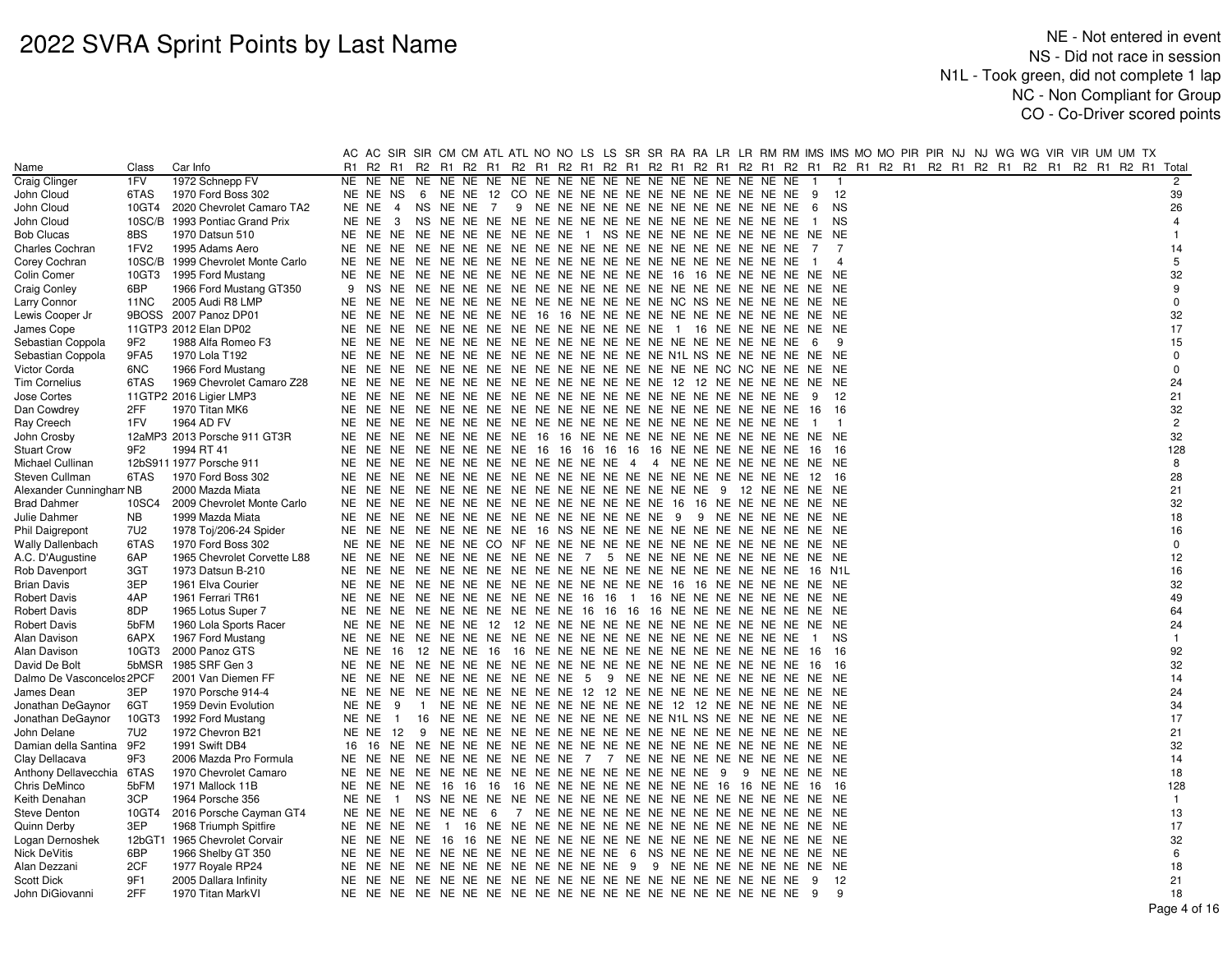|                          |                 |                                   |       |          |   |  |  |  |                                                                        |  |  |                |                |  |  |  |  | AC AC SIR SIR CM CM ATL ATL NO NO LS LS SR SR RA RA LR LR RM RM IMS IMS MO MO PIR PIR NJ NJ WG WG VIR VIR UM UM TX |                |
|--------------------------|-----------------|-----------------------------------|-------|----------|---|--|--|--|------------------------------------------------------------------------|--|--|----------------|----------------|--|--|--|--|--------------------------------------------------------------------------------------------------------------------|----------------|
| Name                     | Class           | Car Info                          | R1    |          |   |  |  |  |                                                                        |  |  |                |                |  |  |  |  | R2 R1 R2 R1 R2 R1 R2 R1 R2 R1 R2 R1 R2 R1 R2 R1 R2 R1 R2 R1 R2 R1 R2 R1 R2 R1 R2 R1 R2 R1 R2 R1 R2 R1 R2 R1 Total  |                |
| James Dolan              | 6BP             | 1965 Shelby GT350                 | NE NE | 16       | 9 |  |  |  |                                                                        |  |  |                |                |  |  |  |  |                                                                                                                    | 25             |
| <b>Bruce Domeck</b>      | 2CF             | 1976 Lola T342                    |       |          |   |  |  |  |                                                                        |  |  | 1 NS           |                |  |  |  |  |                                                                                                                    | $\mathbf{1}$   |
| Michael Doyle            | 6BP             | 1961 Jaguar E-Type coupe          |       |          |   |  |  |  | NE NE NE NE NE NE NE NE NE NE NE 5 4 N1L 6 NE NE NE NE NE NE NE NE NE  |  |  |                |                |  |  |  |  |                                                                                                                    | 15             |
| Jonathan Draper          | 8GT             | 1970 BMW 2002                     |       |          |   |  |  |  |                                                                        |  |  |                |                |  |  |  |  |                                                                                                                    | 28             |
| Jonathan Draper          | 10GT4           | 1997 Porsche Boxster              |       |          |   |  |  |  |                                                                        |  |  |                |                |  |  |  |  |                                                                                                                    | 11             |
| Gary Drean               | 1CS             | 1966 Austin Cooper S              |       |          |   |  |  |  | NE NE NE NE NE NE NE NE NE NE N1L 12 7 7 NE NE NE NE NE NE NE NE NE    |  |  |                |                |  |  |  |  |                                                                                                                    | 26             |
| Larry Drummond           | NB              | 1999 Mazda Miata                  |       |          |   |  |  |  |                                                                        |  |  |                |                |  |  |  |  |                                                                                                                    | 11             |
| Cooper Dubois            | 4AP             | 1962 Chevrolet Corvette           |       |          |   |  |  |  |                                                                        |  |  |                |                |  |  |  |  |                                                                                                                    | 12             |
| Paul Dudiak              | 9FA5            | 1969 McKee F5000                  |       |          |   |  |  |  |                                                                        |  |  | $\overline{7}$ | 6              |  |  |  |  |                                                                                                                    | 13             |
| Charles E. Duncan        | 5aS2            | 1990 Lola 90-90                   | NE    |          |   |  |  |  | NE NE NE NE NE NE NE NE NE NE NE NE NE 4 4 NE NE NE NE NE NE NE        |  |  |                |                |  |  |  |  |                                                                                                                    | 8              |
| David Dwoskin            | 9F3             | 2006 Swift 016a                   |       |          |   |  |  |  |                                                                        |  |  |                |                |  |  |  |  |                                                                                                                    | 16             |
| David Dwoskin            | 9F3             | 2006 swift 016a                   |       |          |   |  |  |  | NE NE NE NE NE NE NE NE NE NE NE 4 NS NE NE NE NE NE NE NE NE NE NE    |  |  |                |                |  |  |  |  |                                                                                                                    |                |
| Diana Dyckman            | 1FV             | 1968 Zink FV                      |       |          |   |  |  |  |                                                                        |  |  | $\overline{1}$ | $\overline{1}$ |  |  |  |  |                                                                                                                    | $\overline{2}$ |
| Jim Edmonds              | 2PCF            | 2001 Van Diemen FF                |       |          |   |  |  |  | NE NE NE NE NE NE NE NE NE NE NE 6 6 12 9 NE NE NE NE NE NE 12 16      |  |  |                |                |  |  |  |  |                                                                                                                    | 61             |
| Phil Eglin               | 8GT             | 1972 Datsun 240Z                  |       |          |   |  |  |  |                                                                        |  |  |                |                |  |  |  |  |                                                                                                                    | 32             |
| Justin Ehrlich           | 10IGT           | 2009 Porsche Cayman               |       |          |   |  |  |  |                                                                        |  |  |                |                |  |  |  |  |                                                                                                                    | 5              |
| Maxwell Ehrlich          | 10IGT           | 2018 Porsche Cayman GT4           |       |          |   |  |  |  |                                                                        |  |  |                |                |  |  |  |  |                                                                                                                    | 28             |
| Zach Ehrlich             | 10IGT           | 2018 Porsche Cayman GT4           |       |          |   |  |  |  |                                                                        |  |  |                |                |  |  |  |  |                                                                                                                    | 19             |
| Mitchell Eitel           | 7U2             | 1975 Chevron B-31                 |       |          |   |  |  |  |                                                                        |  |  |                |                |  |  |  |  |                                                                                                                    | 32             |
| Mitchell Eitel           |                 | 12aMP1 1974 Ferrari 308 GT4       |       |          |   |  |  |  |                                                                        |  |  |                |                |  |  |  |  |                                                                                                                    | 17             |
| Scott Elieff             | 1FV             | 1967 Formula Vee FV               |       |          |   |  |  |  | NE NE NE NE NE NE NE NE 3 12 NE NE NE NE NE NE NE NE NE NE NE NE       |  |  |                |                |  |  |  |  |                                                                                                                    | 15             |
| <b>Travis Engen</b>      | 2FB             | 1970 Chevron B17b                 |       |          |   |  |  |  | NE NE NE NE NE NE NE NE NE NE 16 16 16 16 NE NE NE NE NE NE            |  |  | -4             | 5              |  |  |  |  |                                                                                                                    | 73             |
| <b>Travis Engen</b>      | 9F1             | 2001 Lola T97/20                  | NE    |          |   |  |  |  |                                                                        |  |  | - 12           | -9             |  |  |  |  |                                                                                                                    | 21             |
| <b>Travis Engen</b>      |                 | 11GTP2 2005 Audi R8 LMP           | NE NE | - 9      |   |  |  |  | 12 NE NE NE NE NE NE 16 16 16 NS NE NE NE NE NE NE 16 16               |  |  |                |                |  |  |  |  |                                                                                                                    | 101            |
| <b>Travis Engen</b>      | 5bFM            | 1962 Lotus 23B                    | NE NE | 16       |   |  |  |  | 16 NE NE NE NE NE NE 9 9 12 12 NE NE NE NE NE NE NE NE                 |  |  |                |                |  |  |  |  |                                                                                                                    | 74             |
| <b>Troy Ermish</b>       | 8BS             | 1971 Datsun 510                   |       |          |   |  |  |  | NE NE NE NE NE NE NE NE NE NE NE 16 16 16 12 NE NE NE NE NE NE NE NE   |  |  |                |                |  |  |  |  |                                                                                                                    | 60             |
| Skip Essma               | 8CP             | 1972 Porsche 911                  |       |          |   |  |  |  |                                                                        |  |  |                | - 16           |  |  |  |  |                                                                                                                    | 32             |
| Kevin Estes              |                 | 12aMP3 1984 Porsche 911           |       |          |   |  |  |  |                                                                        |  |  |                |                |  |  |  |  |                                                                                                                    | 16             |
| <b>Charles Evans</b>     | 3EP             | 1965 MG MGB                       |       |          |   |  |  |  |                                                                        |  |  |                | 12             |  |  |  |  |                                                                                                                    | 28             |
| <b>Christopher Evans</b> |                 | 10SC/B 2005 Chevrolet Monte Carlo |       |          |   |  |  |  |                                                                        |  |  | $\overline{1}$ | $\overline{2}$ |  |  |  |  |                                                                                                                    | 31             |
| Glenn Every              | 6AP             | 1969 Chevrolet Corvette           |       |          |   |  |  |  |                                                                        |  |  |                |                |  |  |  |  |                                                                                                                    | 17             |
| <b>Brian Faessler</b>    | 10GT4           | 2017 Ford Mustang                 |       |          |   |  |  |  |                                                                        |  |  | 16             | - 16           |  |  |  |  |                                                                                                                    | 32             |
| Carlo Falcone            | 6GT             | 1968 Bizzarini Soup to Nuts       |       | NENE 6   |   |  |  |  |                                                                        |  |  |                |                |  |  |  |  |                                                                                                                    | 13             |
| James Farley             | 6AP             | 1966 Ford Cobra                   |       |          |   |  |  |  | NE NE NE NE NE NE NE NE NE NE 16 12 NE NE NE NE NE NE NE NE NE NE NE   |  |  |                |                |  |  |  |  |                                                                                                                    | 28             |
| James Farley             | 7U2             | 1978 Lola 298                     | NE NE | - 16     |   |  |  |  |                                                                        |  |  |                |                |  |  |  |  |                                                                                                                    | 32             |
| Frank Farrell            | 3BS             | 1972 Alfa Romeo Berlina           |       |          |   |  |  |  |                                                                        |  |  |                |                |  |  |  |  |                                                                                                                    | 28             |
| Nio Fernandez            |                 | 10SC/A 2007 Dodge NASCAR          |       |          |   |  |  |  |                                                                        |  |  |                |                |  |  |  |  |                                                                                                                    | 16             |
| <b>Benjamin Ficht</b>    | NB              | 1995 Mazda Miata                  |       |          |   |  |  |  |                                                                        |  |  |                |                |  |  |  |  |                                                                                                                    | 24             |
| Lee Follansbee           | 3NC             | 1967 Triumph Spitfire             | NC.   |          |   |  |  |  |                                                                        |  |  |                |                |  |  |  |  |                                                                                                                    | $\mathbf 0$    |
| Tom Forgione             |                 | 10SC/B 2002 Ford Taurus           |       |          |   |  |  |  |                                                                        |  |  |                |                |  |  |  |  |                                                                                                                    |                |
| Tom Forgione             |                 | 10SC/C 1995 Ford Thunderbird      |       |          |   |  |  |  |                                                                        |  |  | - 9            | <b>NS</b>      |  |  |  |  |                                                                                                                    | 9              |
| <b>Tony Fornetti</b>     | <b>NA</b>       | 1990 Mazda Miata                  |       |          |   |  |  |  |                                                                        |  |  |                |                |  |  |  |  |                                                                                                                    | 32             |
| <b>Carter Fournier</b>   | 1FV             | 1965 Form Car MarkIII             |       |          |   |  |  |  | NE NE NE NE NE NE NE NE 1 4 NE NE NE NE NE NE NE NE NE NE NE NE        |  |  |                |                |  |  |  |  |                                                                                                                    | 5              |
| Andrew Fox               | 1CS             | 1966 Austin Cooper S              |       |          |   |  |  |  | NE NE NE NE NE NE NE NE NE NE 16 16 NE NE NE NE NE NE NE NE NE NE NE   |  |  |                |                |  |  |  |  |                                                                                                                    | 32             |
| Tom Fraelich             | 9FC             | 1979 March Super Vee              |       |          |   |  |  |  | NE NE NE NE NE NE 16 16 NE NE NE NE NE NE NE NE NE NE NE NE NE         |  |  | 16             | - 16           |  |  |  |  |                                                                                                                    | 64             |
| Paul Frame               | 3CP             | 1957 Porsche 356A                 |       |          |   |  |  |  | NE NE NE NE NE NE NE NE NE NE 5 6 NE NE NE NE NE NE NE NE NE NE NE     |  |  |                |                |  |  |  |  |                                                                                                                    | 11             |
| Mark Francis             | 5bBSR           | 1963 Elva MK VIIs                 |       |          |   |  |  |  | NE NE NE NE NE NE NE NE NE NE 16 16 NE NE NE NE NE NE NE NE NE NE NE   |  |  |                |                |  |  |  |  |                                                                                                                    | 32             |
| James Franzone           | 10SC2           | 1985 Ford Thunderbird             |       |          |   |  |  |  | NE NE NE NE NE NE NE NE NE NE NE NE NE 7 12 NE NE NE NE NE NE NE NE NE |  |  |                |                |  |  |  |  |                                                                                                                    | 19             |
| <b>Rick Fraser</b>       | 1FP             | 1972 MG Midget                    |       | NE NE 12 |   |  |  |  | 9 NE NE 9 12 NE NE NE NE NE NE NE NE NE NE NE NE 12 N1L                |  |  |                |                |  |  |  |  |                                                                                                                    | 54             |
| Scott Fraser             | 1FP             | 1958 Austin Healey Sprite         | NE NE |          |   |  |  |  |                                                                        |  |  |                | - 16           |  |  |  |  |                                                                                                                    | 96             |
| James Freeman            | 4BM             | 1958 Devin SS                     | NE NE | 16       |   |  |  |  |                                                                        |  |  |                |                |  |  |  |  |                                                                                                                    | 32             |
| <b>Brian French</b>      | 9BOSS           | 1997 Benetton B197                |       |          |   |  |  |  |                                                                        |  |  |                |                |  |  |  |  |                                                                                                                    | 32             |
| George Frey              | 9FA5            | 1969 McLaren M10A                 |       |          |   |  |  |  |                                                                        |  |  | -9             | 9              |  |  |  |  |                                                                                                                    | 18             |
| Sharon Frey              | 9F <sub>2</sub> | 1993 Van Diemen FC                |       |          |   |  |  |  |                                                                        |  |  |                |                |  |  |  |  |                                                                                                                    | 12             |
|                          |                 |                                   |       |          |   |  |  |  |                                                                        |  |  |                |                |  |  |  |  |                                                                                                                    | Page 5 of 16   |
|                          |                 |                                   |       |          |   |  |  |  |                                                                        |  |  |                |                |  |  |  |  |                                                                                                                    |                |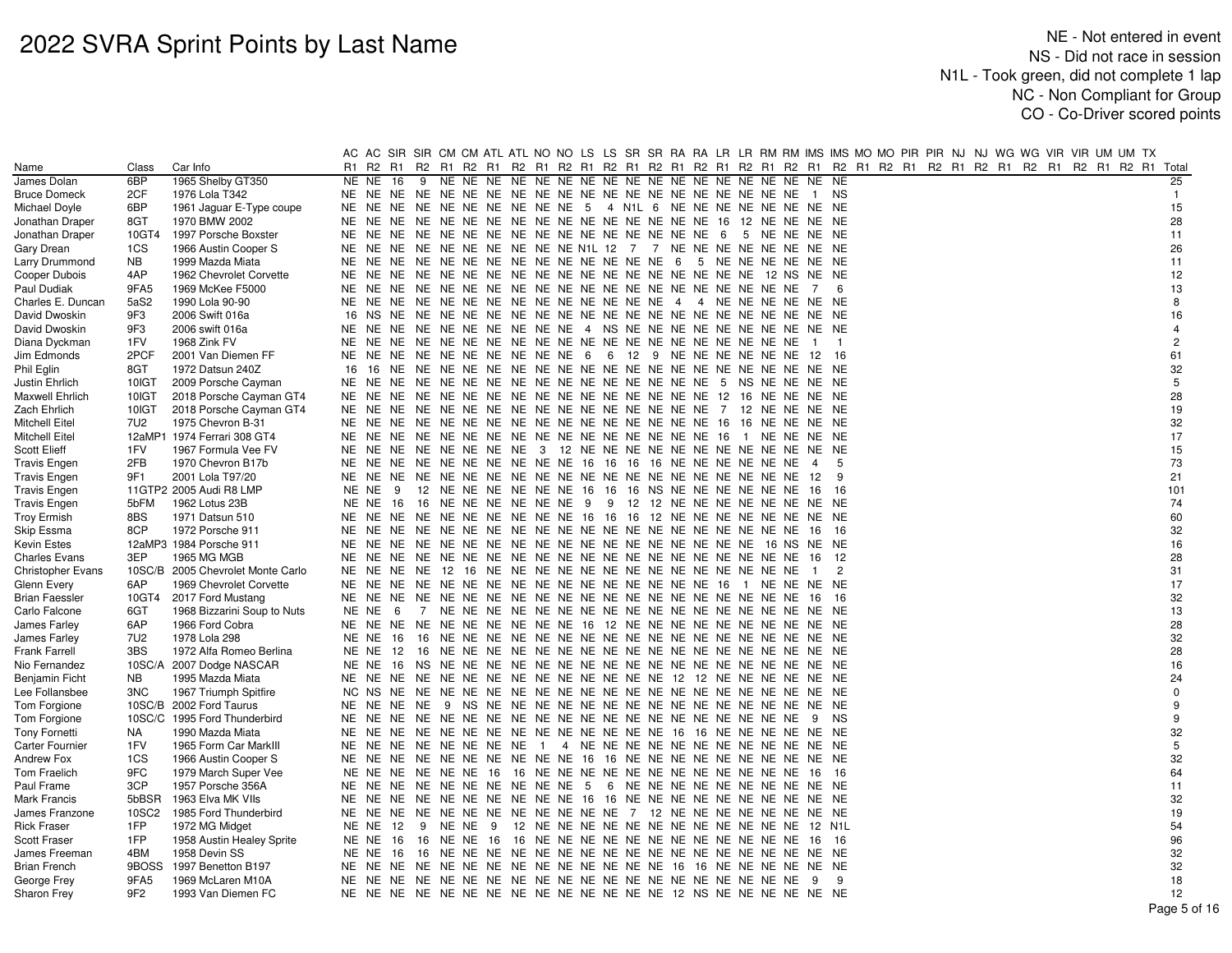|                              |       |                                                      |     | AC AC SIR SIR CM CM ATL ATL NO NO LS LS SR SR RA RA LR LR RM RM IMS IMS MO MO PIR PIR NJ NJ WG WG VIR VIR UM UM TX |  |  |  |  |                                                               |  |  |                |                |  |  |  |                                                                                                             |  |                |
|------------------------------|-------|------------------------------------------------------|-----|--------------------------------------------------------------------------------------------------------------------|--|--|--|--|---------------------------------------------------------------|--|--|----------------|----------------|--|--|--|-------------------------------------------------------------------------------------------------------------|--|----------------|
| Name                         | Class | Car Info                                             | R1  | R2 R1                                                                                                              |  |  |  |  |                                                               |  |  |                |                |  |  |  | R2 R1 R2 R1 R2 R1 R2 R1 R2 R1 R2 R1 R2 R1 R2 R1 R2 R1 R2 R1 R2 R1 R2 R1 R2 R1 R2 R1 R2 R1 R2 R1 R2 R1 Total |  |                |
| Justin Frick                 | 7U2   | 1976 Osella PA 6/9                                   |     | NE NE<br>$\overline{1}$                                                                                            |  |  |  |  |                                                               |  |  |                |                |  |  |  |                                                                                                             |  | 13             |
| Justin Frick                 |       | 11GTP3 2007 Elan DP 02                               |     |                                                                                                                    |  |  |  |  |                                                               |  |  |                |                |  |  |  |                                                                                                             |  | 32             |
| Jeff Fritz                   | 2FF   | 1972 Lola T204                                       | NE. | NE.<br>NE.                                                                                                         |  |  |  |  | NE NE NE NE NE NE NE NE NE NE NE 12 12 NE NE NE NE NE NE      |  |  |                |                |  |  |  |                                                                                                             |  | 24             |
| Jim Froula                   | 8BS   | 1971 Datsun 510                                      |     | NE NE NE NE NE NE NE NE NE NE 9 9 6 1 NE NE NE NE NE NE NE NE NE                                                   |  |  |  |  |                                                               |  |  |                |                |  |  |  |                                                                                                             |  | 25             |
| Rob Fuller                   | 8BS   | 1972 Datsun 510                                      |     | NE NE NE NE NE NE NE NE NE NE NE 12 12 12 16 NE NE NE NE NE NE NE NE                                               |  |  |  |  |                                                               |  |  |                |                |  |  |  |                                                                                                             |  | 52             |
| Ron Fuller                   | 8BSL  | 1977 Datsun 200SX                                    |     | NE NE                                                                                                              |  |  |  |  |                                                               |  |  |                |                |  |  |  |                                                                                                             |  | 32             |
| Mark Furcini                 |       | 10SC/B 2005 Dodge Charger                            | NE. | NE.                                                                                                                |  |  |  |  |                                                               |  |  | - 6            | -9             |  |  |  |                                                                                                             |  | 15             |
| Joseph Galdi                 | 10GT3 | 2000 BMW E46                                         |     | NE NE                                                                                                              |  |  |  |  | NE NE NE NE NE NE NE NE NE NE NE NE 12 12 NE NE NE NE NE NE   |  |  |                |                |  |  |  |                                                                                                             |  | 24             |
| Bret Gann                    | 2CF   | 1975 Lola T-342                                      | 7   | 12 NE NE NE NE NE NE NE NE 16 16 16 16 NE NE NE NE NE NE NE                                                        |  |  |  |  |                                                               |  |  | $\blacksquare$ | $\overline{1}$ |  |  |  |                                                                                                             |  | 85             |
| Carlus Gann                  |       | 10SC/C 1987 Ford Thunderbird                         |     | NE NE<br>16                                                                                                        |  |  |  |  |                                                               |  |  | 16 16          |                |  |  |  |                                                                                                             |  | 64             |
| Paul Gaudio                  | 8CP   | 1968 Porsche 911                                     |     | NE NE NE NE NE NE NE NE NE NE 12 12 6 6 NE NE NE NE NE NE NE NE NE                                                 |  |  |  |  |                                                               |  |  |                |                |  |  |  |                                                                                                             |  | 36             |
| <b>Brian Gay</b>             | 2FF   | 1969 Lotus 61                                        |     | NE NE                                                                                                              |  |  |  |  |                                                               |  |  | $\overline{4}$ | -3             |  |  |  |                                                                                                             |  | $\overline{7}$ |
| Gary Gecelter                | 2PCF  | 1991 Swift DB 6 Ford                                 | NE. | NE.                                                                                                                |  |  |  |  |                                                               |  |  |                |                |  |  |  |                                                                                                             |  | 32             |
| Robert Gee                   | 6AP   | 1969 Chevrolet Corvette                              |     | NE NE                                                                                                              |  |  |  |  | NE NE NE NE NE NE NE NE 6 7 NE NE 16 16 NE NE NE NE NE NE     |  |  |                |                |  |  |  |                                                                                                             |  | 45             |
| Dan Gehweiler                | 3DP   | 1969 Triumph GT6                                     |     | NE NE                                                                                                              |  |  |  |  | NE NE NE NE NE NE NE NE NE NE NE NE 9 12 NE NE NE NE NE NE    |  |  |                |                |  |  |  |                                                                                                             |  | 21             |
| Paul Georgeson               |       | 12bS911 1986 Porsche 911                             | NE. | NE.                                                                                                                |  |  |  |  | NE NE NE NE NE NE NE NE NE NE 12 12 NE NE NE NE NE NE NE NE   |  |  |                |                |  |  |  |                                                                                                             |  | 24             |
| <b>Edmund Germaine</b>       | 8BSL  | 1973 BMW 2002                                        | NE. | NE.                                                                                                                |  |  |  |  | NE NE NE NE NE NE NE NE 5 6 NE NE NE NE NE NE NE NE NE NE     |  |  |                |                |  |  |  |                                                                                                             |  | 11             |
| <b>Todd Gerstenberger</b>    | 2FF   | 1971 Titan MK6                                       | 16  | 16                                                                                                                 |  |  |  |  | NE NE NE NE NE NE NE NE 16 16 NE NE NE NE NE NE NE NE NE NE   |  |  |                |                |  |  |  |                                                                                                             |  | 64             |
| Jim Ghilardi                 | 8BS   | 1972 Volvo B Sedan                                   |     | NE NE                                                                                                              |  |  |  |  | NE NE NE NE NE NE NE NE 1 NS NE NE NE NE NE NE NE NE NE NE NE |  |  |                |                |  |  |  |                                                                                                             |  | $\overline{1}$ |
| Armin Ghorbani               | 8BS   | 1969 Datsun 510                                      | NE  | NE.                                                                                                                |  |  |  |  | NE NE NE NE NE NE NE NE 7 5 7 7 NE NE NE NE NE NE NE NE       |  |  |                |                |  |  |  |                                                                                                             |  | 26             |
| Michelle Ginsburg            | 10GT4 | 2016 Porsche GT4 Cayman CS                           |     | NE NE                                                                                                              |  |  |  |  | NE NE NE NE NE NE 16 16 NE NE NE NE NE NE NE NE NE NE NE      |  |  | NE NE          |                |  |  |  |                                                                                                             |  | 32             |
| Marc Giroux                  | 2FB   | 1969 Brabham BT29                                    |     | NE NE                                                                                                              |  |  |  |  |                                                               |  |  | -5             | $\overline{4}$ |  |  |  |                                                                                                             |  | 9              |
| Marc Giroux                  | 9F1   | 1997 Lola T97/20                                     |     |                                                                                                                    |  |  |  |  |                                                               |  |  | 16             | - 16           |  |  |  |                                                                                                             |  | 32             |
| James Glass                  | 6BP   | 1965 Chevrolet Corvette Roadster NE NE               |     | 12                                                                                                                 |  |  |  |  | 16 NE NE NE NE NE NE NE NE NE NE NE NE 9 12 NE NE             |  |  | NE NE          |                |  |  |  |                                                                                                             |  | 49             |
| <b>Bill Glavin</b>           |       | 12aMP3 2020 BMW M2 CSR                               |     | NE NE<br>7                                                                                                         |  |  |  |  |                                                               |  |  | NE NE          |                |  |  |  |                                                                                                             |  | 14             |
| John Goeden                  | 7U2   | 1989 Lola DSR                                        |     |                                                                                                                    |  |  |  |  |                                                               |  |  |                |                |  |  |  |                                                                                                             |  | 14             |
| Steve Goldman                | 10GT4 | 2002 Chevrolet Corvette                              |     | NE NE NE NE NE NE NE NE NE NE 12 9 9 9 NE NE NE NE NE NE NE NE NE                                                  |  |  |  |  |                                                               |  |  |                |                |  |  |  |                                                                                                             |  | 39             |
| <b>Richard Goldsmith</b>     | 10GT1 | 1976 DeKon Monza                                     |     | NE NE                                                                                                              |  |  |  |  | NE NE NE NE NE NE NE NE NS 16 12 12 NE NE NE NE NE NE NE NE   |  |  |                |                |  |  |  |                                                                                                             |  | 40             |
| Juan Gonzalez                | 8GT   | 1970 Porsche 914/6                                   |     | NE NE<br>16                                                                                                        |  |  |  |  | 16 NE NE 16 16 NE NE NE NE 16 NS 16 NS NE NE NE NE            |  |  | NE NE          |                |  |  |  |                                                                                                             |  | 96             |
| Allen Goode                  | 3CP   | 1967 Triumph TR4A                                    |     |                                                                                                                    |  |  |  |  |                                                               |  |  | -16            | - 16           |  |  |  |                                                                                                             |  | 32             |
| David Gott                   | 3GT   | 1962 Triumph Tr4                                     |     | NE NE 16                                                                                                           |  |  |  |  |                                                               |  |  |                |                |  |  |  |                                                                                                             |  | 32             |
| Philip Gott                  | 3NC   | 1965 Triumph TR4A                                    |     |                                                                                                                    |  |  |  |  |                                                               |  |  |                |                |  |  |  |                                                                                                             |  | $\mathbf 0$    |
| RJ Gottlieb                  | 10NC  | 1969 Chevorlet Camaro                                |     |                                                                                                                    |  |  |  |  |                                                               |  |  |                |                |  |  |  |                                                                                                             |  | $\Omega$       |
| Donnie Gould                 |       | 10SC/B 1992 Ford Thunderbird                         |     | NE NE                                                                                                              |  |  |  |  |                                                               |  |  | $\overline{1}$ | 7              |  |  |  |                                                                                                             |  | 8              |
| Richard Grabowski            | 8AP   | 1969 Porsche 911                                     | 16  | - 16                                                                                                               |  |  |  |  | NE NE NE NE NE NE NE NE NE NE 16 NS NE NE NE NE NE NE NE NE   |  |  |                |                |  |  |  |                                                                                                             |  | 48             |
| Scott Graham                 | 6TAS  | 1969 Pontiac Firebird                                |     | NE NE NE NE NE NE 16 NS NE NE NE NE NE NE 16 16 NE NE NE NE NE NE                                                  |  |  |  |  |                                                               |  |  |                |                |  |  |  |                                                                                                             |  | 48             |
| Scott Graham                 |       | 12bMP3 1995 Mazda RX7                                |     | 1 NS                                                                                                               |  |  |  |  |                                                               |  |  |                |                |  |  |  |                                                                                                             |  | $\mathbf{1}$   |
| Wayne Graham                 |       | 12bMP3 1984 Mazda RX7                                |     | N1L NS                                                                                                             |  |  |  |  |                                                               |  |  |                |                |  |  |  |                                                                                                             |  | $\Omega$       |
|                              | 9F1   |                                                      |     | 16 NS                                                                                                              |  |  |  |  |                                                               |  |  |                |                |  |  |  |                                                                                                             |  | 16             |
| Kenton Greth<br>JP Griffith  | 6BP   | 1997 Lola Indy Lite<br>1964 Chevrolet Corvette Coupe |     | NE NE                                                                                                              |  |  |  |  |                                                               |  |  |                | -12            |  |  |  |                                                                                                             |  | 19             |
|                              | 8BP   |                                                      |     |                                                                                                                    |  |  |  |  |                                                               |  |  | <sup>7</sup>   |                |  |  |  |                                                                                                             |  | 6              |
| Thomas Grudovich             | 2FB   | 1966 Ginetta G4<br>1969 Brabham BT-29                |     | NE NE<br>-6                                                                                                        |  |  |  |  |                                                               |  |  |                |                |  |  |  |                                                                                                             |  | 32             |
| Steve Grundahl               |       |                                                      |     |                                                                                                                    |  |  |  |  |                                                               |  |  |                |                |  |  |  |                                                                                                             |  | 14             |
| Louis Guerra                 | 6GT   | 1969 Chevrolet Corvette                              |     | NE NE<br>5                                                                                                         |  |  |  |  |                                                               |  |  |                |                |  |  |  |                                                                                                             |  |                |
| Jim Guthrie                  | 6BP   | 1966 Shelby GT350                                    | NE. | NE.                                                                                                                |  |  |  |  |                                                               |  |  | 12 NS          |                |  |  |  |                                                                                                             |  | 12<br>16       |
| Jim Guthrie                  | 7CA1  | 1966 Ford GT-40 MK II                                |     | NE NE<br>NE                                                                                                        |  |  |  |  |                                                               |  |  | 16             | NS.            |  |  |  |                                                                                                             |  |                |
| Charles Habisreutinger 5aVS2 |       | 1985 Swift S2000 DB2                                 |     |                                                                                                                    |  |  |  |  |                                                               |  |  |                |                |  |  |  |                                                                                                             |  | 24             |
| Gary Hagopian                | 6BP   | 1963 Jaguar XKE Coupe                                |     | NE NE                                                                                                              |  |  |  |  |                                                               |  |  |                |                |  |  |  |                                                                                                             |  | 21             |
| David Hale                   | 5aVS2 | 1985 Lola T598                                       | NE. | NE                                                                                                                 |  |  |  |  |                                                               |  |  | - 9            | 12             |  |  |  |                                                                                                             |  | 21             |
| Chris Hall                   |       | 12aMP3 2000 Ferrari 360 Challenge                    |     | NE NE                                                                                                              |  |  |  |  |                                                               |  |  |                |                |  |  |  |                                                                                                             |  | 16             |
| <b>Bruce Hamilton</b>        | 2FB   | 1970 Brabham BT 36                                   |     |                                                                                                                    |  |  |  |  |                                                               |  |  | - 9            | 6              |  |  |  |                                                                                                             |  | 15             |
| <b>Bruce Hamilton</b>        | 9F3   | 2001 Swift 014 (MZR)                                 |     | NE NE                                                                                                              |  |  |  |  | NE NE NE NE NE NE 16 16 NE NE NE NE NE NE NE NE NE NE NE      |  |  | 12             | 9              |  |  |  |                                                                                                             |  | 53             |
| John Hammergren              |       | 12aMP3 2020 BMW MT2 CS R                             |     | NE NE<br>- 6                                                                                                       |  |  |  |  |                                                               |  |  |                |                |  |  |  |                                                                                                             |  | 6              |
| Dave Handy                   | 2FB   | 1968 Brabham BT29                                    |     | NE NE                                                                                                              |  |  |  |  |                                                               |  |  | $\overline{1}$ | -9             |  |  |  |                                                                                                             |  | 10             |
| Dave Handy                   | 7BSR  | 1979 Cicale/Ralt RT1 CanAm                           |     |                                                                                                                    |  |  |  |  |                                                               |  |  |                |                |  |  |  |                                                                                                             |  | -1             |
|                              |       |                                                      |     |                                                                                                                    |  |  |  |  |                                                               |  |  |                |                |  |  |  |                                                                                                             |  | Page 6 of 16   |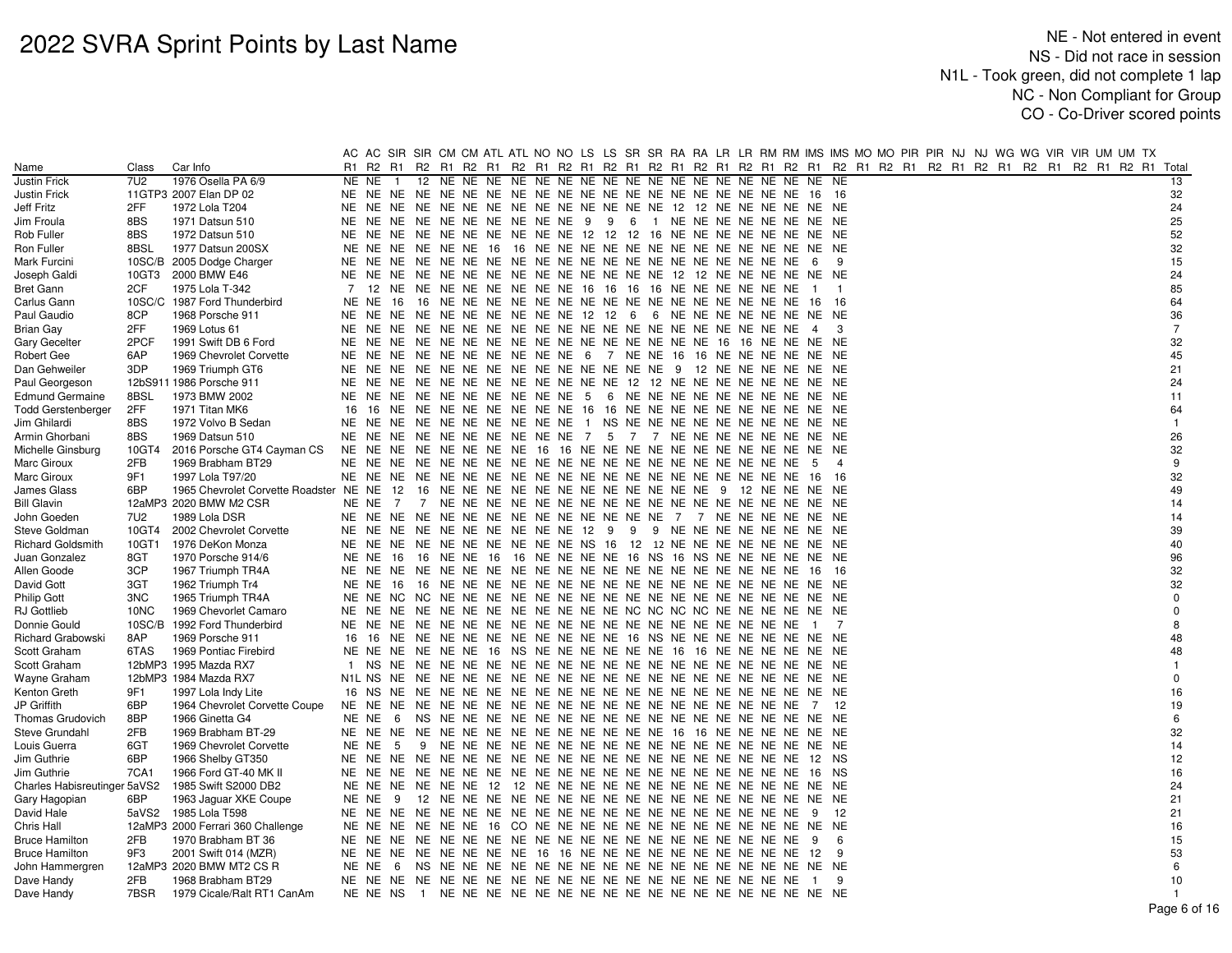|                                     |                 |                                   | AC    |                   |                | AC SIR SIR CM CM ATL ATL NO NO LS LS SR SR RA RA LR LR RM RM IMS IMS MO MO PIR PIR NJ NJ WG WG VIR VIR UM UM TX |  |  |                |  |  |                           |                |                |  |  |  |  |  |                |
|-------------------------------------|-----------------|-----------------------------------|-------|-------------------|----------------|-----------------------------------------------------------------------------------------------------------------|--|--|----------------|--|--|---------------------------|----------------|----------------|--|--|--|--|--|----------------|
| Name                                | Class           | Car Info                          | R1    | R2 R1             |                | R2 R1 R2 R1 R2 R1 R2 R1 R2 R1 R2 R1 R2 R1 R2 R1 R2 R1 R2 R1 R2 R1 R2 R1 R2 R1 R2 R1 R2 R1 R2 R1 R2 R1 R2 R1     |  |  |                |  |  |                           |                |                |  |  |  |  |  | Total          |
| Tim Hannen                          | 2FF             | 1972 Elden Mk10                   |       | NE NE NE          |                |                                                                                                                 |  |  |                |  |  | 16 NE NE NE NE            |                |                |  |  |  |  |  | 32             |
| Mark Hannifin                       | 6TAS            | 1970 Chevrolet Camaro Z28         | NE NE | 5                 | 5              |                                                                                                                 |  |  |                |  |  |                           |                |                |  |  |  |  |  | 10             |
| Lisa Hansen                         | 8BP             | 1969 Porsche 911S                 | NE NE | - 16              |                | 16 NE NE NE NE NE NE NE NE NE NE 16 16 NE NE NE NE NE NE                                                        |  |  |                |  |  |                           |                |                |  |  |  |  |  | 64             |
| Clay Hargitt                        |                 | 12aMP3 2008 Ford Mustang FR500S   |       | NE NE NE          |                |                                                                                                                 |  |  |                |  |  |                           | 12             | - 16           |  |  |  |  |  | 28             |
| Dave Hartel                         | 8CP             | 1971 Datsun 240Z                  |       | NE NE NE          |                | NE NE NE NE NE NE NE 7 7 NE NE NE NE NE NE NE NE NE NE                                                          |  |  |                |  |  |                           |                |                |  |  |  |  |  | 14             |
| <b>Philip Hartstein</b>             | 8BS             | 1972 Datsun 510                   | NE NE |                   | NE             | NE NE NE NE NE NE NE 1 1                                                                                        |  |  | $\overline{2}$ |  |  | 2 NE NE NE NE NE NE NE NE |                |                |  |  |  |  |  | 6              |
| Taz Harvey                          | 8BS             | 1969 Datsun 510                   |       |                   |                | NE NE NE NE NE NE NE NE NE NE NE NE 9                                                                           |  |  |                |  |  | 9 NE NE NE NE NE NE NE NE |                |                |  |  |  |  |  | 18             |
| Taz Harvey                          |                 | 11GTP1 1998 Kudzu Mazda DLY10     |       |                   |                | NE NE NE NE NE NE NE NE NE NE NE 1 16 NE NE NE NE NE NE NE NE NE NE                                             |  |  |                |  |  |                           |                |                |  |  |  |  |  | 17             |
| Bob Hatle                           | 2CF             | 1989 Swift DB-3                   | NS.   | 16 NE             |                | NE NE NE NE NE NE NE 12 12 1 N1L NE NE NE NE NE NE                                                              |  |  |                |  |  |                           | 16 NS          |                |  |  |  |  |  | 57             |
| Dan Hayes                           | 9F <sub>2</sub> | 1992 Van Diemen FC                |       |                   |                |                                                                                                                 |  |  |                |  |  |                           |                |                |  |  |  |  |  | 16             |
| Art Hebert                          | 6BP             | 1967 Jaguar XKE                   |       |                   |                |                                                                                                                 |  |  |                |  |  |                           |                |                |  |  |  |  |  | 28             |
| James Heck                          | 6BP             | 1964 Chevrolet Corvette           | NE NE |                   | NE             |                                                                                                                 |  |  |                |  |  |                           | 9              | 16             |  |  |  |  |  | 25             |
| <b>Bill Heifner</b>                 | 10GT4           | 2011 Cadillac CTS-VR              |       |                   |                |                                                                                                                 |  |  |                |  |  |                           | 7              | 12             |  |  |  |  |  | 26             |
| Boudewijn Heilijgers                | 7CA3            | 1963 Genie MK VIII                |       |                   |                |                                                                                                                 |  |  |                |  |  |                           | 16             | - 16           |  |  |  |  |  | 32             |
| AJ Henriksen                        | 10SC3           | 2004 Chevrolet Monte Carlo        | NE NE |                   | NE             | NE NE NE NE NE NE NE NE NE NE NE 16 16 NE NE NE NE NE NE                                                        |  |  |                |  |  |                           |                |                |  |  |  |  |  | 32             |
| AJ Henriksen                        |                 | 10SC/A 2007 Chevrolet Impala      |       | NE NE NE          |                |                                                                                                                 |  |  |                |  |  |                           |                |                |  |  |  |  |  | 28             |
| AJ Henriksen                        | 10GT4           | 2017 Chevrolet Camaro             | NE NE | - 5               |                |                                                                                                                 |  |  |                |  |  |                           | NE NE          |                |  |  |  |  |  | 5              |
| <b>Timothy Herbst</b>               | 2PCF            | 1994 Van Diemen RF94              | NE NE | NE.               |                | NE NE NE NE NE NE NE 7 5 7 7 NE NE NE NE NE NE NE NE                                                            |  |  |                |  |  |                           |                |                |  |  |  |  |  | 26             |
|                                     | 2CF             | 1978 Crossle 32F                  | 6     |                   |                |                                                                                                                 |  |  |                |  |  |                           |                |                |  |  |  |  |  | 13             |
| Jeffrey Herr<br><b>Brad Herring</b> |                 | 12bGTU 1973 Datsun 240Z           |       |                   |                |                                                                                                                 |  |  |                |  |  |                           |                |                |  |  |  |  |  | 16             |
|                                     | 3DP             | 1973 MG B                         | NE NE | - 9               | 9              |                                                                                                                 |  |  |                |  |  |                           |                |                |  |  |  |  |  | 18             |
| Anthony Hess                        | 2CF             |                                   |       |                   |                |                                                                                                                 |  |  |                |  |  |                           |                |                |  |  |  |  |  | 16             |
| Ralph Hill                          |                 | 1979 Crossle CF                   |       |                   |                |                                                                                                                 |  |  |                |  |  |                           |                |                |  |  |  |  |  | 17             |
| Craig Hillis                        |                 | 12aMP2 1992 Porsche 968           |       |                   |                |                                                                                                                 |  |  |                |  |  |                           | - 16           | $\overline{1}$ |  |  |  |  |  |                |
| Brian Thomas Himes                  |                 | 12bMP2 1989 Ford Mustang          | NE.   | NE                | NE.            | NE NE NE NE NE 16 16 NE NE NE NE NE NE NE NE NE NE NE                                                           |  |  |                |  |  |                           | NE NE          |                |  |  |  |  |  | 32             |
| Joseph Hish                         | 8AP             | 1970 Porsche 914-6                |       | NE NE NE          |                | NE NE NE NE NE NE NE NE NE NE NE 12 6 NE NE NE NE NE NE                                                         |  |  |                |  |  |                           |                |                |  |  |  |  |  | 18             |
| David Hite                          | 6TAS            | 1966 Ford Mustang                 | NE NE |                   | $\overline{4}$ |                                                                                                                 |  |  |                |  |  |                           |                |                |  |  |  |  |  | $\overline{4}$ |
| <b>Scott Holley</b>                 | 6BP             | 1963 Jaguar XKE                   |       |                   |                | NE NE NE NE NE NE 16 16 NE NE NE NE NE NE NE NE NE NE NE NE                                                     |  |  |                |  |  |                           | 16 NS          |                |  |  |  |  |  | 48             |
| Scott Holley                        |                 | 10SC/B 2000 Penske Dodge          | NE NE |                   | - 9<br>-12     |                                                                                                                 |  |  |                |  |  |                           | 12             | -16            |  |  |  |  |  | 49             |
| Karen Holmes                        |                 | 12bS911 1973 Porsche 911T         |       |                   |                | NE NE NE NE NE NE NE NE NE NE NE NE 7 7 NE NE NE NE NE NE NE NE NE                                              |  |  |                |  |  |                           |                |                |  |  |  |  |  | 14             |
| Klaus Holthaus                      |                 | 12bGTU 1974 Porsche 914           |       |                   |                |                                                                                                                 |  |  |                |  |  |                           |                |                |  |  |  |  |  | 32             |
| Steve Hoogs                         |                 | 5aHS2 1980 Tiga SC80              | NE NE |                   | NE.            | NE NE NE NE NE NE NE NE NE 12 12 NE NE NE NE NE NE NE NE                                                        |  |  |                |  |  |                           |                |                |  |  |  |  |  | 24             |
| Larry Hoopaugh                      |                 | 10SC/B 2006 Chevrolet Monte Carlo | NE NE | -6                | 6              |                                                                                                                 |  |  |                |  |  |                           |                |                |  |  |  |  |  | 33             |
| Larry Hoopaugh                      |                 | 10SC/A 2009 Chevrolet Impala      |       | NE NE NE          |                |                                                                                                                 |  |  |                |  |  |                           | 12             | 16             |  |  |  |  |  | 28             |
| Ron Hornig                          | 2FB             | 1971 Brabham BT35-32              | NE NE |                   |                |                                                                                                                 |  |  |                |  |  |                           | 7              | 7              |  |  |  |  |  | 14             |
| Martin Hosek                        | 10GT1           | 1982 Chevrolet Corvette           |       |                   |                |                                                                                                                 |  |  |                |  |  |                           |                |                |  |  |  |  |  | 24             |
| Lawrence Huang                      |                 | 11GTP2 2009 Oreca FLM 09          |       |                   |                |                                                                                                                 |  |  |                |  |  |                           | - 12           | - 9            |  |  |  |  |  | 21             |
| David Hueppchen                     | 8RS             | 1968 Volvo 122S                   | NE NE |                   | NE             | NE NE NE NE NE NE NE NE NE NE NE 16 1 NE NE NE NE NE NE NE                                                      |  |  |                |  |  |                           |                |                |  |  |  |  |  | 17             |
| Simon Hughes                        | 1FV             | 1969 Formula Vee Lynx B           |       |                   |                | NE NE NE NE NE NE NE NE 16 16 NE NE NE NE NE NE NE NE NE NE NE                                                  |  |  |                |  |  |                           | $\overline{1}$ | 3              |  |  |  |  |  | 36             |
| Alec Hugo                           | 3CP             | 1962 Porsche 356B                 |       |                   |                | NE NE NE NE NE NE NE NE NE NE NE 16 16 16 16 NE NE NE NE NE NE NE NE                                            |  |  |                |  |  |                           |                |                |  |  |  |  |  | 64             |
| Edward Hugo                         | 3CP             | 1963 Porsche 356B                 |       |                   |                | NE NE NE NE NE NE NE NE NE NE 12 9 NE NE NE NE NE NE NE NE NE NE                                                |  |  |                |  |  |                           |                |                |  |  |  |  |  | 21             |
| Edward Hugo                         | 4NC             | 1958 Chevrolet Corvette           |       |                   |                | NE NE NE NE NE NE NE NE NE NE NE NE NC NC NE NE NE NE NE NE NE NE NE                                            |  |  |                |  |  |                           |                |                |  |  |  |  |  | $\mathbf 0$    |
| Edward Hugo                         | 10GT4           | 2008 Dodge Viper                  |       |                   |                | NE NE NE NE NE NE NE NE NE NE 9 1 7 7 NE NE NE NE NE NE NE NE NE                                                |  |  |                |  |  |                           |                |                |  |  |  |  |  | 24             |
| Marc Hugo                           | 3CP             | 1964 Porsche 356C                 |       |                   |                | NE NE NE NE NE NE NE NE NE NE NE 1 NS 12 12 NE NE NE NE NE NE NE NE NE                                          |  |  |                |  |  |                           |                |                |  |  |  |  |  | 25             |
| Mark Hupfer                         |                 | 12bMP1 1979 Porsche 911SC         |       | NE NE NE          |                |                                                                                                                 |  |  |                |  |  |                           | - 16           | - 16           |  |  |  |  |  | 32             |
| Noah Hurwitz                        | 8BS             | 1971 Datsun 510                   |       |                   |                | NE NE NE NE NE NE NE NE NE NE NE NE 1 3 NE NE NE NE NE NE NE NE NE                                              |  |  |                |  |  |                           |                |                |  |  |  |  |  | $\overline{4}$ |
| Robert Hutchison                    | 2PCF            | 2000 Van Diemen RF00              |       |                   |                | NE NE NE NE NE NE NE NE NE NE 9 12 9 12 NE NE NE NE NE NE NE NE NE                                              |  |  |                |  |  |                           |                |                |  |  |  |  |  | 42             |
| Michael Iapaluccio                  | 10GT4           | 1999 Porsche Boxster              |       | NE NE NE          |                | NE NE NE NE NE NE NE NE NE NE NE NE NE 7 7 NE NE NE NE                                                          |  |  |                |  |  |                           |                |                |  |  |  |  |  | 14             |
| Dominick Incantalupo                |                 | 11GTP2 2013 Oreca FLM 9           |       | <b>NE NE 12</b>   |                |                                                                                                                 |  |  |                |  |  |                           |                |                |  |  |  |  |  | 21             |
| Eric Inkrott                        | 2CF             | 1979 Crossle Formula Ford 35F     |       |                   |                |                                                                                                                 |  |  |                |  |  |                           | 12             | -12            |  |  |  |  |  | 40             |
| David Isaac                         | 5aMSR           | 1992 Formula Renault              |       |                   |                |                                                                                                                 |  |  |                |  |  |                           |                |                |  |  |  |  |  | 16             |
| Shannon Ivey                        | 6TAS            | 1967 Chevrolet Camaro SS          |       | NENE <sub>9</sub> |                |                                                                                                                 |  |  |                |  |  |                           |                |                |  |  |  |  |  | 18             |
| Gil Jackson                         | <b>NB</b>       | 1999 Mazda Miata                  |       |                   |                | NENENENENENE7                                                                                                   |  |  |                |  |  |                           |                |                |  |  |  |  |  | 16             |
| James Jackson                       | 3CP             | 1964 Porsche 356                  |       |                   |                |                                                                                                                 |  |  |                |  |  |                           |                |                |  |  |  |  |  | 21             |
| Will Jackson                        | 2FF             | 1972 Titan Mark 6B                |       |                   |                | NE NE NE NE NE NE NE NE NE NE NE NS 6 NE NE NE NE NE NE NE NE NE NE                                             |  |  |                |  |  |                           |                |                |  |  |  |  |  |                |
|                                     |                 |                                   |       |                   |                |                                                                                                                 |  |  |                |  |  |                           |                |                |  |  |  |  |  | Dess 7s        |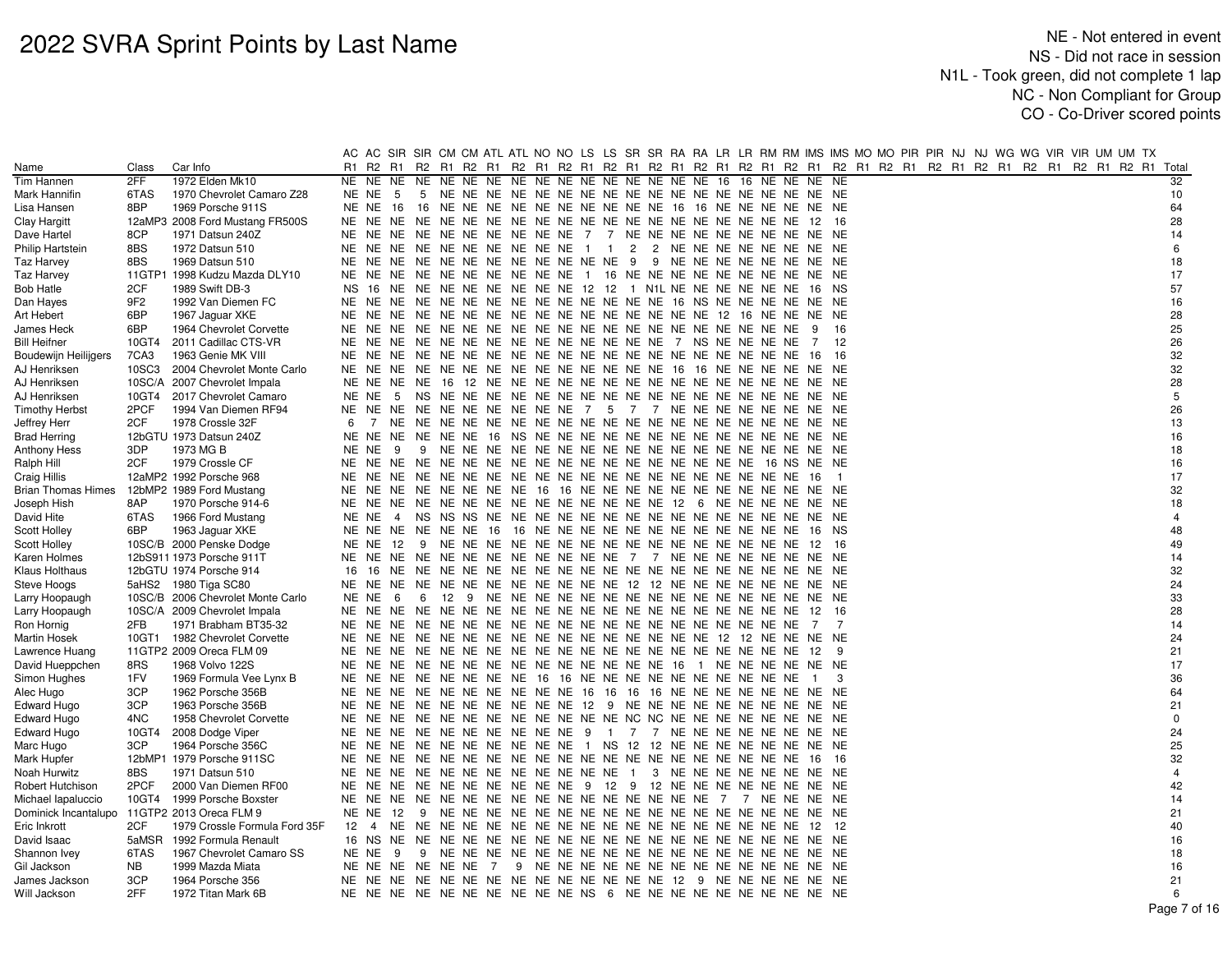|                              |                    |                                                                                                        |                |                   |                |     |                                                                |  |  |  |  |  | AC AC SIR SIR CM CM ATL ATL NO NO LS LS SR SR RA RA LR LR RM RM IMS IMS MO MO PIR PIR NJ NJ WG WG VIR VIR UM UM TX |                |                |  |  |  |  |  |                |
|------------------------------|--------------------|--------------------------------------------------------------------------------------------------------|----------------|-------------------|----------------|-----|----------------------------------------------------------------|--|--|--|--|--|--------------------------------------------------------------------------------------------------------------------|----------------|----------------|--|--|--|--|--|----------------|
| Name                         | Class              | Car Info                                                                                               | R1             |                   |                |     |                                                                |  |  |  |  |  | R2 R1 R2 R1 R2 R1 R2 R1 R2 R1 R2 R1 R2 R1 R2 R1 R2 R1 R2 R1 R2 R1 R2 R1 R2 R1 R2 R1 R2 R1 R2 R1 R2 R1 R2 R1 Total  |                |                |  |  |  |  |  |                |
| David Jacobs                 | 7U2                | 1971 Chevron B19                                                                                       | NE NE          |                   | 7              | NS. | NE NE NE                                                       |  |  |  |  |  |                                                                                                                    | NE             | <b>NE</b>      |  |  |  |  |  |                |
| Max Jamiesson                | 3CP                | 1960 Porsche 356                                                                                       |                |                   |                |     |                                                                |  |  |  |  |  |                                                                                                                    |                |                |  |  |  |  |  | 0              |
| Christof Jantzen             | 2CF                | 1979 Crossle 32                                                                                        | $\overline{4}$ | 3                 | NE             |     |                                                                |  |  |  |  |  | NE NE NE NE NE NE NE 12 9 7 7 NE NE NE NE NE NE NE NE NE                                                           |                |                |  |  |  |  |  | 42             |
| Richard Jemison              | 3GT                | 1967 Alfa Romeo Duetto                                                                                 |                | NE NE NE          |                |     |                                                                |  |  |  |  |  | NE NE NE NE NE 16 16 NE NE NE NE NE NE NE NE NE NE NE                                                              | NE.            | NE             |  |  |  |  |  | 32             |
| Dennis Jenovese              |                    | 12aMP3 1998 Pontiac Firebird                                                                           |                |                   |                |     | NE NE NE NE NE NE 6                                            |  |  |  |  |  |                                                                                                                    |                |                |  |  |  |  |  | 15             |
| Gregory Jezarian             | 10IGT              | 2009 Porsche 997.1                                                                                     |                |                   |                |     |                                                                |  |  |  |  |  |                                                                                                                    |                |                |  |  |  |  |  | 6              |
| Glenn Jividen Jr.            | 5aS2               | 2000 Carbir CS2                                                                                        |                |                   |                |     |                                                                |  |  |  |  |  |                                                                                                                    | -5             | 6              |  |  |  |  |  | 11             |
| Jessica Johnk                |                    | 12bMP2 1987 BMW 325i                                                                                   |                |                   |                |     |                                                                |  |  |  |  |  |                                                                                                                    |                |                |  |  |  |  |  | 32             |
| Allen Johnsen                | 9F2                | 1983 Ralt RT5                                                                                          |                |                   |                |     |                                                                |  |  |  |  |  | NE NE NE NE NE NE NE NE NE NE 12 12 9 9 NE NE NE NE NE NE NE NE NE                                                 |                |                |  |  |  |  |  | 42             |
| Christian Johnson            | 5aVS2              | 1987 Tiga SC 87                                                                                        |                |                   |                |     |                                                                |  |  |  |  |  |                                                                                                                    |                |                |  |  |  |  |  | 12             |
| Gordon Johnson               | 10GT2              | 1991 Oldsmobile Cutlass                                                                                |                |                   |                |     |                                                                |  |  |  |  |  | NE NE NE NE NE NE NE NE NE NE 9 12 12 12 NE NE NE NE NE NE NE NE NE                                                |                |                |  |  |  |  |  | 45             |
| Matt Johnson                 | 3CP                | 1956 Porsche 356                                                                                       |                |                   |                |     |                                                                |  |  |  |  |  | NE NE NE NE NE NE NE NE NE NE 7 1 NE NE NE NE NE NE NE NE NE NE NE                                                 |                |                |  |  |  |  |  | 8              |
| Randy Johnson                | 6TAS               | 1965 Ford Mustang                                                                                      |                |                   |                |     |                                                                |  |  |  |  |  |                                                                                                                    |                |                |  |  |  |  |  | 12             |
| Roland Johnson               | 2CF                | 1978 Crossle 32                                                                                        | 16             |                   |                |     |                                                                |  |  |  |  |  |                                                                                                                    | - 12           |                |  |  |  |  |  | 45             |
| Brett Johnston               | 9F3                | 2004 Mazda Pro Mazda                                                                                   |                |                   |                |     | NE NE NE NE NE NE NE NE NE NE 6                                |  |  |  |  |  | 6 12 12 NE NE NE NE NE NE                                                                                          | 7              | 12             |  |  |  |  |  | 55             |
| James Johnston               | 9F3                | 2004 Swift O14 Atlantic                                                                                |                |                   |                |     | NE NE NE NE NE NE NE NE NE NE 9 12 1 N1L NE NE NE NE NE NE     |  |  |  |  |  |                                                                                                                    | 16             | - 16           |  |  |  |  |  | 54             |
| Sherman Johnston             | 2CF                | 1976 Crossle 32F                                                                                       |                |                   |                |     |                                                                |  |  |  |  |  |                                                                                                                    | $\overline{1}$ | - 1            |  |  |  |  |  | $\overline{c}$ |
| James Johnston Jr.           | 9F3                | 2004 Mazda Pro Formula                                                                                 |                |                   |                |     | NE NE NE NE NE NE NE NE NE NE 5                                |  |  |  |  |  | 5 NE NE NE NE NE NE NE NE NE NE                                                                                    |                |                |  |  |  |  |  | 10             |
| Dennis Jones                 | 8AP                | 1968 Porsche 911S                                                                                      |                |                   |                |     | NE NE NE NE NE NE 12 12 NE NE NE NE NE NE NE NE NE NE NE NE NE |  |  |  |  |  |                                                                                                                    | NE NE          |                |  |  |  |  |  | 24             |
| Russell Jones                | 1FP                | 1967 Fiat Abarth                                                                                       |                | NENE <sub>9</sub> |                |     |                                                                |  |  |  |  |  |                                                                                                                    |                |                |  |  |  |  |  | 16             |
| Paul Joyaux                  | 5bFM               | 1963 Crossle C5S                                                                                       |                |                   |                |     |                                                                |  |  |  |  |  |                                                                                                                    |                |                |  |  |  |  |  | 21             |
| James Juhas                  | 1FP                | 1956 MG A Roadster                                                                                     |                |                   |                |     |                                                                |  |  |  |  |  |                                                                                                                    |                |                |  |  |  |  |  | 28             |
| <b>Blair Julian</b>          | 5aVS2              | 1985 Lola T598                                                                                         | NE             |                   |                |     |                                                                |  |  |  |  |  |                                                                                                                    | 12             | - 16           |  |  |  |  |  | 28             |
| Jesse Jurgenson              | 2CF                | 1979 Dulon Mp21                                                                                        |                |                   |                |     |                                                                |  |  |  |  |  |                                                                                                                    | 7              | -12            |  |  |  |  |  | 19             |
| Johnny Kanavas               | 5aS2               | 1990 Swift DB5                                                                                         |                |                   |                |     |                                                                |  |  |  |  |  | 9 NE NE NE NE NE NE                                                                                                |                |                |  |  |  |  |  | 10             |
| Tonis Kasemets               | 2FB                | 1969 Brabham BT29                                                                                      |                |                   |                |     |                                                                |  |  |  |  |  |                                                                                                                    | 16             | 12             |  |  |  |  |  | 28             |
| Ike Keeler                   | 10GT1              | 1990 Oldsmobile Cutlass                                                                                | NE NE          |                   | -16            |     |                                                                |  |  |  |  |  |                                                                                                                    | NE.            | NE             |  |  |  |  |  | 32             |
| Karl Keiger                  | 1FP                | 1966 MG Midget                                                                                         |                |                   |                |     |                                                                |  |  |  |  |  | NE NE NE NE NE NE NE NE NE N1L NS NE NE NE NE NE NE NE NE NE NE NE NE NE                                           |                |                |  |  |  |  |  | $\Omega$       |
| <b>Bob Kelley</b>            | 6AP                | 1966 Chevrolet Corvette                                                                                |                |                   |                |     | NE NE NE NE NE NE NE NE NE NE 4 2 NE NE NE NE NE NE NE NE NE   |  |  |  |  |  |                                                                                                                    | NE NE          |                |  |  |  |  |  | 6              |
| <b>Bob Kelley</b>            | 10GT1              | 2014 Chevrolet Camaro                                                                                  | N1L.           |                   | NE             |     |                                                                |  |  |  |  |  |                                                                                                                    | NE.            | NE             |  |  |  |  |  | $\mathbf{1}$   |
| Kyle Kelley                  | 6AP                | 1966 Chevrolet Corvette                                                                                | NS.            |                   |                |     |                                                                |  |  |  |  |  |                                                                                                                    |                |                |  |  |  |  |  | 16             |
| <b>Stephen Keneally</b>      | 7U2                | 1973 LOLA T292/296                                                                                     |                |                   |                |     |                                                                |  |  |  |  |  |                                                                                                                    |                |                |  |  |  |  |  | 9              |
| Stephen Keneally             |                    | 10SC/B 2002 Dodge Intreped                                                                             | NE NE          |                   | $\overline{4}$ |     |                                                                |  |  |  |  |  |                                                                                                                    | - 3            | 3              |  |  |  |  |  | 10             |
| Steve Kent                   |                    | 10SC/A 2011 Ford Fusion Nascar                                                                         |                |                   | NE NE NE NE 9  |     |                                                                |  |  |  |  |  |                                                                                                                    |                |                |  |  |  |  |  | 25             |
| Michael Kern                 | 10GT2              | 1994 Chevrolet Camaro                                                                                  |                | NE NE 12          |                |     |                                                                |  |  |  |  |  |                                                                                                                    |                |                |  |  |  |  |  | 24             |
| Dale King                    | 9F4                | 1996 Star Formula Mazda                                                                                |                |                   |                |     | NE NE NE NE NE NE 16 16 NE NE NE NE NE NE NE NE NE NE NE NE NE |  |  |  |  |  |                                                                                                                    | NE.            | NE             |  |  |  |  |  | 32             |
| <b>Rick Kirchner</b>         | 9F <sub>2</sub>    | 1994 Van Diemen RF94                                                                                   | 12             | 12 NE             |                |     |                                                                |  |  |  |  |  |                                                                                                                    |                |                |  |  |  |  |  | 24             |
| Tyler Klein                  | NB.                | 1999 Mazda Miata                                                                                       |                |                   |                |     |                                                                |  |  |  |  |  |                                                                                                                    |                |                |  |  |  |  |  | 32             |
| Peter Klutt                  | 6AP                | 1969 Chevrolet Corvette                                                                                |                |                   |                |     |                                                                |  |  |  |  |  |                                                                                                                    | 16             | -16            |  |  |  |  |  | 32             |
| <b>Ricky Knuckles</b>        |                    | 10SC/A 2012 Chevrolet Impala                                                                           |                |                   |                |     |                                                                |  |  |  |  |  |                                                                                                                    | - 9            | NS.            |  |  |  |  |  | 9<br>64        |
| Harris Koenig                |                    | 5bMSR 1987 Renault Sports Racer                                                                        |                |                   |                |     |                                                                |  |  |  |  |  | 16 16 NE NE NE NE NE NE NE NE NE NE 16 16 NE NE NE NE NE NE NE                                                     | NE NE          |                |  |  |  |  |  |                |
| Paul Konkle Jr.              | 3DP                | 1962 MG B                                                                                              |                |                   |                |     | NE NE NE NE NE NE NE NE NE NE 16 16 NE NE NE NE NE NE NE NE NE |  |  |  |  |  |                                                                                                                    | NE NE          |                |  |  |  |  |  | 32<br>16       |
| Tom Kopczynsk                | 10IGT              | 2019 Porsche 718 Clubsport MR                                                                          |                | NE NE NE          |                |     | NE NE NE 16 NS NE NE NE NE NE NE NE NE NE NE NE NE NE          |  |  |  |  |  |                                                                                                                    | NE NE          |                |  |  |  |  |  | 24             |
| Robert Korzen                |                    | 12aMP3 2013 Ford Mustang Boss 302                                                                      |                |                   |                |     |                                                                |  |  |  |  |  |                                                                                                                    |                |                |  |  |  |  |  |                |
| John Koster                  | 10IGT<br><b>NB</b> | 2016 Porsche Cayman<br>1999 Mazda Miata                                                                |                |                   |                |     |                                                                |  |  |  |  |  | 5 NE NE NE NE                                                                                                      |                |                |  |  |  |  |  | 18<br>12       |
| John Koster<br>Dennis Kramer | <b>NB</b>          | 1995 Mazda Miata                                                                                       |                |                   |                |     |                                                                |  |  |  |  |  |                                                                                                                    |                |                |  |  |  |  |  | 13             |
|                              | 1FV                |                                                                                                        |                |                   |                |     |                                                                |  |  |  |  |  |                                                                                                                    |                | $\overline{7}$ |  |  |  |  |  | 9              |
| Pierce Krone                 |                    | 1969 Lynx FV                                                                                           |                |                   |                |     |                                                                |  |  |  |  |  |                                                                                                                    | $\overline{2}$ |                |  |  |  |  |  |                |
| David Kuchrawy               | <b>NB</b>          | 1999 Mazda Miata                                                                                       |                |                   |                |     |                                                                |  |  |  |  |  |                                                                                                                    |                |                |  |  |  |  |  | 9              |
| Christel Kuehnhoefer         | 3EP                | 1965 Alfa Romeo Giulia Spider Vel NE NE NE NE NE NE NE NE 16 16 NE NE NE NE NE NE NE NE NE NE NE NE NE |                |                   |                |     |                                                                |  |  |  |  |  |                                                                                                                    |                |                |  |  |  |  |  | 32             |
| James Kuhns                  |                    | 11GTP3 1985 Zephyrus MK4                                                                               |                |                   |                |     |                                                                |  |  |  |  |  |                                                                                                                    |                |                |  |  |  |  |  | 28             |
| Brian Kulig                  | 2PCF               | 1985 Ford Crossle 60f                                                                                  |                |                   |                |     |                                                                |  |  |  |  |  |                                                                                                                    | $\overline{7}$ | $\overline{7}$ |  |  |  |  |  | 14             |
| Steve Kupferman              | 1GP                | 1959 MGA Twin Cam                                                                                      |                |                   |                |     |                                                                |  |  |  |  |  | NE NE NE NE NE NE NE NE NE NE 9 7 NE NE NE NE NE NE NE NE NE NE NE                                                 |                |                |  |  |  |  |  | 16             |
|                              |                    |                                                                                                        |                |                   |                |     |                                                                |  |  |  |  |  |                                                                                                                    |                |                |  |  |  |  |  | $D - C - C$    |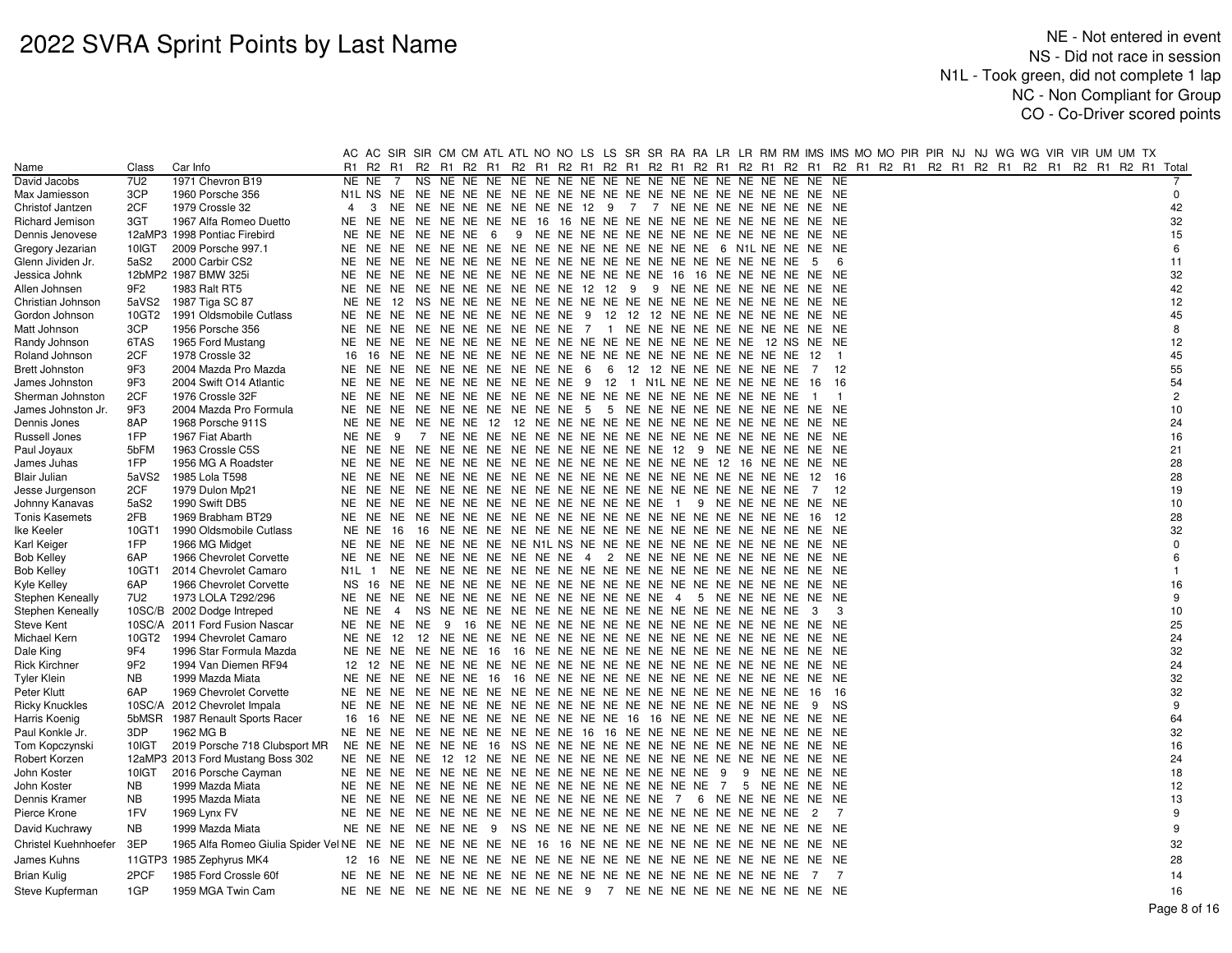|                                   |            |                                                | AC.            |                                              |                |                |            |                |                                 |                                                                         |     |   |                             |  |                     |                |                | AC SIR SIR CM CM ATL ATL NO NO LS LS SR SR RA RA LR LR RM RM IMS MS MO MO PIR PIR NJ NJ WG WG VIR VIR UM UM TX |  |  |  |  |                |
|-----------------------------------|------------|------------------------------------------------|----------------|----------------------------------------------|----------------|----------------|------------|----------------|---------------------------------|-------------------------------------------------------------------------|-----|---|-----------------------------|--|---------------------|----------------|----------------|----------------------------------------------------------------------------------------------------------------|--|--|--|--|----------------|
| Name                              | Class      | Car Info                                       |                | R <sub>1</sub> R <sub>2</sub> R <sub>1</sub> |                |                |            |                |                                 |                                                                         |     |   |                             |  |                     |                |                | R2 R1 R2 R1 R2 R1 R2 R1 R2 R1 R2 R1 R2 R1 R2 R1 R2 R1 R2 R1 R2 R1 R2 R1 R2 R1 R2 R1 R2 R1 R2 R1 R2 R1 Total    |  |  |  |  |                |
| Ralph La Macchia                  | 5aS2       | 1998 Carbir Sports 2000                        |                | NE NE 7                                      |                |                |            |                |                                 | 7 NE NE 16 16 NE NE NE NE NE NE 5 NS NE NE NE NE 9                      |     |   |                             |  |                     |                | 9              |                                                                                                                |  |  |  |  | 69             |
| Tomas LaCosta                     | 5aHS2      | 1978 Lola T492                                 |                | NE NE 1                                      |                |                |            |                |                                 |                                                                         |     |   |                             |  |                     |                |                |                                                                                                                |  |  |  |  | $\overline{1}$ |
| Michael Lange                     |            | 11GTP3 2009 Ford GT3                           |                |                                              |                |                |            |                |                                 |                                                                         |     |   |                             |  |                     |                |                |                                                                                                                |  |  |  |  | 32             |
| Jim Larkin                        | 2FF        | 1970 Nike 6NF 040470.9                         | NE NE          |                                              | NE             |                |            |                |                                 |                                                                         |     |   |                             |  |                     | $\overline{1}$ | $\overline{1}$ |                                                                                                                |  |  |  |  | $\overline{c}$ |
| Dana Larsen                       | 2CF        | 1976 Merlyn Mark 29                            | $\overline{1}$ | 5                                            |                |                |            |                |                                 | NE NE NE NE NE NE NE NE 9 12 6 6 NE NE NE NE NE NE NE NE                |     |   |                             |  |                     |                |                |                                                                                                                |  |  |  |  | 39             |
| Mark Larsen                       | 6TAS       | 1969 Ford Mustang Boss                         |                |                                              |                |                |            |                |                                 |                                                                         |     |   |                             |  |                     |                |                |                                                                                                                |  |  |  |  | 12             |
| Phil Lasco                        | 10GT4      | 2016 Ford Mustang TA2                          | NE NE          |                                              | - 9            | 9              | NENE 9     |                |                                 |                                                                         |     |   |                             |  |                     |                |                |                                                                                                                |  |  |  |  | 39             |
| Wade Leathers                     | 5aVS2      | 1984 Swift DB2                                 |                |                                              |                |                |            |                |                                 |                                                                         |     |   |                             |  |                     |                | $\overline{1}$ |                                                                                                                |  |  |  |  | 49             |
| Curt Leaverton                    | 10GT4      | 2017 Porsche GT3 Cup Car                       | NE NE          |                                              | - 6            |                |            |                |                                 |                                                                         |     |   |                             |  |                     |                |                |                                                                                                                |  |  |  |  | 11             |
| <b>Curt Leaverton</b>             | 5aS2       | 2004 Cabir CS2.8                               |                | NE NE NE                                     |                |                |            |                |                                 | NE NE NE NE NE NE NE NE NE NE NE 1 NS NE NE NE NE                       |     |   |                             |  |                     | -12            | - 12           |                                                                                                                |  |  |  |  | 25             |
| Samuel LeComte                    | 6TAS       | 1967 Chevrolet Camaro                          |                |                                              |                |                |            |                |                                 |                                                                         |     |   |                             |  |                     |                | $\overline{1}$ |                                                                                                                |  |  |  |  | 17             |
| Samuel LeComte                    | 10SC/B     | 2006 Chevrolet Monte Carlo                     | NE NE          |                                              | $\overline{1}$ | $\overline{1}$ |            |                |                                 |                                                                         |     |   |                             |  |                     | 5              | 12             |                                                                                                                |  |  |  |  | 19             |
| Kevin Leparski                    | 5aS2       | 2004 Carbir S2                                 | NE NE          |                                              |                |                |            |                |                                 | 12 12 NE NE NE NE NE NE NE NE NE NE 9 6 NE NE NE NE NE NE               |     |   |                             |  |                     |                |                |                                                                                                                |  |  |  |  | 39             |
| Michael LeVeque                   | 8NC        | 1966 Chevrolet Corvair                         |                |                                              |                |                |            |                |                                 |                                                                         |     |   |                             |  |                     |                |                |                                                                                                                |  |  |  |  | 24             |
| Larry Ligas                       | 6AP        | 1961 Jaguar XKE                                | NE NE          |                                              | <sup>7</sup>   |                |            |                |                                 |                                                                         |     |   |                             |  |                     |                |                |                                                                                                                |  |  |  |  | $\overline{7}$ |
| Adam Lindemann                    |            | 11GTP3 2012 Coyote Corvette                    |                | <b>NE NE 16</b>                              |                |                |            |                |                                 |                                                                         |     |   |                             |  |                     |                |                |                                                                                                                |  |  |  |  | 32             |
| Jeff Lindstrom                    |            | 12aMP2 1998 Ford Mustang Coupe                 |                | NE NE 16                                     |                |                |            |                |                                 |                                                                         |     |   |                             |  |                     |                |                |                                                                                                                |  |  |  |  | 48             |
| Steve Link                        | 8BS        | 1968 Datsun 510 Sedan                          |                | NE NE NE                                     |                |                |            |                |                                 | NE NE NE NE NE NE NE 0 NS NE NE NE NE NE NE NE NE NE NE                 |     |   |                             |  |                     |                |                |                                                                                                                |  |  |  |  | $\mathbf 0$    |
| Tom Linton                        | 2FF        | 1969 Winkelmann WD F1                          |                |                                              |                |                |            |                | NE NE NE NE NE NE NE NE NE NE 9 |                                                                         | - 9 | 9 | 9 NE NE NE NE NE NE 5       |  |                     |                | -5             |                                                                                                                |  |  |  |  | 46             |
| Keith Lippiatt                    | 8BS        | 1969 BMW 2002                                  |                |                                              |                |                |            |                |                                 | NE NE NE NE NE NE NE NE NE NE 3 6                                       |     |   | 9 9 NE NE NE NE NE NE NE NE |  |                     |                |                |                                                                                                                |  |  |  |  | 27             |
| Anthony Lisa                      |            | 11GTP4 2009 Norma M20F                         |                |                                              |                |                |            |                |                                 | NE NE NE NE NE NE NE NE NE NE 16 16 NE NE NE NE NE NE NE NE NE NE NE    |     |   |                             |  |                     |                |                |                                                                                                                |  |  |  |  | 32             |
| Steven Lisa                       | 6AP        | 1973 DeTomaso Panterra GR3                     |                |                                              |                |                |            |                |                                 | 16 NS NE NE NE NE NE NE NE NE 5 4 NE NE NE NE NE NE NE NE NE NE NE      |     |   |                             |  |                     |                |                |                                                                                                                |  |  |  |  | 25             |
| <b>Matthew Lituchy</b>            | 3EP        | 1965 MG B                                      |                |                                              |                |                |            |                |                                 | NE NE NE NE NE NE NE NE NE NE NE NE NE 12 16 NE NE NE NE NE NE NE NE NE |     |   |                             |  |                     |                |                |                                                                                                                |  |  |  |  | 28             |
| Ronald Lombardo                   | 6TAS       | 1966 Ford Mustang                              |                |                                              |                |                |            |                |                                 |                                                                         |     |   |                             |  |                     |                |                |                                                                                                                |  |  |  |  | 14             |
| Daniel Long                       | 6TAS       | 1970 Ford Boss 302                             |                |                                              |                |                |            |                |                                 | NE NE NE NE NE NE NE NE NE NE 7 7 NE NE NE NE NE NE NE NE NE NE         |     |   |                             |  |                     |                |                |                                                                                                                |  |  |  |  | 14             |
| Tiffany Lorton                    |            |                                                |                |                                              |                |                |            |                |                                 |                                                                         |     |   |                             |  |                     | $\overline{7}$ | -9             |                                                                                                                |  |  |  |  | 16             |
| <b>Brian Lowrance</b>             | 10SGT      | 1969 Porsche 911                               |                |                                              |                |                |            |                |                                 | NE NE NE NE NE NE NE NE NE NE NE NE 16 16 NE NE NE NE NE NE NE NE NE    |     |   |                             |  |                     |                |                |                                                                                                                |  |  |  |  | 32             |
| Jeff Lumbard                      | 3DP        | 1962 Austin Healey MK II                       |                |                                              |                |                |            |                |                                 |                                                                         |     |   |                             |  | 9 NE NE NE NE NE NE |                |                |                                                                                                                |  |  |  |  | 16             |
| Larry Lunda                       | 8AP        | 1970 Porsche 914                               |                |                                              |                |                |            |                |                                 | NE NE 12 NS NE NE NE NE NE NE NE NE NE NE 6 7 NE NE NE NE NE NE         |     |   |                             |  |                     |                |                |                                                                                                                |  |  |  |  | 25             |
| William Lyon                      | 3CP        | 1957 Porsche 356                               | 16             |                                              |                |                |            |                |                                 |                                                                         |     |   |                             |  |                     |                |                |                                                                                                                |  |  |  |  | 25             |
| William Lyon                      | 10GT1      | 1970 Porsche 914/6 IMSA                        |                |                                              |                |                |            |                |                                 |                                                                         |     |   |                             |  |                     |                |                |                                                                                                                |  |  |  |  | 28             |
| Alex MacAllister                  | 9FB        | 1977 Ralt RT1                                  |                |                                              |                |                |            |                |                                 |                                                                         |     |   |                             |  |                     |                |                |                                                                                                                |  |  |  |  | 32             |
| <b>Hector MacDonald</b>           | 2CF        | 1980 TIGA FFA -80                              |                |                                              |                |                |            |                |                                 |                                                                         |     |   |                             |  |                     |                |                |                                                                                                                |  |  |  |  | 12             |
| Dillon Machavern                  | 10GT4      | 2000 Ford Mustang                              | NE NE          |                                              | - 16           |                |            |                |                                 |                                                                         |     |   |                             |  |                     |                |                |                                                                                                                |  |  |  |  | 16             |
| Kim Madrid                        | 2CF        | 1978 Crossle Formula Ford                      | 9              |                                              |                |                |            |                |                                 | 9 NE NE NE NE NE NE NE NE NE NE 12 12 NE NE NE NE NE NE 3               |     |   |                             |  |                     |                | 6              |                                                                                                                |  |  |  |  | 51             |
| Eric Madsen                       | <b>NB</b>  | 1995 Mazda Miata                               |                | NE NE NE                                     |                |                |            |                |                                 | NE NE NE NE NE NE NE NE NE NE NE NE NE 3 4 NE NE NE NE                  |     |   |                             |  |                     |                |                |                                                                                                                |  |  |  |  | $\overline{7}$ |
| Jim Mali                          | 9F3        | 2002 Swift 014                                 |                |                                              |                |                |            |                |                                 | NE NE NE NE NE NE NE NE NE NE 12 9 NE NE NE NE NE NE NE NE NE NE        |     |   |                             |  |                     |                |                |                                                                                                                |  |  |  |  | 21             |
| Rich Maloumian Jr.                | 1FP        | 1956 Austin Healey 100-4                       |                |                                              |                |                |            |                |                                 |                                                                         |     |   |                             |  |                     |                |                |                                                                                                                |  |  |  |  | 16             |
| Dan Maloy                         | 10SC/B     | 2006 Chevrolet Monte Carlo                     |                | NE NE NE                                     |                |                | NE NE NE 7 | $\overline{1}$ |                                 |                                                                         |     |   |                             |  |                     |                |                |                                                                                                                |  |  |  |  | 8              |
| <b>Rick Mancuso</b>               | 10GT1      | 1976 Chevrolet Corvette                        |                |                                              |                |                |            |                |                                 |                                                                         |     |   |                             |  |                     |                |                |                                                                                                                |  |  |  |  | 16             |
| Chadwick Manista                  | 6BP        | 1963 Chevrolet Corvette                        |                |                                              |                |                |            |                |                                 | NE NE NE NE NE NE NE NE NE NE 9 9 NE NE NE NE NE NE NE NE NE NE         |     |   |                             |  |                     |                |                |                                                                                                                |  |  |  |  | 18             |
| Doug Manista                      | 6BP        | 1965 Chevrolet Corvette Coupe                  |                |                                              |                |                |            |                |                                 | NE NE NE NE NE NE NE NE NE NE NE 7 7 NE NE NE NE NE NE NE NE NE NE      |     |   |                             |  |                     |                |                |                                                                                                                |  |  |  |  | 14             |
| <b>Michael Manser</b>             | 3DP        | 1959 Austin Healey 3000                        |                |                                              |                |                |            |                |                                 |                                                                         |     |   |                             |  |                     |                |                |                                                                                                                |  |  |  |  | 12             |
| Kurt Marquardt                    | 3BS        | 1971 Alfa Romeo GTJr                           |                |                                              |                |                |            |                |                                 |                                                                         |     |   |                             |  |                     | -16            | - 16           |                                                                                                                |  |  |  |  | 32             |
| Terry Martin                      | 10GT3      | 1980 Chevrolet C4 Corvette                     |                |                                              |                |                |            |                |                                 |                                                                         |     |   |                             |  |                     |                |                |                                                                                                                |  |  |  |  | $\mathsf 0$    |
| Ed Matsuishi                      | 8BS        | 1971 Datsun 510                                |                |                                              |                |                |            |                |                                 | NE NE NE NE NE NE NE NE NE NE NE NE 1 1 NE NE NE NE NE NE NE NE         |     |   |                             |  |                     |                |                |                                                                                                                |  |  |  |  | $\sqrt{2}$     |
| Bruce Mauerhan                    | 8CP        | 1970 Datsun 240Z                               | 16             |                                              |                |                |            |                |                                 | 16 NE NE NE NE NE NE NE NE 16 16 9 9 NE NE NE NE NE NE NE NE NE         |     |   |                             |  |                     |                |                |                                                                                                                |  |  |  |  | 82             |
| <b>Chase Maurer</b>               | 3GT        | 1990 Honda CRX                                 |                |                                              |                |                |            |                |                                 |                                                                         |     |   |                             |  |                     |                |                |                                                                                                                |  |  |  |  | 64             |
| Glenn Maurer                      | 8RS        | 1984 Alfa Romeo GTV 6                          |                | <b>NE NE 16</b>                              | 16             |                | 16 16 16   |                |                                 |                                                                         |     |   |                             |  |                     |                |                |                                                                                                                |  |  |  |  | 96             |
| <b>Charles Mayer</b>              | 10GT1      | 1972 Porsche 911                               |                |                                              |                |                |            |                |                                 |                                                                         |     |   |                             |  |                     |                |                |                                                                                                                |  |  |  |  | 32             |
| Dan McChesney<br>Mitch McCullough | 8NC<br>3BS | 1973 Porsche 911 RS<br>1965 Ford Cortina-Lotus |                |                                              |                |                |            |                |                                 |                                                                         |     |   |                             |  |                     |                |                |                                                                                                                |  |  |  |  | 0<br>32        |
| <b>Brian McEldowney</b>           | 3CP        | 1962 Triumph TR4                               |                |                                              |                |                |            |                |                                 | NE NE NE NE NE NE NE NE NE NE 4 5 NE NE NE NE NE NE NE NE NE NE NE      |     |   |                             |  |                     |                |                |                                                                                                                |  |  |  |  | 9              |
|                                   |            |                                                |                |                                              |                |                |            |                |                                 |                                                                         |     |   |                             |  |                     |                |                |                                                                                                                |  |  |  |  |                |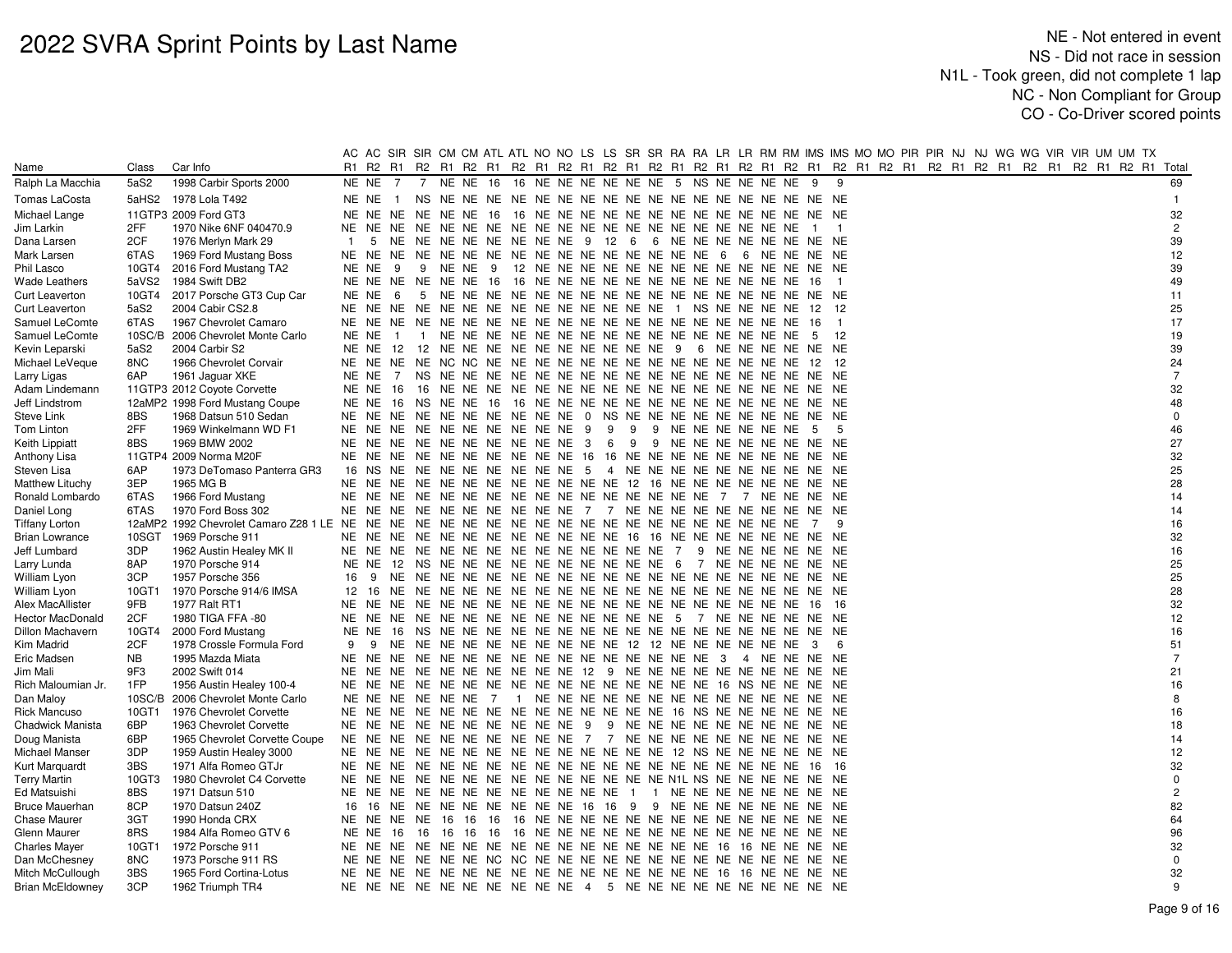| R1 R2 R1 R2 R1 R2 R1 R2 R1 R2 R1 R2 R1 R2 R1 R2 R1 R2 R1 R2 R1 R2 R1 R2 R1 R2 R1 R2 R1 R2 R1 R2 R1 R2 R1 R2 R1 Total<br>Class<br>Car Info<br>Name<br>12aMP3 2000 Porsche 911<br>NE NE NE 12 12 NE NE NE NE NE NE NE NE NE NE<br>Matthew McFadden<br>NE<br>NE<br>NE.<br>NE NE NE NE<br>NE<br>William McGehee<br>2CF<br>1980 Crossle 40F<br>6TAS<br>1964 Ford Falcon<br>Jeff McKee<br>NE NE<br>16 | 24             |
|-------------------------------------------------------------------------------------------------------------------------------------------------------------------------------------------------------------------------------------------------------------------------------------------------------------------------------------------------------------------------------------------------|----------------|
|                                                                                                                                                                                                                                                                                                                                                                                                 |                |
|                                                                                                                                                                                                                                                                                                                                                                                                 |                |
|                                                                                                                                                                                                                                                                                                                                                                                                 | 6              |
|                                                                                                                                                                                                                                                                                                                                                                                                 | 32             |
| Jeff McKee<br>10SC/D 2014 Toyota Camry<br>NE NE<br>12<br>12<br>12                                                                                                                                                                                                                                                                                                                               | 48             |
| 7BSR<br>Peter McLaughlin<br>1976 Lola T297<br>NE NE<br>- 16                                                                                                                                                                                                                                                                                                                                     | 32             |
| Andrew McLean<br>1FP<br>1958 Austin Healey Bugeye Sprite NE NE<br>NS                                                                                                                                                                                                                                                                                                                            | 33             |
| 1FV<br>David McMasters<br>1965 Zink FV<br>NE NE<br>NE NE NE NE NE NE 1 7 NE NE NE NE NE NE NE NE NE NE NE NE                                                                                                                                                                                                                                                                                    | 8              |
| R. Scott McQueen<br>3DP<br>1957 Austin Healey 100-6 BN4<br>NE NE NE NE NE NE NE NE NE NE NE NE 16 16 NE NE NE NE NE NE<br>NE NE                                                                                                                                                                                                                                                                 | 32             |
| Gordon Medenica<br>9FB<br>1975 March 75B<br>NE<br>NE.                                                                                                                                                                                                                                                                                                                                           | 32             |
| <b>Greg Meindl</b><br>6TAS<br>1965 Ford Mustang                                                                                                                                                                                                                                                                                                                                                 | 24             |
| <b>Greg Meindl</b><br>NA<br>1965 Mazda Miata<br>NE NE                                                                                                                                                                                                                                                                                                                                           | 18             |
| Ted Melady<br>3GT<br>1965 MG B<br>-16<br>NE.<br>NE.<br>- 12                                                                                                                                                                                                                                                                                                                                     | 28             |
| <b>Steve Meline</b><br>1GP<br>1965 Triumph Spitfire<br>16 NS<br>NE NE NE NE NE NE NE NE 12 9 NE NE NE NE NE NE NE NE NE NE                                                                                                                                                                                                                                                                      | 37             |
| Philip Mendelovitz<br>8CP<br>1970 Datsun 240Z<br>12 NS<br>NE NE NE NE NE NE NE NE NE NE 7 5 NE NE NE NE NE NE NE NE NE                                                                                                                                                                                                                                                                          | 24             |
| Ross Merrill<br>10SC2<br>1991 Ford Thunderbird<br>NE NE NE NE NE NE NE NE 1 NS NE NE NE NE NE NE NE NE NE NE<br>NE NE                                                                                                                                                                                                                                                                           | $\overline{1}$ |
| 12bS911 1982 Porsche 911<br>NE NE NE NE NE NE NE NE NE NE 3 3 NE NE NE NE NE NE NE NE NE<br>Ross Merrill<br>NE<br>NE                                                                                                                                                                                                                                                                            | 6              |
| <b>Thomas Merrill</b><br>10GT4 2008 Ford Falcon<br>NE<br>NE<br>NE NE NE NE NE NE NE NE NE NE 16 16 NE NE NE NE NE NE NE NE                                                                                                                                                                                                                                                                      | 32             |
| <b>Andrew Meudt</b><br>12bMP2 1985 BMW M635csi<br>12                                                                                                                                                                                                                                                                                                                                            | 28             |
| <b>Charles Meudt</b><br>12bMP2 1985 Jaguar XJS<br>NE.<br>NE<br>-16                                                                                                                                                                                                                                                                                                                              | 28             |
| 4BM<br>NE<br>NE NE NE NE NE NE NE NE 16 16 NE NE NE NE NE NE NE NE NE NE<br>Greg Meyer<br>1959 Sadler Mk IV<br>NE.                                                                                                                                                                                                                                                                              | 32             |
| Jason Miller<br>7CA2<br>197 Shadow MKIII<br>NE NE                                                                                                                                                                                                                                                                                                                                               | 16             |
| Jeff Miller<br>7U2<br>1977 Lola T496<br>NE NE NE NE NE NE NE NE NE NE NE NE 12 1 NE NE NE NE NE NE<br>NE NE                                                                                                                                                                                                                                                                                     | 13             |
| Jon Miller<br>12bMP2 1989 Chevrolet Corvette<br>NE NE<br>12<br>12<br>- 9                                                                                                                                                                                                                                                                                                                        | 45             |
| <b>Terry Miller</b><br>12bMP2 1986 Porsche 944 turbo<br>9<br>NE NE<br>7<br>- 9                                                                                                                                                                                                                                                                                                                  | 32             |
| Matt Million<br>12bMP2 1993 BMW 325<br>NE NE NE NE NE NE NE NE 16 16 NE NE NE NE NE NE NE NE NE NE<br>NE NE                                                                                                                                                                                                                                                                                     | 32             |
| Ken Milvid<br>1FV<br>1963 Volkswagen Formula Vee<br>NE NE NE NE NE NE NE NE 1 3 NE NE NE NE NE NE NE NE NE NE NE NE                                                                                                                                                                                                                                                                             | $\overline{4}$ |
| 9F3<br>2014 Elan DP08//MZR<br>John Mirro<br>NE NE<br>- 5<br>6                                                                                                                                                                                                                                                                                                                                   | 43             |
| 8DP<br>Robert Mocas<br>1969 Alfa Romeo Spider<br>NE NE<br>16                                                                                                                                                                                                                                                                                                                                    | 32             |
| M. Yusuf Mohamed<br><b>NB</b><br>1999 Mazda Miata<br>NE NE<br>NE NE NE NE 6                                                                                                                                                                                                                                                                                                                     | 13             |
| 12bS911 1970 Porsche 911E<br><b>Maurice Montgomery</b><br>NE NE<br>NE NE NE NE NE NE NE NE NE NE 5 5 NE NE NE NE NE NE NE NE NE                                                                                                                                                                                                                                                                 | 10             |
| 6BP<br>NE NE NE NE NE NE NE NE 16 16 16 16 NE NE NE NE NE NE NE NE<br><b>Rick Mooney</b><br>1968 Chevrolet Corvette Roadster NE NE                                                                                                                                                                                                                                                              | 64             |
| <b>Andrew Moore</b><br>3DP<br>1965 MG B<br>1 NE NE NE NE NE NE NE NE NE NE NE NE 16 16 NE NE NE NE<br>NE NE<br>- 16                                                                                                                                                                                                                                                                             | 49             |
| Gary Moore<br>6TAS<br>1968 Mercury Cougar<br>NE NE                                                                                                                                                                                                                                                                                                                                              | 24             |
| 1955 MGTF Roadster<br>Glen Moore<br>1HP<br>NE NE                                                                                                                                                                                                                                                                                                                                                | 32             |
| Rob Moores<br>9F2<br>1982 Ralt RT5<br>NE NE NE NE NE NE NE NE NE NE NE NS 1 16 16 NE NE NE NE NE NE NE NE                                                                                                                                                                                                                                                                                       | 33             |
| 3DP<br>NE NE NE NE NE NE NE NE NE NE 12 12 NE NE NE NE NE NE NE NE NE NE<br>Tom Morgan<br>1956 Morgan 4/4<br>NE                                                                                                                                                                                                                                                                                 | 24             |
| 8BS<br>Josh Moriarty<br>1969 Datsun 510<br>NE NE                                                                                                                                                                                                                                                                                                                                                | 32             |
| Adrian Morrall<br>9F1<br>2009 Dallara IP7<br>NE NE<br>NE NE NE NE NE NE NE NE NE NE NE NE 16 16 NE NE NE NE NE NE                                                                                                                                                                                                                                                                               | 32             |
| <b>Paul Mortimer</b><br>10IGT<br>2016 Porsche GT3 Cup                                                                                                                                                                                                                                                                                                                                           | 16             |
| Michael Moss<br>7CA <sub>2</sub><br>1969 Lola T70 Mk3 B<br>NE NE<br>- 16                                                                                                                                                                                                                                                                                                                        | 17             |
| 9F3<br>Jacek Mucha<br>2006 Swift JMS 016 CP<br>NE NE<br>16                                                                                                                                                                                                                                                                                                                                      | 32             |
| <b>Bob Mueller</b><br>10GT4<br>2016 Porsche GT3R<br>NE NE NE NE NE NE NE NE NE NE NE NS 12 NE NE NE NE NE NE NE NE NE NE                                                                                                                                                                                                                                                                        | 12             |
| 2003 Dodge Challenger<br>Mike Mulcahy<br>10SC4<br>John Mullaney<br>12aMP3 2000 Ferrari 360 Challenge<br>$\overline{1}$                                                                                                                                                                                                                                                                          | 21<br>26       |
| NE NE<br>2000 Mazda Miata<br>NE.                                                                                                                                                                                                                                                                                                                                                                | 11             |
| Mark Murphy<br>NB.<br>NE<br>12bMP1 1973 Datsun 260Z<br>NE NE NE NE NE NE NE NE 16 16 NE NE NE NE NE NE NE NE NE NE<br>NE.<br>NE.                                                                                                                                                                                                                                                                | 32             |
| John Murray<br><b>Benjamin Myers</b><br>2001 Carbir CS2<br>5aS2                                                                                                                                                                                                                                                                                                                                 | 10             |
| Dawn Myers<br>8AP<br>1969 Porsche 911<br>NE NE<br>16 NE NE NE NE NE NE NE NE NE NE 7 9 NE NE NE NE NE NE<br>- 16                                                                                                                                                                                                                                                                                | 48             |
| Ron Myska<br>10SC1<br>NE<br>NE<br>NE NE NE NE NE NE NE NE NE NE 16 16 NE NE NE NE NE NE NE NE<br>1969 Ford Talladega                                                                                                                                                                                                                                                                            | 32             |
| 3EP<br>Arash Nadershahi<br>1969 Alfa Romeo Spider Veloce<br>NE NE                                                                                                                                                                                                                                                                                                                               | 32             |
| Berck Nash<br>1FV <sub>2</sub><br>1968 Zink C4<br>12<br>NE NE                                                                                                                                                                                                                                                                                                                                   | 24             |
| 3CP<br>John Nash<br>1962 Lotus Super Seven-3<br><b>NE NE 16</b><br>$\overline{1}$                                                                                                                                                                                                                                                                                                               | 49             |
| 10SC/D 2006 Toyota Camry<br>16 16 16 16 16 NE NE NE NE NE NE NE NE NE NE NE NE NE<br>Joe Nemechek<br>NE NE<br>16<br>16<br>16                                                                                                                                                                                                                                                                    | 128            |
| 1FP<br><b>Bruce Newcomer</b><br>1965 GM Midget<br><b>NS</b><br>- 6                                                                                                                                                                                                                                                                                                                              | 6              |
|                                                                                                                                                                                                                                                                                                                                                                                                 | Page 10 of 16  |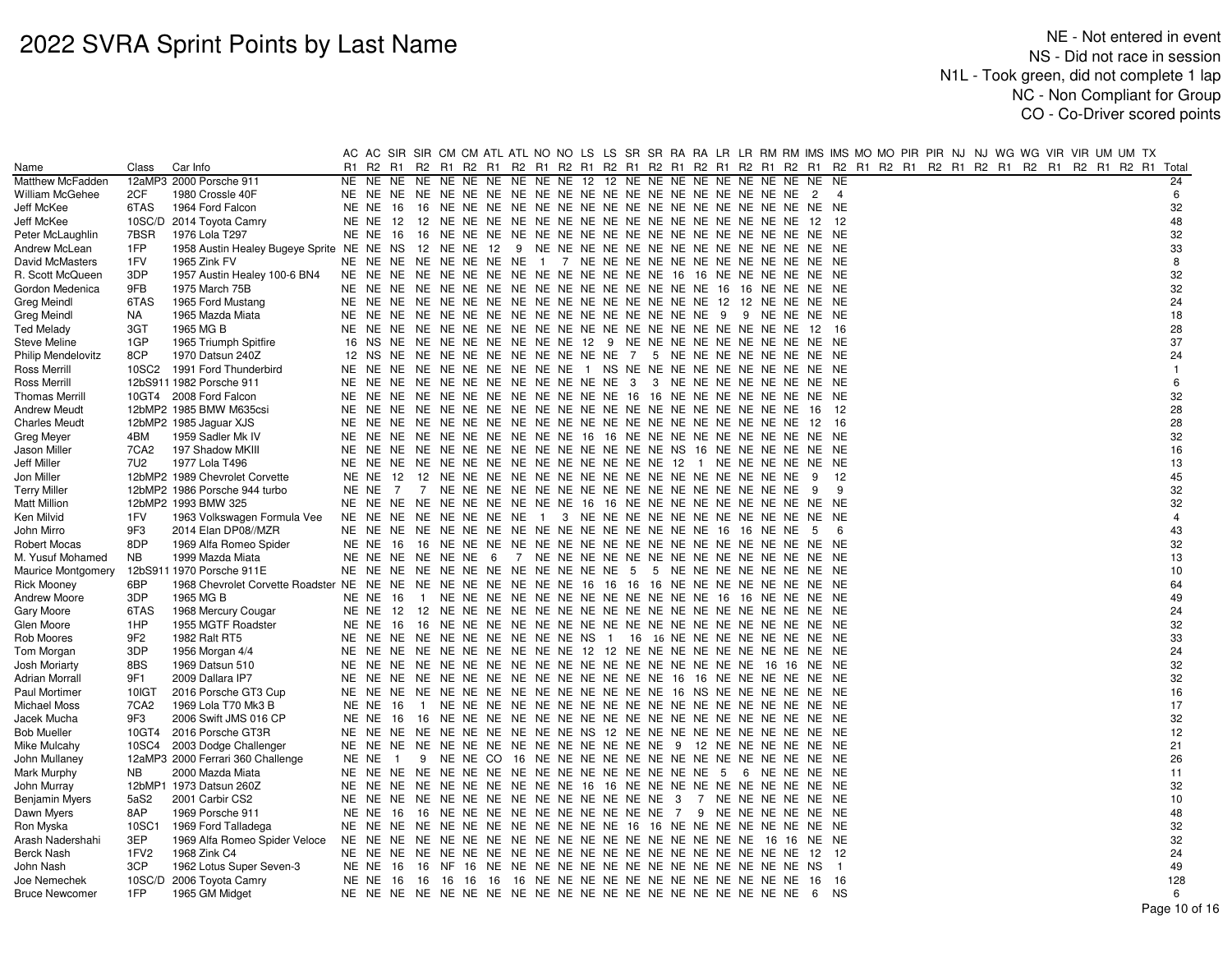|                           |        |                                    | AC AC SIR SIR CM CM ATL ATL NO NO LS LS SR SR RA RA LR LR RM RM IMS IMS MO MO PIR PIR NJ NJ WG WG VIR VIR UM UM TX      |  |                                                          |  |  |                |                |  |  |  |  |                |
|---------------------------|--------|------------------------------------|-------------------------------------------------------------------------------------------------------------------------|--|----------------------------------------------------------|--|--|----------------|----------------|--|--|--|--|----------------|
| Name                      | Class  | Car Info                           | R2 R1 R2 R1 R2 R1 R2 R1 R2 R1 R2 R1 R2 R1 R2 R1 R2 R1 R2 R1 R2 R1 R2 R1 R2 R1 R2 R1 R2 R1 R2 R1 R2 R1 R2 R1 Total<br>R1 |  |                                                          |  |  |                |                |  |  |  |  |                |
| <b>Bradley Newman</b>     | 2PCF   | 1984 Swift DB1                     | 16                                                                                                                      |  |                                                          |  |  |                |                |  |  |  |  | 28             |
| David Nicholas            | 8BS    | 1968 BMW 2002                      |                                                                                                                         |  |                                                          |  |  |                |                |  |  |  |  | 46             |
| Brian Norman              |        | 10SC/B 2006 Dodge Charger          |                                                                                                                         |  |                                                          |  |  |                |                |  |  |  |  | 24             |
| Chris Nussbaum            |        | 5aMSR 1994 Toyota WSR              | <b>NE NE 16</b>                                                                                                         |  |                                                          |  |  |                |                |  |  |  |  | 17             |
| Doug Obermeyer            | 1FV    | 1969 Lynx B                        |                                                                                                                         |  |                                                          |  |  |                | -6             |  |  |  |  | 12             |
| Johnny O'Connell          | 10GT1  | 1984 Chevrolet Corvette            |                                                                                                                         |  |                                                          |  |  |                |                |  |  |  |  | 16             |
| Patrick O'Hara            | NA     | 1991 Mazda Miata                   |                                                                                                                         |  |                                                          |  |  |                |                |  |  |  |  | 24             |
| Ardie Oji                 | 10GT1  | 1980 Chevrolet Monza               | NE NE NE NE NE NE NE NE NE NE NE NS 1 NE NE NE NE NE NE NE NE NE NE                                                     |  |                                                          |  |  |                |                |  |  |  |  | $\mathbf{1}$   |
| Donald OKeefe Jr          | 1FV    | 1969 Lynx B                        |                                                                                                                         |  |                                                          |  |  | $\overline{1}$ | $\overline{1}$ |  |  |  |  | $\overline{2}$ |
| Michael Origer            | 6AP    | 1969 Chevrolet Corvette            | NE NE NE NE NE NE NE NE NE NE 12 16 1 16 NE NE NE NE NE NE NE NE                                                        |  |                                                          |  |  |                |                |  |  |  |  | 45             |
| Jonathan Ornstein         | 8BS    | 1972 Toyota Corolla                | NE NE NE NE NE NE NE NE NE NE NE NS 1 1 1 NE NE NE NE NE NE NE NE NE                                                    |  |                                                          |  |  |                |                |  |  |  |  | 3              |
| Jonathan Ornstein         | 10GT1  | 1991 Oldsmobile Cutlass            | 7<br>12 NE NE NE NE NE NE NE NE 12 1 9 9 NE NE NE NE NE NE NE NE                                                        |  |                                                          |  |  |                |                |  |  |  |  | 50             |
| Rick Ortman               |        | 12aMP2 1988 Chevrolet Corvette     | NE NE NE NE 16 16 16 12 NE NE NE NE NE NE 16 16 NE NE NE NE 12 16                                                       |  |                                                          |  |  |                |                |  |  |  |  | 120            |
| <b>Brian Oshaughnessy</b> | 8BSL   | 1976 BMW 2002                      | NE NE NE NE NE NE NE NE NE NE NE 7 7 NE NE NE NE NE NE NE NE NE NE                                                      |  |                                                          |  |  |                |                |  |  |  |  | 14             |
| Zang Oshaughnessy         | 8BSL   | 1969 BMW 2002                      | NE NE NE NE NE NE NE NE NE NE 6 9 NE NE NE NE NE NE NE NE NE NE                                                         |  |                                                          |  |  |                |                |  |  |  |  | 15             |
| Chris Outzen              |        | 12aMP3 2014 Ford Mustang Boss 302S |                                                                                                                         |  |                                                          |  |  |                |                |  |  |  |  | 16             |
| <b>Wally Owens</b>        |        | 10GT2 1990 Ford Rauscher Mustang   | NE NE<br>-9                                                                                                             |  |                                                          |  |  |                |                |  |  |  |  | 18             |
| <b>Wally Owens</b>        |        | 12aMP3 2018 Audi RS3 LMS           |                                                                                                                         |  |                                                          |  |  |                |                |  |  |  |  | 16             |
| Paiman Owtad              | 5aS2   | 1986 Swift DB2                     | NE NE NE NE NE NE NE NE NE NE 16 16 16 16 NE NE NE NE NE NE                                                             |  |                                                          |  |  | 7              | 7              |  |  |  |  | 78             |
| Ronald Pace               | 7U2    | 1979 Lola T492/496                 |                                                                                                                         |  |                                                          |  |  |                |                |  |  |  |  | 11             |
| Wil Painter               | 3BS    | 1966 Alfa Romeo GTV                |                                                                                                                         |  |                                                          |  |  |                |                |  |  |  |  | 32             |
| Nick Palgrave             | 1FV2   | 1968 Bandersnatch FV               |                                                                                                                         |  |                                                          |  |  |                | - 16           |  |  |  |  | 32             |
| Stephen Papalas           | 10SC/C | 1993 Chevrolet Lumina              |                                                                                                                         |  |                                                          |  |  |                |                |  |  |  |  | 12             |
| Jay Parille               | 6AP    | 1966 Corvette Cpe                  | NE NE NE NE NE NE NE NE NE NE 3 3 NE NE NE NE NE NE NE NE NE NE NE                                                      |  |                                                          |  |  |                |                |  |  |  |  | 6              |
| Steve Park                | 6AP    | 1965 Cobra 289                     | NE NE NE NE NE NE NE NE NE NE NE N1L NS NE NE NE NE NE NE NE NE NE NE NE                                                |  |                                                          |  |  |                |                |  |  |  |  | $\mathbf 0$    |
| Daniel Parr               | 6TAS   | 1969 Chevrolet Camaro Z28          |                                                                                                                         |  |                                                          |  |  |                |                |  |  |  |  | 14             |
| <b>Charles Parsons</b>    | 9FA5   | 1976 Lola 332C                     |                                                                                                                         |  |                                                          |  |  |                | - 16           |  |  |  |  | 32             |
| Michael Parsons           | 6TAS   | 1966 Shelby GT 350                 |                                                                                                                         |  |                                                          |  |  |                |                |  |  |  |  | 16             |
| Patrick Paternie          | 3EP    | 1969 Porsche 912                   | 16 NE NE NE NE NE NE NE NE 16 16 NE NE NE NE NE NE NE NE NE NE NE<br>16                                                 |  |                                                          |  |  |                |                |  |  |  |  | 64             |
| Justin Pauly              | 5aBSR  | 1966 Porsche 906                   |                                                                                                                         |  |                                                          |  |  |                |                |  |  |  |  | 16             |
| Ron Pawley                |        | 12bMP3 2004 Lexus IS300            |                                                                                                                         |  |                                                          |  |  | - 16           | - 16           |  |  |  |  | 64             |
| Evan Pecore               | 10SC2  | 1986 Chevrolet Monte Carlo         |                                                                                                                         |  |                                                          |  |  |                |                |  |  |  |  | 32             |
| <b>Grant Perryman</b>     | 2FB    | 1967 Brabham BT21                  | NE NE NE NE NE NE NE NE NE NE 12 9 9 9 NE NE NE NE NE NE NE NE NE                                                       |  |                                                          |  |  |                |                |  |  |  |  | 39             |
| <b>Grant Perryman</b>     | 7CA3   | 1967 McLaren M1C                   | NE NE NE NE NE NE NE NE NE NE NE 16 16 NE NE NE NE NE NE NE NE NE NE                                                    |  |                                                          |  |  |                |                |  |  |  |  | 32             |
| Gary Perser               | 1HP    | 1960 Austin Healey Sprite          | NE NE NE NE NE NE NE NE NE NE 16 1 NE NE NE NE NE NE NE NE NE NE                                                        |  |                                                          |  |  |                |                |  |  |  |  | 17             |
| Marc A. Petein            | 6BP    | 1966 Shelby GT 350                 | 7<br>$\overline{7}$                                                                                                     |  |                                                          |  |  |                |                |  |  |  |  | 14             |
| Jon Peterson              | 8BS    | 1969 Datsun PL510                  | 7<br>$\overline{7}$                                                                                                     |  |                                                          |  |  |                |                |  |  |  |  | 14             |
| Beth Philion              | 10SC3  | 2001 Dodge Nascar Coupe            | NE NE NE                                                                                                                |  | NE NE NE NE NE NE NE 16 16 NE NE NE NE NE NE NE NE NE NE |  |  |                |                |  |  |  |  | 32             |
| Amelia Phillips           | 1FV    | 1969 Autodynamics FV Mk IV         | NE NE NE NE NE NE NE NE 1 1 NE NE NE NE NE NE NE NE NE NE NE                                                            |  |                                                          |  |  | $\blacksquare$ |                |  |  |  |  | $\overline{4}$ |
| <b>Robert Phillips</b>    | 1FV    | 1965 Zink Formula Vee C4           | NE NE NE NE NE NE NE NE 4 1 NE NE NE NE NE NE NE NE NE NE NE                                                            |  |                                                          |  |  | $\overline{1}$ | $\overline{1}$ |  |  |  |  | $\overline{7}$ |
| Nicholas Piekarski        | 8BS    | 1969 Datsun 510                    |                                                                                                                         |  |                                                          |  |  |                |                |  |  |  |  | 16             |
| Michael Piera             |        | 12bMP1 1973 Porsche 911RS          |                                                                                                                         |  |                                                          |  |  |                |                |  |  |  |  | 24             |
| Andy Pilgrim              | 10IGT  | 2020 Porsche GT4                   |                                                                                                                         |  |                                                          |  |  |                |                |  |  |  |  | $\overline{7}$ |
| John Plavan               | 8CP    | 1966 Porsche 911                   |                                                                                                                         |  |                                                          |  |  |                |                |  |  |  |  | 32             |
| Mike Plotz                | 9FB    | 1979 March 79b                     |                                                                                                                         |  |                                                          |  |  |                |                |  |  |  |  | 32             |
| Mark Pomeroy              | 3DP    | 1961 Morgan Plus 4                 |                                                                                                                         |  |                                                          |  |  |                |                |  |  |  |  | 60             |
| Russell Poole             | 8CP    | 1970 Porsche 914/6                 |                                                                                                                         |  |                                                          |  |  |                |                |  |  |  |  | 16             |
| Michael Popp              | 9FC    | 1997 Van Dieman RF97               |                                                                                                                         |  |                                                          |  |  |                |                |  |  |  |  | 32             |
| Martin Potashnik          | 2CF    | 1978 Lola T440                     |                                                                                                                         |  |                                                          |  |  | $\overline{1}$ | $\overline{1}$ |  |  |  |  | $\overline{2}$ |
| Dan Powell                | 3CP    | 1961 Austin Healey 3000            |                                                                                                                         |  |                                                          |  |  |                |                |  |  |  |  | 11             |
| John Puccini              | 2CF    | 1982 PRS RH02                      | 5<br>6                                                                                                                  |  |                                                          |  |  |                |                |  |  |  |  | 11             |
| David Putz                | 5bFM   | 1971 Royale RP4A                   |                                                                                                                         |  |                                                          |  |  |                |                |  |  |  |  | 28             |
| Joel Quadracci            |        | 11GTP2 2013 Oreca 03               |                                                                                                                         |  |                                                          |  |  |                |                |  |  |  |  | 16             |
| Chris Qualls              |        | 10GT3 2002 Mazda GT3               |                                                                                                                         |  |                                                          |  |  |                |                |  |  |  |  | 32             |
|                           |        |                                    |                                                                                                                         |  |                                                          |  |  |                |                |  |  |  |  | Page 11 of 16  |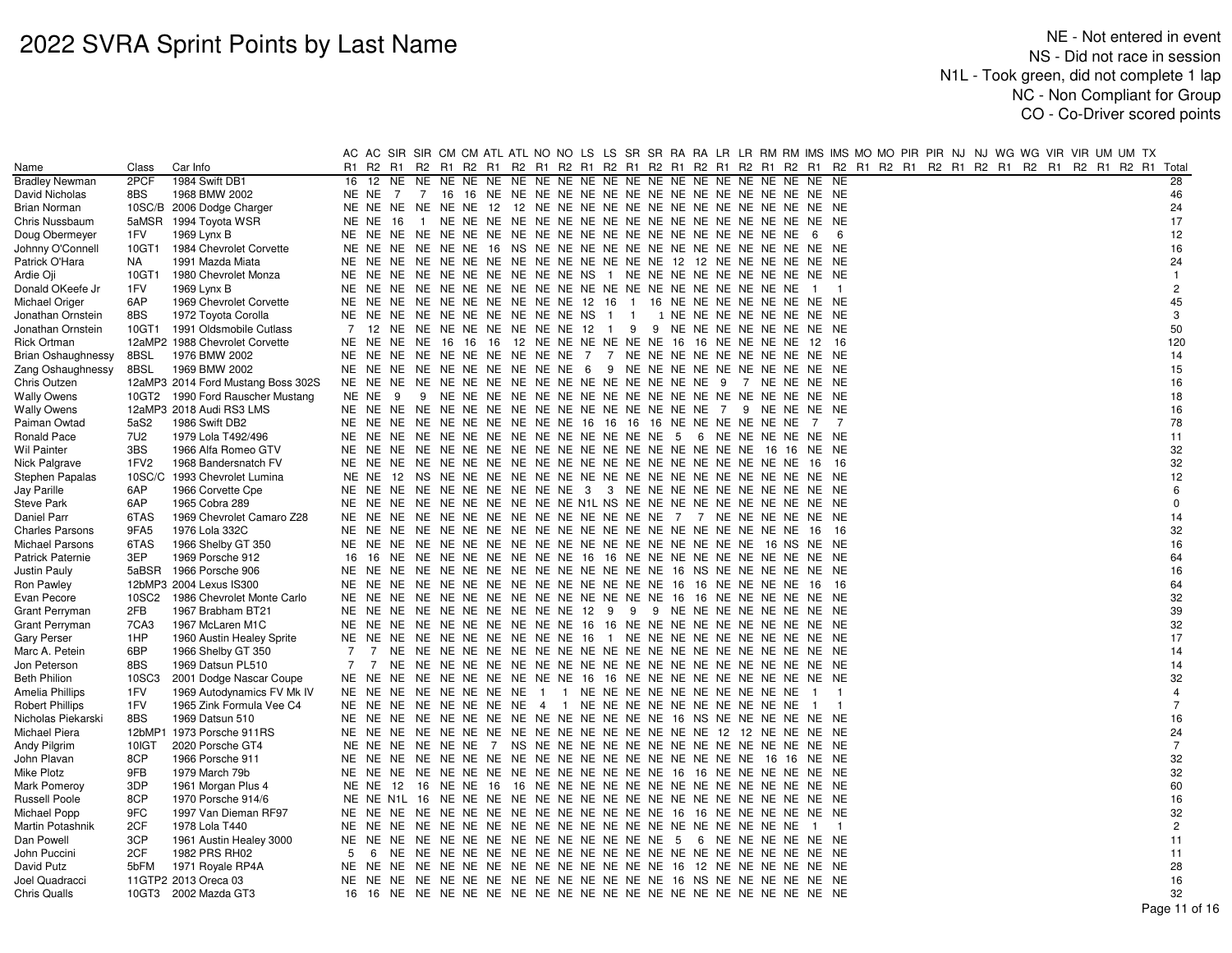|                              |                 |                                   |        |                                                                   |  |  |                                                                |  |  |  |  |                |                |  |  | AC AC SIR SIR CM CM ATL ATL NO NO LS LS SR SR RA RA LR LR RM RM IMS IMS MO MO PIR PIR NJ NJ WG WG VIR VIR UM UM TX |  |                |
|------------------------------|-----------------|-----------------------------------|--------|-------------------------------------------------------------------|--|--|----------------------------------------------------------------|--|--|--|--|----------------|----------------|--|--|--------------------------------------------------------------------------------------------------------------------|--|----------------|
| Name                         | Class           | Car Info                          | R1     |                                                                   |  |  |                                                                |  |  |  |  |                |                |  |  | R2 R1 R2 R1 R2 R1 R2 R1 R2 R1 R2 R1 R2 R1 R2 R1 R2 R1 R2 R1 R2 R1 R2 R1 R2 R1 R2 R1 R2 R1 R2 R1 R2 R1 R2 R1 Total  |  |                |
| Jason Rabe                   | 6BP             | 1962 Jaguar XKE                   | NE     | NE NE                                                             |  |  |                                                                |  |  |  |  | 9 NE NE NE NE  |                |  |  |                                                                                                                    |  | 25             |
| Dennis Racine                | 1CS             | 1966 Morris Mini Cooper S         |        | NE NE NE NE NE NE NE NE NE NE NE NE 12 16 NE NE NE NE NE NE NE NE |  |  |                                                                |  |  |  |  |                |                |  |  |                                                                                                                    |  | 28             |
| Donald Racine                | 1CS             | 1961 Austin Mini Cooper S         | NE NE  |                                                                   |  |  | NE NE NE NE NE NE NE NE NE NE 16 9 NE NE NE NE NE NE NE NE     |  |  |  |  |                |                |  |  |                                                                                                                    |  | 25             |
| Doug Radix                   | 1FP             | 1955 Mercedes-Benz 190 SL         |        |                                                                   |  |  |                                                                |  |  |  |  |                | 12             |  |  |                                                                                                                    |  | 53             |
| Rob Radmann                  | 9F3             | 2004 Pro Mazda                    |        |                                                                   |  |  |                                                                |  |  |  |  |                |                |  |  |                                                                                                                    |  | 32             |
| Chris Raeder                 | 8BS             | 1966 Alfa Romeo GTV               | NE NE  |                                                                   |  |  |                                                                |  |  |  |  |                |                |  |  |                                                                                                                    |  | 25             |
| Pearce Raeder                | 2FB             | 1971 Lotus 69b                    |        |                                                                   |  |  |                                                                |  |  |  |  | - 6            | $\overline{1}$ |  |  |                                                                                                                    |  | 31             |
| Donal Rajasingam             | 1FV             | 1969 VW Lynx Formula Vee          |        | NE NE NE NE NE NE NE NE 6 6 NE NE NE NE NE NE NE NE NE NE NE NE   |  |  |                                                                |  |  |  |  |                |                |  |  |                                                                                                                    |  | 12             |
| Geir Ramleth                 | 9F <sub>2</sub> | 1982 Ralt RT4                     | NE NE  |                                                                   |  |  | NE NE NE NE NE NE NE NE 16 16 12 12 NE NE NE NE NE NE NE NE    |  |  |  |  |                |                |  |  |                                                                                                                    |  | 56             |
| Geir Ramleth                 | 5bFM            | 1963 Lotus 23B                    | NE.    | NE.                                                               |  |  | NE NE NE NE NE NE NE NE 16 16 16 16 NE NE NE NE NE NE NE NE    |  |  |  |  |                |                |  |  |                                                                                                                    |  | 64             |
| Oliver Ramleth               | 2FF             | 1970 Titan Mk 6                   | NE NE  |                                                                   |  |  | NE NE NE NE NE NE NE NE NE NE 12 12 NE NE NE NE NE NE NE NE    |  |  |  |  |                |                |  |  |                                                                                                                    |  | 24             |
| <b>William Ramsey</b>        |                 | 12bS911 1973 Porsche 911          | NE NE  |                                                                   |  |  | NE NE NE NE NE NE NE NE NE NE 6 16 NE NE NE NE NE NE NE NE     |  |  |  |  |                |                |  |  |                                                                                                                    |  | 22             |
| <b>Bronson Randall</b>       | 8BS             | 1974 BMW 2002                     | NE.    | NE                                                                |  |  |                                                                |  |  |  |  |                |                |  |  |                                                                                                                    |  | 13             |
| Graham Rankin                | 9F3             | 1998 Swift 014                    | NE NE  |                                                                   |  |  | NE NE NE NE NE NE NE NE 1 4 NE NE NE NE NE NE NE NE NE NE      |  |  |  |  |                |                |  |  |                                                                                                                    |  | 5              |
| Jeff Rapp                    | 3DP             | 1965 Chevrolet Corvair            | NE NE  |                                                                   |  |  |                                                                |  |  |  |  |                | - 16           |  |  |                                                                                                                    |  | 32             |
| <b>Bruce Raymond</b>         | 10GT2           | 1985 Pontiac Firebird             | NE.    | NE                                                                |  |  |                                                                |  |  |  |  | 16             | - 16           |  |  |                                                                                                                    |  | 32             |
| Paul Read                    |                 | 11GTP4 2017 Wolf GB08 SM          | NE     | NE                                                                |  |  |                                                                |  |  |  |  | 16             | 16             |  |  |                                                                                                                    |  | 32             |
| <b>Brandon Reed</b>          | 9F3             | 2009 Mazda Pro Formula            |        |                                                                   |  |  |                                                                |  |  |  |  |                |                |  |  |                                                                                                                    |  | $\mathbf 0$    |
| David Reich                  | 2CF             | 1979 Crossle 35                   | NE     | NE.                                                               |  |  |                                                                |  |  |  |  |                |                |  |  |                                                                                                                    |  | 28             |
| <b>Bud Reichard</b>          |                 | 12aGT1 1998 Mazda RX7             |        |                                                                   |  |  |                                                                |  |  |  |  |                |                |  |  |                                                                                                                    |  | 32             |
| Chip Reichhart               | 8AP             | 1967 Porsche 911S                 | NE NE  |                                                                   |  |  |                                                                |  |  |  |  |                |                |  |  |                                                                                                                    |  | 21             |
|                              | 9FC             | 1996 Van Diemen RF96              | NE NE  |                                                                   |  |  |                                                                |  |  |  |  |                | - 12           |  |  |                                                                                                                    |  | 24             |
| John Reisert<br>John Reisman | 10IGT           | 2018 Porsche 991                  |        |                                                                   |  |  |                                                                |  |  |  |  |                |                |  |  |                                                                                                                    |  | 16             |
|                              |                 |                                   | NE NE  |                                                                   |  |  |                                                                |  |  |  |  |                |                |  |  |                                                                                                                    |  | 32             |
| John Reisman                 |                 | 11GTP2 2014 Coyote Corvette DP    |        |                                                                   |  |  |                                                                |  |  |  |  |                |                |  |  |                                                                                                                    |  | 9              |
| Rodney Reston                |                 | 10SC/B 2005 Chevrolet Monte Carlo | NE     | NE.                                                               |  |  |                                                                |  |  |  |  | $\overline{4}$ | -5             |  |  |                                                                                                                    |  | 9              |
| <b>Burl Reynolds</b>         | NA              | 1990 Mazda MX-5 Miata             |        |                                                                   |  |  |                                                                |  |  |  |  |                |                |  |  |                                                                                                                    |  | 8              |
| Dan Rhodes                   | 2CF             | 1977 TIGA FF                      |        |                                                                   |  |  |                                                                |  |  |  |  | $\overline{1}$ |                |  |  |                                                                                                                    |  |                |
| Greg Richardson              |                 | 10SC/A 2014 Chevrolet Camaro      | NE NE  |                                                                   |  |  |                                                                |  |  |  |  | -16            |                |  |  |                                                                                                                    |  | 17             |
| Octavio Rincon               | 6TAS            | 1970 Ford Boss                    | 9      | NS.                                                               |  |  | NE NE NE NE NE NE NE NE 12 12 NE NE NE NE NE NE NE NE NE NE    |  |  |  |  |                |                |  |  |                                                                                                                    |  | 33             |
| Joseph Riolo                 | 8GT             | 1972 Datsun 240Z                  |        |                                                                   |  |  |                                                                |  |  |  |  |                |                |  |  |                                                                                                                    |  | 17             |
| Eric Ritchie                 | 6AP             | 1967 Chevrolet Corvette           | NE NE  |                                                                   |  |  | NE NE NE NE NE NE 16 16 NE NE NE NE NE NE NE NE NE NE NE NE NE |  |  |  |  |                |                |  |  |                                                                                                                    |  | 32             |
| Joseph Rizzo                 | 10IGT           | 2019 Porsche Cayman GT4 CS        | NE NE  |                                                                   |  |  |                                                                |  |  |  |  |                |                |  |  |                                                                                                                    |  | 12             |
| David Roberts                | 6TAS            | 1969 Chevrolet Camaro             |        |                                                                   |  |  |                                                                |  |  |  |  | 7              | 9              |  |  |                                                                                                                    |  | 32             |
| David Roberts                | 10GT4           | 2016 Porsche Cayman               |        |                                                                   |  |  |                                                                |  |  |  |  |                | <b>NS</b>      |  |  |                                                                                                                    |  | 5              |
| <b>Randy Roberts</b>         |                 | 10GT1 1982 Chevrolet Camaro       | 9      | 7                                                                 |  |  |                                                                |  |  |  |  |                |                |  |  |                                                                                                                    |  | 16             |
| Tim Roberts                  |                 | 11GTP4 2007 Lola B07/90           | NE NE  | - 16                                                              |  |  | 16 NE NE NE NE NE NE NE NE NE NE NS 16 NE NE NE NE NE NE       |  |  |  |  |                |                |  |  |                                                                                                                    |  | 48             |
| Andrea Robertson             |                 | 11GTP3 2006 Ford Doran GT         | NE NE  | 12                                                                |  |  |                                                                |  |  |  |  |                |                |  |  |                                                                                                                    |  | 28             |
| Jerry Robinson               |                 | 12aMP3 2010 Dodge Viper           | NE NE  |                                                                   |  |  |                                                                |  |  |  |  |                |                |  |  |                                                                                                                    |  | 72             |
| R Rodriguez-Long             | 9FC             | 1984 Reynard SF84                 | 16     | - 16                                                              |  |  |                                                                |  |  |  |  |                |                |  |  |                                                                                                                    |  | 32             |
| <b>Charles Rolle</b>         | 6TAS            | 1968 Chevrolet Camaro             | 16 NS  |                                                                   |  |  |                                                                |  |  |  |  |                |                |  |  |                                                                                                                    |  | 16             |
| Nik Romano                   |                 | 5aBSR 1968 Ginetta G16            | NE     | NE                                                                |  |  | NE NE NE NE NE NE NE NE 16 16 NE NE NE NE NE NE NE NE NE NE NE |  |  |  |  |                |                |  |  |                                                                                                                    |  | 32             |
| Lee Romine                   | 2FF             | 1968 Lotus 51                     | NE     |                                                                   |  |  |                                                                |  |  |  |  | $\overline{1}$ | $\overline{1}$ |  |  |                                                                                                                    |  | $\overline{c}$ |
| Gary Rose                    |                 | 12aMP3 2013 Ford Mustang          | NE NE  |                                                                   |  |  |                                                                |  |  |  |  |                |                |  |  |                                                                                                                    |  | 12             |
| Craig Ross                   | 6GT             | 1970 Ford Boss 302                | NE NE  |                                                                   |  |  |                                                                |  |  |  |  |                |                |  |  |                                                                                                                    |  | $\overline{7}$ |
| Bob Roth                     | 4FM1            | 1963 Genie SR                     |        | NE NE NE NE NE NE NE NE NE NE 16 16 NE NE NE NE NE NE NE NE NE NE |  |  |                                                                |  |  |  |  |                |                |  |  |                                                                                                                    |  | 32             |
| Mike Rowe                    | 10GT4           | 2016 Chevrolet T2                 | NE NE  |                                                                   |  |  |                                                                |  |  |  |  |                |                |  |  |                                                                                                                    |  | 32             |
| Thomas Rush                  | <b>NB</b>       | 2000 Mazda Miata                  | NE     | NE.                                                               |  |  |                                                                |  |  |  |  |                | NE             |  |  |                                                                                                                    |  | $\overline{7}$ |
| Dalton Ryan                  | NA              | 1992 Mazda Miata                  |        |                                                                   |  |  |                                                                |  |  |  |  |                |                |  |  |                                                                                                                    |  | 14             |
| Tom Sakai                    | 6BP             | 1965 Sunbeam Tiger                | 6      | 9                                                                 |  |  | NE NE NE NE NE NE NE NE 6 5 NE NE NE NE NE NE NE NE NE NE      |  |  |  |  |                |                |  |  |                                                                                                                    |  | 26             |
| Doug Sanders                 | 3DP             | 1974 Fiat 124 Spider              | NE NE  |                                                                   |  |  |                                                                |  |  |  |  |                |                |  |  |                                                                                                                    |  | 32             |
| <b>Steve Sanett</b>          | 4FM2            | 1957 Lotus 11 Le Mans             | N1L NS | NE                                                                |  |  |                                                                |  |  |  |  |                |                |  |  |                                                                                                                    |  | $\mathbf 0$    |
| Jorge Santos                 | 3GT             | 1972 Datsun 1200                  | NE NE  |                                                                   |  |  |                                                                |  |  |  |  |                |                |  |  |                                                                                                                    |  | 17             |
| <b>Steve Schmidt</b>         | 3DP             | 1960 Porsche 356                  | 16 NS  |                                                                   |  |  |                                                                |  |  |  |  |                |                |  |  |                                                                                                                    |  | 16             |
| <b>Steve Schmidt</b>         | 10NC            | 1976 Porsche 935 K-3              |        |                                                                   |  |  |                                                                |  |  |  |  |                |                |  |  |                                                                                                                    |  | $\Omega$       |
|                              |                 |                                   |        |                                                                   |  |  |                                                                |  |  |  |  |                |                |  |  |                                                                                                                    |  | Page 12 of 16  |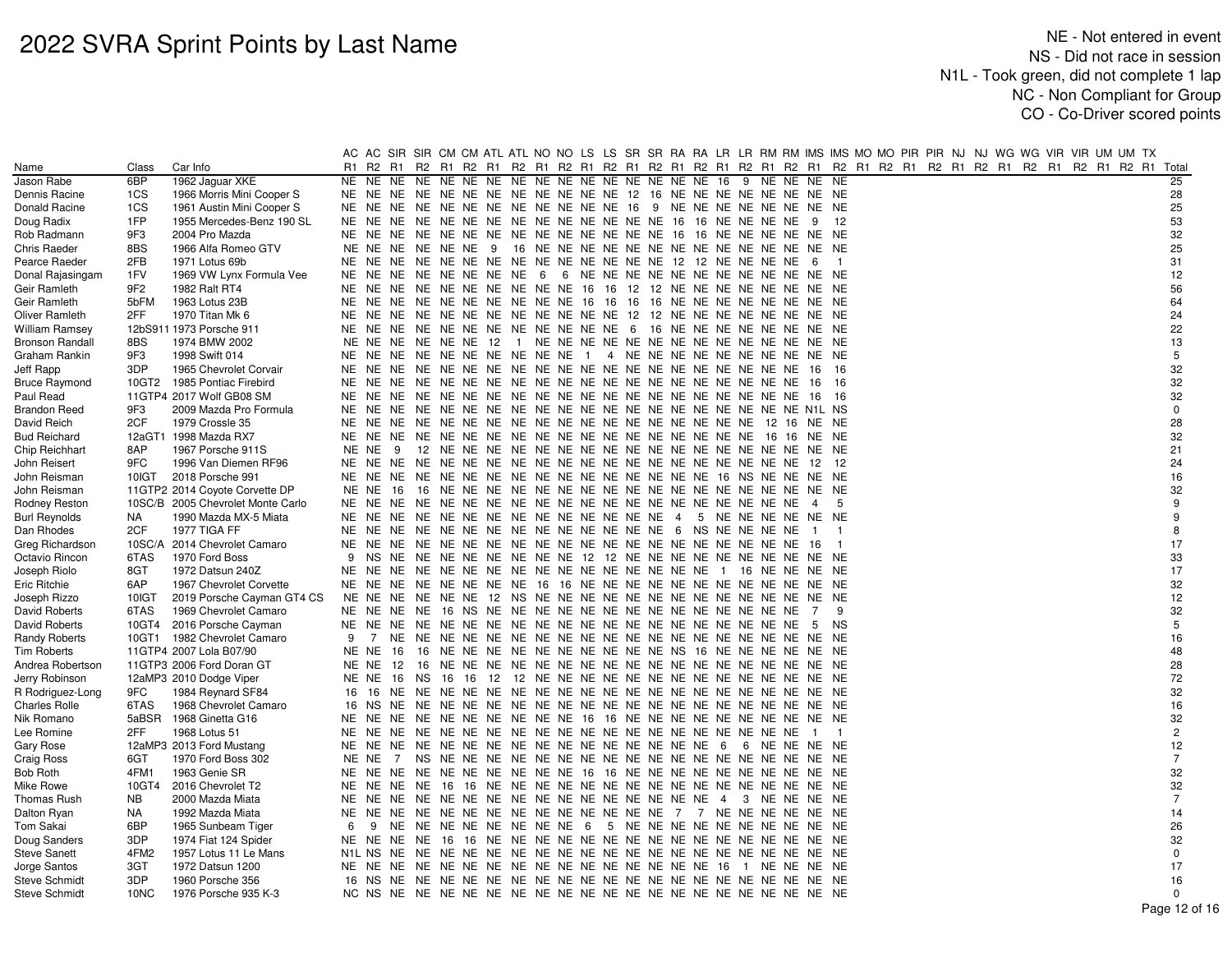|                         |                  |                                            |    |                 |                |    | AC AC SIR SIR CM CM ATL ATL NO NO LS LS SR SR RA RA LR LR RM RM IMS IMS MO MO PIR PIR NJ NJ WG WG VIR VIR UM UM TX   |  |  |  |  |  |               |                |                          |                |  |  |  |  |  |                |  |
|-------------------------|------------------|--------------------------------------------|----|-----------------|----------------|----|----------------------------------------------------------------------------------------------------------------------|--|--|--|--|--|---------------|----------------|--------------------------|----------------|--|--|--|--|--|----------------|--|
| Name                    | Class            | Car Info                                   |    |                 |                |    | R1 R2 R1 R2 R1 R2 R1 R2 R1 R2 R1 R2 R1 R2 R1 R2 R1 R2 R1 R2 R1 R2 R1 R2 R1 R2 R1 R2 R1 R2 R1 R2 R1 R2 R1 R2 R1 Total |  |  |  |  |  |               |                |                          |                |  |  |  |  |  |                |  |
| Alan Schommer           | <b>NB</b>        | 1999 Mazda MX-5 Miata                      |    | NE NE           | 16             | 16 | NE NE NE NE NE NE NE NE NE NE 5                                                                                      |  |  |  |  |  | 7 NE NE NE NE |                | NE.                      | NE.            |  |  |  |  |  | 44             |  |
| <b>Brian C Schommer</b> | NA               | 1992 Mazda Miata                           |    |                 |                |    |                                                                                                                      |  |  |  |  |  |               |                |                          |                |  |  |  |  |  | 28             |  |
| Jamey Schuler           | 9FSV             | 1973 Tui BH3                               |    |                 |                |    | NE NE NE NE NE NE NE NE NE NE 12 12 16 16 NE NE NE NE NE NE NE NE NE                                                 |  |  |  |  |  |               |                |                          |                |  |  |  |  |  | 56             |  |
| Doug Schultz            | 10SC1            | 1972 Dodge Charger                         |    |                 |                |    | NE NE NE NE NE NE NE NE NE NE NE NE 12 1 NE NE NE NE NE NE NE NE                                                     |  |  |  |  |  |               |                |                          |                |  |  |  |  |  | 13             |  |
| Daniel Schwartz         | 1GP              | 1958 Turner 950S                           |    |                 |                |    | NE NE NE NE NE NE NE NE NE NE NE 16 16 NE NE NE NE NE NE NE NE NE NE                                                 |  |  |  |  |  |               |                |                          |                |  |  |  |  |  | 32             |  |
| Clair Schwendeman       | 6GT              |                                            |    |                 |                |    |                                                                                                                      |  |  |  |  |  |               |                |                          |                |  |  |  |  |  | 24             |  |
| Clair Schwendeman       |                  | 10SC/B 1999 Dodge Cup                      |    |                 |                |    |                                                                                                                      |  |  |  |  |  |               |                | 1 NS                     |                |  |  |  |  |  | $\overline{1}$ |  |
| Lanie Scoggins          |                  | 5aMSR 1994 Toyota WSR                      |    |                 |                |    | NE NE NE NE NE NE NE NE NE NE 12 12 NE NE NE NE NE NE NE NE NE NE NE                                                 |  |  |  |  |  |               |                |                          |                |  |  |  |  |  | 24             |  |
| Jim Scott               |                  | 12bMP1 1973 Porsche 911 RS                 |    |                 |                |    |                                                                                                                      |  |  |  |  |  | 6 NE NE NE NE |                |                          |                |  |  |  |  |  | 12             |  |
| Gregory Seferian        |                  | 12bMP1 1982 Alfa Romeo GTV6                |    | <b>NE NE 16</b> |                |    |                                                                                                                      |  |  |  |  |  |               |                |                          |                |  |  |  |  |  | 17             |  |
| <b>Frederick Seidel</b> | 5aS2             | 2002 Carbir S2                             |    |                 |                |    |                                                                                                                      |  |  |  |  |  |               |                |                          |                |  |  |  |  |  | 11             |  |
| Fritz Seidel            | 6RSR             | 1972 Porsche RSR                           |    |                 |                |    |                                                                                                                      |  |  |  |  |  |               |                |                          |                |  |  |  |  |  | 28             |  |
| <b>Fritz Seidel</b>     | 5aS2             | 2004 Carbir CS2                            |    |                 |                |    |                                                                                                                      |  |  |  |  |  |               |                | 16 16                    |                |  |  |  |  |  | 64             |  |
| <b>Patrick Sessions</b> | 6BP              | 1963 Chevrolet Corvette                    |    | NENE 6          |                |    |                                                                                                                      |  |  |  |  |  |               |                |                          |                |  |  |  |  |  | $\overline{7}$ |  |
| Alan Sevadjian          |                  | 10SC/B 1999 Chevy Fusion                   |    |                 |                |    |                                                                                                                      |  |  |  |  |  |               |                | $\overline{2}$           | $\overline{1}$ |  |  |  |  |  | 3              |  |
| Edward Sevadjian        |                  | 10SC/B 2006 Chevrolet Monte Carlo          |    |                 |                |    |                                                                                                                      |  |  |  |  |  |               | -9             |                          | $\overline{1}$ |  |  |  |  |  | 10             |  |
| Scott Shadel            | 6TAS             | 1969 Chevrolet Camaro                      |    | NE NE           | 7              |    | 4 NE NE NE NE NE NE NE NE NE NE 9 9 NE NE NE NE                                                                      |  |  |  |  |  |               |                | -6                       | <b>NS</b>      |  |  |  |  |  | 35             |  |
| Kevin Shaha             | 1GT              | 1967 Toyota Sprinter                       |    |                 |                |    | NE NE NE NE NE NE NE NE NE NE 16 16 NE NE NE NE NE NE NE NE NE NE NE                                                 |  |  |  |  |  |               |                |                          |                |  |  |  |  |  | 32             |  |
| Marc Sharinn            |                  | 10GT4 2015 Weaver Racing Concepts Do NE NE |    |                 | $\overline{2}$ |    |                                                                                                                      |  |  |  |  |  |               |                |                          |                |  |  |  |  |  | 14             |  |
| <b>Tyler Sharinn</b>    |                  | 12aMP3 2020 BMW M2 CSR                     |    | NE NE           |                |    |                                                                                                                      |  |  |  |  |  |               |                |                          |                |  |  |  |  |  | 28             |  |
| Mark Shatwell           | 1FV              | 1972 Scorpion Formula Vee                  |    |                 |                |    |                                                                                                                      |  |  |  |  |  |               | $\overline{1}$ |                          | $\overline{1}$ |  |  |  |  |  | $\overline{c}$ |  |
| Rick Sheldon            | 8BS              | 1969 Datsun 510                            |    |                 |                |    | NE NE NE NE NE NE NE NE NE NE 2 4 4 5 NE NE NE NE NE NE NE NE NE                                                     |  |  |  |  |  |               |                |                          |                |  |  |  |  |  | 15             |  |
| Kyle Shepard            |                  | 5bBSR 1969 Elden Sturdgess MK7             |    |                 |                |    | NE NE NE NE NE NE NE NE NE NE NE NE NE 16 NS NE NE NE NE NE NE NE NE                                                 |  |  |  |  |  |               |                |                          |                |  |  |  |  |  | 16             |  |
| Mark Sherwood           | 9F <sub>2</sub>  | 1995 Ralt RT41                             |    |                 |                |    |                                                                                                                      |  |  |  |  |  |               |                | -12                      | $\overline{7}$ |  |  |  |  |  | 19             |  |
| Stephen Shody           | 6AP              | 1965 Shelby Cobra                          |    |                 |                |    |                                                                                                                      |  |  |  |  |  |               |                |                          |                |  |  |  |  |  | 24             |  |
| Awais Siddique          |                  | 11GTP3 2010 Lola B10-90                    |    |                 |                |    |                                                                                                                      |  |  |  |  |  |               |                |                          |                |  |  |  |  |  | 28             |  |
| <b>Clifford Sigmann</b> |                  | 10SC/B 2006 Dodge Charger                  |    |                 |                |    |                                                                                                                      |  |  |  |  |  |               | -1             |                          | 6              |  |  |  |  |  | $\overline{7}$ |  |
| <b>Thomas Simpson</b>   | 9FA5             | 1972 McKee Mk18                            |    |                 |                |    |                                                                                                                      |  |  |  |  |  |               |                | -6                       | 7              |  |  |  |  |  | 45             |  |
| Ben Sinnott             | 9F1              | 1997 Lola T97/20                           |    |                 |                |    | NE NE NE NE NE NE NE NE 16 16 NE NE NE NE NE NE NE NE NE NE NE NE NE                                                 |  |  |  |  |  |               |                |                          |                |  |  |  |  |  | 32             |  |
| Mike Skinner            |                  | 10SC/B 2006 Chevrolet Monte Carlo          |    | NE NE 16        |                |    |                                                                                                                      |  |  |  |  |  |               |                |                          |                |  |  |  |  |  | 32             |  |
| Aaron Smith             |                  | 5bMSR 2005 SCCA SRF-3                      |    |                 |                |    |                                                                                                                      |  |  |  |  |  |               |                |                          |                |  |  |  |  |  | 32             |  |
| Charles Smith           | 2CF              | 1981 Tiga FFA81                            |    |                 |                |    |                                                                                                                      |  |  |  |  |  |               | $\overline{1}$ |                          | $\overline{1}$ |  |  |  |  |  | $\overline{c}$ |  |
| J.R. Smith              |                  | 12aMP3 2013 Ford Mustang                   | 16 |                 |                |    | 16 NE NE NE NE NE NE NE NE NE 16 16 16 16 NE NE NE NE NE NE NE NE                                                    |  |  |  |  |  |               |                |                          |                |  |  |  |  |  | 96             |  |
| James R Smith           |                  | 12bMP2 1989 BMW 325                        |    |                 |                |    | NE NE NE NE NE NE NE NE 12 12 NE NE NE NE NE NE NE NE NE NE NE NE                                                    |  |  |  |  |  |               |                |                          |                |  |  |  |  |  | 24             |  |
| John Rogers Smith       | NB.              | 1995 Mazda Miata                           |    |                 |                |    | NE NE NE NE NE NE NE NE 1 16 NE NE NE NE NE NE NE NE NE NE NE NE                                                     |  |  |  |  |  |               |                |                          |                |  |  |  |  |  | 17             |  |
| Mark Smith              | 2PCF             | 1984 Swift DB1                             |    |                 |                |    | NE NE NE NE NE NE NE NE 16 16 16 16 16 16 NE NE NE NE NE NE NE NE NE                                                 |  |  |  |  |  |               |                |                          |                |  |  |  |  |  | 96             |  |
| Mike Smith              | 3CP              | 1967 Datsun Roadster 2000                  |    |                 |                |    |                                                                                                                      |  |  |  |  |  |               |                |                          |                |  |  |  |  |  | 16             |  |
| Sam Smith               | 8BS              | 1972 BMW 2002                              |    |                 |                |    | NE NE NE NE NE NE NE NE NE NE NE 4 NS NE NE NE NE NE NE NE NE NE NE                                                  |  |  |  |  |  |               |                |                          |                |  |  |  |  |  | $\overline{4}$ |  |
| Sammy Smith             |                  | 10GT4 2022 Chevrolet Camaro                |    |                 |                |    |                                                                                                                      |  |  |  |  |  |               |                |                          |                |  |  |  |  |  | 16             |  |
| Samuel Smith            |                  | 12aMP3 2005 Ford Mustang                   |    |                 |                |    |                                                                                                                      |  |  |  |  |  |               |                |                          |                |  |  |  |  |  | 16             |  |
| <b>Woody Smith</b>      | 6AP              | 1970 Chevrolet Corvette Roadster           |    | NE NE           | 9              |    |                                                                                                                      |  |  |  |  |  |               |                |                          |                |  |  |  |  |  | 25             |  |
| David Smoker            | 2FB              | 1971 Brabham BT35                          |    |                 |                |    | NE NE NE NE NE NE NE NE NE NE 9 12 12 12 NE NE NE NE NE NE NE NE                                                     |  |  |  |  |  |               |                |                          |                |  |  |  |  |  | 45             |  |
| David Smoker            | 7CA <sub>2</sub> | 1965 McLaren MK-1                          |    |                 |                |    | NE NE NE NE NE NE NE NE NE NE NE 16 16 NE NE NE NE NE NE NE NE NE NE                                                 |  |  |  |  |  |               |                |                          |                |  |  |  |  |  | 32             |  |
| Gregory Sorg            | <b>NB</b>        | 1999 Mazda Miata                           |    |                 |                |    |                                                                                                                      |  |  |  |  |  |               |                |                          |                |  |  |  |  |  | 32             |  |
| <b>Tony Sottile</b>     | 5aVS2            | 1986 Swift DB2                             |    |                 |                |    |                                                                                                                      |  |  |  |  |  |               |                |                          |                |  |  |  |  |  | 32             |  |
| Gary Sousa              | 10SC2            | 1995 Chevrolet Monte Carlo SS              |    |                 |                |    | 12 16 NE NE NE NE NE NE NE NE NE N1L NS NE NE NE NE NE NE NE NE NE NE NE                                             |  |  |  |  |  |               |                |                          |                |  |  |  |  |  | 28             |  |
| Michael Spence          | 2FF              | 1972 Crossle 20F                           |    |                 |                |    |                                                                                                                      |  |  |  |  |  |               |                | $\overline{2}$           | <b>NS</b>      |  |  |  |  |  | $\overline{c}$ |  |
| <b>Gregory Stamm</b>    | 2PCF             | 2000 Van Diemen RF00K                      |    |                 |                |    |                                                                                                                      |  |  |  |  |  |               |                | 9                        | -12            |  |  |  |  |  | 21             |  |
| John Stanford           | 3DP              | 1965 Turner MKIII                          |    |                 |                |    |                                                                                                                      |  |  |  |  |  |               |                | $\overline{1}$           | <b>NS</b>      |  |  |  |  |  | $\mathbf{1}$   |  |
| Adam Stanton            | 2CF              | 1977 Crossle 32F                           |    |                 |                |    |                                                                                                                      |  |  |  |  |  |               | - 5            |                          | 7              |  |  |  |  |  | 12             |  |
| Linwood Staub           | 5aS2             | 1987 Swift DB2                             |    | NENE 6          |                |    |                                                                                                                      |  |  |  |  |  |               |                |                          |                |  |  |  |  |  | $\overline{7}$ |  |
| <b>Burt Stein</b>       | 1FP              | 1961 MG A                                  |    |                 |                |    | NE NE NE NE NE NE                                                                                                    |  |  |  |  |  |               |                |                          |                |  |  |  |  |  | $\overline{7}$ |  |
| Jim Stengel             | 9FA5             | 1973 McRae GM1                             |    |                 |                |    |                                                                                                                      |  |  |  |  |  |               |                | 12 12                    |                |  |  |  |  |  | 24             |  |
| Tom Stephani            | 2CF              | 1978 Crossle 35F                           |    |                 |                |    |                                                                                                                      |  |  |  |  |  |               |                | $\overline{\phantom{0}}$ |                |  |  |  |  |  | 7<br>Dao 12 of |  |
|                         |                  |                                            |    |                 |                |    |                                                                                                                      |  |  |  |  |  |               |                |                          |                |  |  |  |  |  |                |  |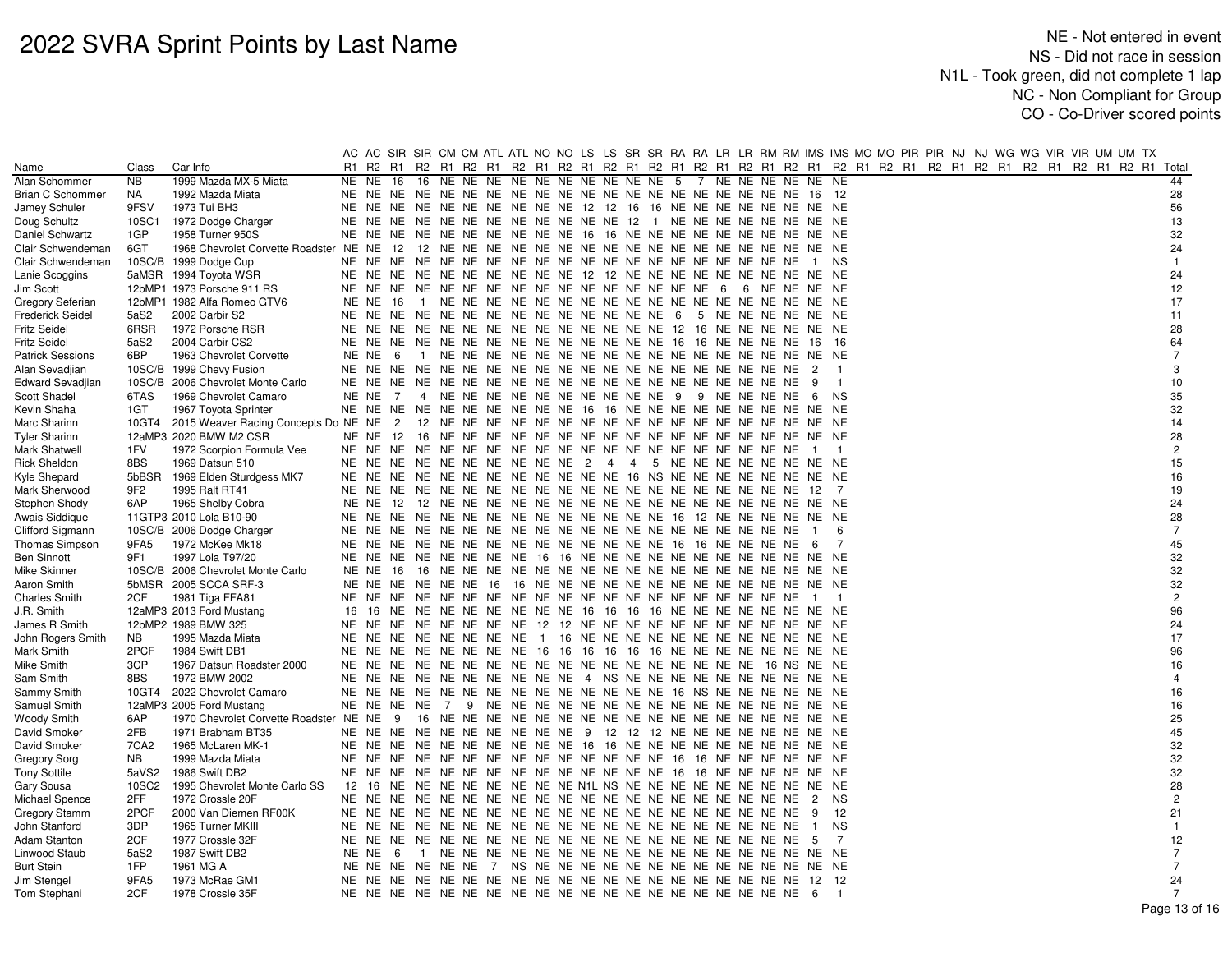|                             |           |                                   |       |          |     |     |                  |  | AC AC SIR SIR CM CM ATL ATL NO NO LS LS SR SR RA RA LR LR RM RM IMS IMS MO MO PIR PIR NJ NJ WG WG VIR VIR UM UM TX   |  |  |  |               |                |                |  |  |  |  |  |                |
|-----------------------------|-----------|-----------------------------------|-------|----------|-----|-----|------------------|--|----------------------------------------------------------------------------------------------------------------------|--|--|--|---------------|----------------|----------------|--|--|--|--|--|----------------|
| Name                        | Class     | Car Info                          |       |          |     |     |                  |  | R1 R2 R1 R2 R1 R2 R1 R2 R1 R2 R1 R2 R1 R2 R1 R2 R1 R2 R1 R2 R1 R2 R1 R2 R1 R2 R1 R2 R1 R2 R1 R2 R1 R2 R1 R2 R1 Total |  |  |  |               |                |                |  |  |  |  |  |                |
| Ray Stephens                | 8BP       | 1970 Porsche 911                  | 16    | 16       | NE. |     |                  |  |                                                                                                                      |  |  |  |               | NE.            | NE             |  |  |  |  |  | 32             |
| Amber Stephenson            | 2FF       | 1971 Lotus 69 Formula Ford        |       |          |     |     |                  |  |                                                                                                                      |  |  |  |               |                | -6             |  |  |  |  |  | 13             |
| James Stiehr                | 1CS       | 1962 Austin Mini Cooper           | NE NE |          | NE  |     |                  |  | NE NE NE NE NE NE NE NE NE 9 12 NE NE NE NE NE NE NE NE                                                              |  |  |  |               |                |                |  |  |  |  |  | 21             |
| Mark Stillson               | 10GT4     | 1999 Porsche Boxster              |       | NE NE    | NE  |     |                  |  | NE NE NE NE NE NE NE NE NE NE NE NE NE 5                                                                             |  |  |  | 4 NE NE NE NE |                |                |  |  |  |  |  | 9              |
| Robert Stockwell            | 6BP       | 1965 Ford Mustang                 |       |          |     |     |                  |  | NE NE NE NE NE NE NE NE NE NE 0 3 NE NE NE NE NE NE NE NE NE NE                                                      |  |  |  |               |                |                |  |  |  |  |  | 3              |
| Eric Stoller                | <b>NB</b> | 1995 Mazda Miata                  |       |          |     |     |                  |  |                                                                                                                      |  |  |  |               | 16             | - 16           |  |  |  |  |  | 32             |
| Jim Storer                  |           | 5aBSR 1970 Chevron B16 Spyder     |       |          |     |     |                  |  | NE NE NE NE NE NE NE NE NE NE NE 12 12 16 16 NE NE NE NE NE NE NE NE NE                                              |  |  |  |               |                |                |  |  |  |  |  | 56             |
| Mark Stratford              |           | 11GTP3 2006 Elan DP02             |       |          |     |     |                  |  |                                                                                                                      |  |  |  |               |                |                |  |  |  |  |  | 16             |
| John Strauss                |           | 12aMP3 2013 Ford Boss 302S        |       | NE NE    | - 9 |     |                  |  |                                                                                                                      |  |  |  |               |                |                |  |  |  |  |  | 21             |
| <b>Jerry Streckert</b>      | 9F3       | 2004 Van Diemen F-SCCA            |       |          |     |     |                  |  |                                                                                                                      |  |  |  |               |                | 3 NS           |  |  |  |  |  | 3              |
| Donnie Strickland           |           | 10SC/D 2009 Chevrolet Monte Carlo |       | NE NE    | - 6 |     |                  |  |                                                                                                                      |  |  |  |               |                |                |  |  |  |  |  | 13             |
| John Strnad                 | 1FV       | 1969 Lynx B                       |       | NE NE NE |     |     |                  |  |                                                                                                                      |  |  |  |               | - 5            | 2              |  |  |  |  |  | $\overline{7}$ |
| <b>Todd Strong</b>          | 2FF       | 1971 Titan Mk6                    |       |          |     |     |                  |  | 12 12 NE NE NE NE NE NE NE NE NE 12 12 16 16 NE NE NE NE NE NE NE NE NE                                              |  |  |  |               |                |                |  |  |  |  |  | 80             |
| <b>Richard Stuart Milne</b> | 8BS       | 1969 Datsun 510                   | NE.   | NE.      | NE  |     |                  |  | NE NE NE NE NE NE NE 6 7 1 4 NE NE NE NE NE NE NE NE                                                                 |  |  |  |               |                |                |  |  |  |  |  | 18             |
| <b>Avery Stuckart</b>       | 5aS2      | 2010 Carbir CS2                   | NE NE |          |     |     |                  |  | NE NE NE NE NE NE NE NE NE NE NE NE 12 12 NE NE NE NE NE NE NE                                                       |  |  |  |               |                |                |  |  |  |  |  | 24             |
| Christopher Summervil 1FV   |           | 1968 Zink C4                      |       |          |     |     |                  |  | NE NE NE NE NE NE NE NE 2 2 NE NE NE NE NE NE NE NE NE NE NE                                                         |  |  |  |               | $\blacksquare$ | $\overline{4}$ |  |  |  |  |  | 9              |
| Patrick Summerville         | 1FV       | 1967 Zink C4 Formula Vee          | NE    | NE.      | NE  |     | NE NE NE NE NE 5 |  | 5 NE NE NE NE NE NE NE NE NE NE NE NE NE                                                                             |  |  |  |               |                |                |  |  |  |  |  | 10             |
| Michael Sweeney Sr          | 3GT       | 1969 Datsun Roadster              | NE    | NE       | NE  |     |                  |  | NE NE NE NE NE NE NE 16 16 16 16 NE NE NE NE NE NE NE NE                                                             |  |  |  |               |                |                |  |  |  |  |  | 64             |
| Kurt Syer                   | NA        | 1990 Mazda Miata                  |       |          |     |     |                  |  |                                                                                                                      |  |  |  |               |                |                |  |  |  |  |  | 28             |
| Bela Sztanko                |           | 12aMP1 1978 Porsche 911           |       |          |     |     |                  |  |                                                                                                                      |  |  |  |               |                |                |  |  |  |  |  | $\overline{2}$ |
| <b>Chet Taylor</b>          | 8BS       | 1967 Alfa Romeo GTV               | NC.   | - 16     | NE. |     |                  |  |                                                                                                                      |  |  |  |               |                |                |  |  |  |  |  | 16             |
| Kristian Taylor             | 10GT4     | 1999 Porsche Boxster              |       |          |     |     |                  |  |                                                                                                                      |  |  |  | 9 NE NE NE NE |                |                |  |  |  |  |  | 18             |
| Kristian Taylor             |           | 12bMP1 1980 Porsche 911SC         |       |          |     |     |                  |  |                                                                                                                      |  |  |  | 9 NE NE NE NE |                |                |  |  |  |  |  | 18             |
| William Taylor              | 8BS       | 1965 Alfa Romeo GT                | 16    | 12       |     |     |                  |  |                                                                                                                      |  |  |  |               |                |                |  |  |  |  |  | 28             |
| William Taylor              |           | 10GT1 1974 Porsche 911 RSR        | 16    | 16       |     |     |                  |  |                                                                                                                      |  |  |  |               |                |                |  |  |  |  |  | 32             |
| Zackary Tenorio             |           | 12aMP3 1995 Ford Mustang          |       | NE NE NE |     |     |                  |  | NE NE NE NE NE NE NE NE NE NE NE 16 NS NE NE NE NE NE NE                                                             |  |  |  |               |                |                |  |  |  |  |  | 16             |
| Rene Tercilla               |           | 12aMP3 2017 Ford Mustang FP 350S  |       | NE NE    | NS  | - 6 |                  |  | 9 7 7 7 NE NE NE NE NE NE NE NE 12 12 NE NE NE NE                                                                    |  |  |  |               |                |                |  |  |  |  |  | 60             |
| Allan Thom                  | 3EP       | 1965 Alfa Romeo Giulia TI         |       | NE NE    | NE. |     |                  |  | NE NE NE NE NE NE NE NE NE NE NE 12 12 NE NE NE NE NE NE                                                             |  |  |  |               |                |                |  |  |  |  |  | 24             |
| Michael Thomae              | NA        | 1994 Mazda Miata                  |       |          |     |     |                  |  |                                                                                                                      |  |  |  |               |                |                |  |  |  |  |  | 12             |
| <b>Steve Thomas</b>         | 10SC2     | 1994 Ford Thunderbird             |       |          |     |     |                  |  | NE NE NE NE NE NE NE NE NE NE 9 9 NE NE NE NE NE NE NE NE NE NE                                                      |  |  |  |               |                |                |  |  |  |  |  | 18             |
| Will Thomas                 | 2FB       | 1967 Brabham BT21                 | NE    | NE       | NE. |     |                  |  |                                                                                                                      |  |  |  |               | -3             | 3              |  |  |  |  |  | 6              |
| John Thompson               | 5aS2      | 1990 Lola 90/90                   |       | NE NE 16 |     |     |                  |  |                                                                                                                      |  |  |  |               |                |                |  |  |  |  |  | 32             |
| Ryan Thomson                |           | 10SC/B 2006 Chevrolet Monte Carlo |       |          |     |     |                  |  |                                                                                                                      |  |  |  |               |                |                |  |  |  |  |  | 32             |
| Robert Thull                | 2FF       | 1972 Titan Mk6                    |       |          |     |     |                  |  | NE NE NE NE NE NE NE NE NE NE 7 7 NE NE NE NE NE NE NE NE NE NE NE                                                   |  |  |  |               |                |                |  |  |  |  |  | 14             |
| Kyle Tilley                 | 8BP       | 1964 Lotus Elan 26R               |       |          |     |     |                  |  |                                                                                                                      |  |  |  |               |                | - 16           |  |  |  |  |  | 32             |
| <b>Troy Tinsley</b>         | 5aHS2     | 1979 Lola T492                    |       |          |     |     |                  |  | NE NE NE NE NE NE NE NE NE NE NE NE 16 16 NE NE NE NE NE NE NE NE NE                                                 |  |  |  |               |                |                |  |  |  |  |  | 32             |
| Ferenc Tirkala              | 1FP       | 1971 Triumph Spitfire             | NE    |          |     |     |                  |  |                                                                                                                      |  |  |  |               | 7              | 9              |  |  |  |  |  | 16             |
| Vincent Tjelmeland          | 7CA1      | 1982 Frisbee GR-2                 |       | 12 NS    | NE  |     |                  |  |                                                                                                                      |  |  |  |               |                |                |  |  |  |  |  | 12             |
| Kiem Tjong                  | 2PCF      | 1986 Swift DB1 FF                 |       |          |     |     |                  |  |                                                                                                                      |  |  |  |               |                |                |  |  |  |  |  | 9              |
| Willy Todd                  |           | 10SC/B 2008 Ford Fusion           |       | NE NE    | - 5 |     |                  |  |                                                                                                                      |  |  |  |               |                |                |  |  |  |  |  | 17             |
| Jeremy Treadway             | 5aVS2     | 1986 Lola 86/90                   |       | NE NE    | 16  |     |                  |  |                                                                                                                      |  |  |  |               |                |                |  |  |  |  |  | 32             |
| <b>Bill Treffert</b>        | 4AP       | 1960 Chevrolet Corvette           |       |          |     |     |                  |  |                                                                                                                      |  |  |  |               |                |                |  |  |  |  |  | 32             |
| <b>Todd Treffert</b>        | 6RSR      | 1974 Porsche 911                  |       |          |     |     |                  |  |                                                                                                                      |  |  |  |               |                |                |  |  |  |  |  | 28             |
| Scott Trevey                | 9FC       | 1977 Lola T328                    |       |          |     |     |                  |  | NE NE NE NE NE NE NE NE NE NE 16 16 12 12 NE NE NE NE NE NE NE NE                                                    |  |  |  |               |                |                |  |  |  |  |  | 56             |
| Rob Trollinger              |           | 12aMP2 1987 Porsche 911           |       | NE NE NE |     |     |                  |  |                                                                                                                      |  |  |  |               |                |                |  |  |  |  |  | 12             |
| Rob Trollinger              | <b>NB</b> | 2003 Mazda Miata                  |       |          |     |     |                  |  |                                                                                                                      |  |  |  |               |                |                |  |  |  |  |  | 24             |
| Jeffrey Tschiltsch          | 2CF       | 1977 Lola T440                    |       |          |     |     |                  |  |                                                                                                                      |  |  |  |               | $\overline{4}$ | $\overline{1}$ |  |  |  |  |  | 37             |
| Kelvin Tse                  | 8BS       | 1969 Datsun 510                   |       | NE NE NE |     |     |                  |  | NE NE NE NE NE NE NE 1 3 1 1 NE NE NE NE NE NE NE NE NE                                                              |  |  |  |               |                |                |  |  |  |  |  | 6              |
| Kenny Tse                   | 8BS       | 1971 Datsun 510                   | NE NE |          | NE  |     |                  |  | NE NE NE NE NE NE NE NE N1L NS NE NE NE NE NE NE NE NE NE NE                                                         |  |  |  |               |                |                |  |  |  |  |  |                |
| <b>Bernard Turi</b>         | 12aNC     |                                   |       |          |     |     |                  |  |                                                                                                                      |  |  |  |               |                |                |  |  |  |  |  | $\Omega$       |
| <b>Thomas Turner</b>        | 1GP       | 1962 Triumph Spitfire 4           |       |          |     |     |                  |  | NE NE NE NE NE NE NE NE NE NE 1 12 16 16 NE NE NE NE NE NE NE NE NE                                                  |  |  |  |               |                |                |  |  |  |  |  | 45             |
| Karen Tye                   |           | 10GT3 2008 Chevrolet Monte Carlo  |       |          |     |     |                  |  | NE NE NE NE NE NE NE NE NE NE NE NE NE 16 16 NE NE NE NE NE NE NE NE NE                                              |  |  |  |               |                |                |  |  |  |  |  | 32             |
| Justin Tysdal               |           | 12aMP3 1973 BMW 2002              |       |          |     |     |                  |  |                                                                                                                      |  |  |  |               |                | - 12           |  |  |  |  |  | 28             |
| Vince Vaccaro               | 8BS       | 1972 Alfa Romeo GTV               |       |          |     |     |                  |  |                                                                                                                      |  |  |  |               |                |                |  |  |  |  |  | 21             |
|                             |           |                                   |       |          |     |     |                  |  |                                                                                                                      |  |  |  |               |                |                |  |  |  |  |  | Proof 14a      |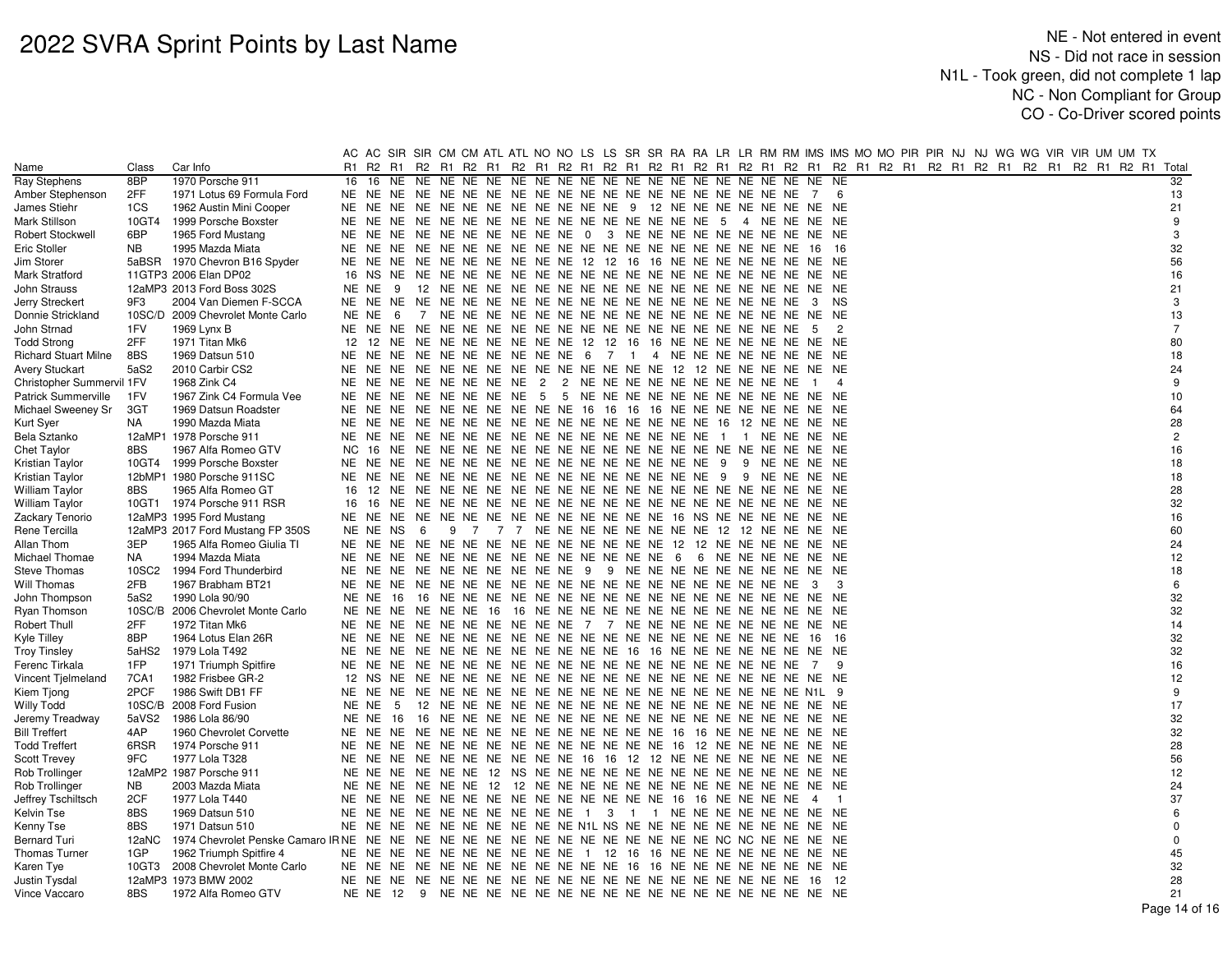|                        |                 |                               |                |                                                                      |  |  |  |                                                                |  |  |                |                |  |  | AC AC SIR SIR CM CM ATL ATL NO NO LS LS SR SR RA RA LR LR RM RM IMS IMS MO MO PIR PIR NJ NJ WG WG VIR VIR UM UM TX |  |                |
|------------------------|-----------------|-------------------------------|----------------|----------------------------------------------------------------------|--|--|--|----------------------------------------------------------------|--|--|----------------|----------------|--|--|--------------------------------------------------------------------------------------------------------------------|--|----------------|
| Name                   | Class           | Car Info                      | R <sub>1</sub> | R2 R1                                                                |  |  |  |                                                                |  |  |                |                |  |  | R2 R1 R2 R1 R2 R1 R2 R1 R2 R1 R2 R1 R2 R1 R2 R1 R2 R1 R2 R1 R2 R1 R2 R1 R2 R1 R2 R1 R2 R1 R2 R1 R2 R1 Total        |  |                |
| <b>Ben Valentine</b>   | 6BP             | 1965 Chevrolet Corvette       | NE             | NE NE NE NE NE NE NE NE NE 12 12 NE NE NE NE NE NE NE NE NE NE NE    |  |  |  |                                                                |  |  |                |                |  |  |                                                                                                                    |  | 24             |
| Sean Van Gelder        |                 | 12bS911 1986 Porsche 911      |                | NE NE NE NE NE NE NE NE NE NE NE NE 9 9 NE NE NE NE NE NE NE NE NE   |  |  |  |                                                                |  |  |                |                |  |  |                                                                                                                    |  | 18             |
| Bob Van Zelst          | 3CP             | 1955 Porsche 356 Speedster    | NE.            | NE.                                                                  |  |  |  | NE NE NE NE NE NE NE NE NE NE NE NE 7 7 NE NE NE NE NE NE      |  |  |                |                |  |  |                                                                                                                    |  | 14             |
| Jimmy Vasser           | 2CF             | 1978 Crossle 32F              | NE.            |                                                                      |  |  |  |                                                                |  |  |                | - 16           |  |  |                                                                                                                    |  | 32             |
| Joe Viola              |                 | 10GT4 1999 Porsche Boxster    |                |                                                                      |  |  |  |                                                                |  |  |                |                |  |  |                                                                                                                    |  | 24             |
| Joe Viola              |                 | 12bMP1 1972 Datsun 240Z       |                |                                                                      |  |  |  |                                                                |  |  |                |                |  |  |                                                                                                                    |  | 32             |
| <b>Curt Vogt</b>       |                 | 10SC/B 2006 Ford Fusion       | NE.            |                                                                      |  |  |  |                                                                |  |  | 7              | NS.            |  |  |                                                                                                                    |  | $\overline{7}$ |
| <b>Walter Vollrath</b> | 7U2             | 1972 Lola T-290               | NE.            | NE NE NE NE NE NE NE NE NE NE NE NE NE 6 9 NE NE NE NE NE NE         |  |  |  |                                                                |  |  |                |                |  |  |                                                                                                                    |  | 15             |
| Cliff Von Hoene        | 1GT             | 1966 Datsun Roadster          |                |                                                                      |  |  |  |                                                                |  |  |                |                |  |  |                                                                                                                    |  | 16             |
| Jon Wactor             | 8CP             | 1970 Porsche 914-6            | NE.            | NE NE NE NE NE NE NE NE NE 9 9 12 12 NE NE NE NE NE NE NE NE NE      |  |  |  |                                                                |  |  |                |                |  |  |                                                                                                                    |  | 42             |
| Robert Wagner          | 3CP             | 1960 Austin Healey 3000       |                |                                                                      |  |  |  |                                                                |  |  |                |                |  |  |                                                                                                                    |  | 6              |
| Tom Walega             | 6BP             | 1966 Ford Mustang             |                |                                                                      |  |  |  |                                                                |  |  |                |                |  |  |                                                                                                                    |  | 24             |
| Randy Walker           | 10SC/D          | 2000 Chevrolet Monte Carlo    | NE NE          | 7                                                                    |  |  |  |                                                                |  |  |                |                |  |  |                                                                                                                    |  | 13             |
| <b>Steve Walker</b>    | 8BS             | 1970 BMW 2002                 | NE             |                                                                      |  |  |  |                                                                |  |  |                |                |  |  |                                                                                                                    |  | 12             |
| Steve Walker           |                 | 5aMSR 1986 Swift DB2          |                | NE NE NE NE NE NE NE NE NE NE NE NE 16 16 NE NE NE NE NE NE NE NE NE |  |  |  |                                                                |  |  |                |                |  |  |                                                                                                                    |  | 32             |
| Ben Wallace            |                 | 12bMP1 1981 Porsche 911SC     |                |                                                                      |  |  |  |                                                                |  |  |                |                |  |  |                                                                                                                    |  | 14             |
| Ben Wallace            | <b>NB</b>       | 1999 Mazda Miata              |                |                                                                      |  |  |  |                                                                |  |  |                |                |  |  |                                                                                                                    |  | $\mathbf 0$    |
| Dan Walters            | 1FP             | 1963 Sunbeam Alpine           | 12             | 16                                                                   |  |  |  | NE NE NE NE NE NE NE NE 16 16 NE NE NE NE NE NE NE NE NE NE NE |  |  |                |                |  |  |                                                                                                                    |  | 60             |
| Rick Wark              | 9F3             | 2018 Swift 016                | NE             | NE                                                                   |  |  |  |                                                                |  |  | - 6            | 7              |  |  |                                                                                                                    |  | 13             |
| Doug Warneke           |                 | 12bMP1 1973 Porsche 914       | 16             | 16 NE NE NE NE NE NE NE NE NE 12 12 NE NE NE NE NE NE NE NE NE NE    |  |  |  |                                                                |  |  |                |                |  |  |                                                                                                                    |  | 56             |
| <b>Bob Wass</b>        | 8BS             | 1972 Alfa Romeo GTV           |                | NE NE NE NE NE NE NE NE NE NE 1 1 NE NE NE NE NE NE NE NE NE NE NE   |  |  |  |                                                                |  |  |                |                |  |  |                                                                                                                    |  | $\overline{2}$ |
| Pancho Weaver          | 10NC            | 2020 Dodge Challenger         | NE NE          |                                                                      |  |  |  |                                                                |  |  |                |                |  |  |                                                                                                                    |  | $\Omega$       |
| Raymond Webb           | 10SC/A          | 2012 Dodge Charger            | NE NE          |                                                                      |  |  |  |                                                                |  |  |                |                |  |  |                                                                                                                    |  | 12             |
| Ranson Webster         | 4DM             | 1960 Porsche Abarth GTL       |                | NE NE NE NE NE NE NE NE NE NE NE NE 16 16 NE NE NE NE NE NE NE NE NE |  |  |  |                                                                |  |  |                |                |  |  |                                                                                                                    |  | 32             |
| Ranson Webster         | 10GT1           | 1976 Porsche 935 K3           |                | NE NE NE NE NE NE NE NE NE NE 16 12 16 16 NE NE NE NE NE NE NE NE NE |  |  |  |                                                                |  |  |                |                |  |  |                                                                                                                    |  | 60             |
| Steve Webster          | NA.             | 1990 Mazda Miata              | NE.            | NE                                                                   |  |  |  |                                                                |  |  | 12             | 16             |  |  |                                                                                                                    |  | 28             |
| Tom Weglarz            | 6GT             | 1969 Chevrolet Corvette       |                |                                                                      |  |  |  |                                                                |  |  |                | - 16           |  |  |                                                                                                                    |  | 28             |
| Joel Weinberger        | 3CP             | 1962 Porsche 356B             |                |                                                                      |  |  |  |                                                                |  |  |                |                |  |  |                                                                                                                    |  | 32             |
| Joel Weinberger        | 7U2             | 1972 Chevron B21              | NE.            |                                                                      |  |  |  |                                                                |  |  |                |                |  |  |                                                                                                                    |  | 32             |
| Kellan Weinberger      | 8CP             | 1969 Porsche 911              | NE.            | NE NE NE NE NE NE NE NE NE NE NE NE NE 16 16 NE NE NE NE NE NE NE    |  |  |  |                                                                |  |  |                |                |  |  |                                                                                                                    |  | 32             |
| Jeff White             | 2CF             | 1978 Crossle 32F              |                |                                                                      |  |  |  |                                                                |  |  | $\overline{1}$ | - 1            |  |  |                                                                                                                    |  | $\mathbf{2}$   |
| Robert White           | 3GT             | 1967 Lotus 7 Series 2         |                |                                                                      |  |  |  |                                                                |  |  | - 9            | 16             |  |  |                                                                                                                    |  | 25             |
| Scott Whitestine       | 2CF             | 1979 Formula Ford Rf79        |                |                                                                      |  |  |  |                                                                |  |  |                |                |  |  |                                                                                                                    |  | 13             |
| <b>Charles Wicht</b>   | 10GT4           | 2018 Porsche GT3 Cup          | NE NE          | 7                                                                    |  |  |  |                                                                |  |  |                |                |  |  |                                                                                                                    |  | 13             |
| John Wiggans           | 6NC             | 1963 Chevrolet Corvette       |                |                                                                      |  |  |  |                                                                |  |  |                |                |  |  |                                                                                                                    |  | $\Omega$       |
| Wes Wigginton          | 8CP             | 1971 Porsche 911T             |                | NE NE NE NE NE NE NE NE NE NE 6 6 NE NE NE NE NE NE NE NE NE NE      |  |  |  |                                                                |  |  |                |                |  |  |                                                                                                                    |  | 12             |
| Ernie Wilding          |                 | 12bMP2 1995 BMW M3            | NE NE          |                                                                      |  |  |  |                                                                |  |  |                |                |  |  |                                                                                                                    |  | 32             |
| John Wilkins           | 5aVS2           | 1985 TIGA SC85                | 16             | -16                                                                  |  |  |  | NE NE NE NE NE NE NE NE 16 16 16 16 NE NE NE NE NE NE NE NE    |  |  |                |                |  |  |                                                                                                                    |  | 96             |
| Jackson Williams       | 1FP             | 1963 Austin Healey Sprite Mk2 |                | NE NE NE NE NE NE NE NE 1 1 NE NE NE NE NE NE NE NE NE NE NE NE      |  |  |  |                                                                |  |  |                |                |  |  |                                                                                                                    |  | $\overline{2}$ |
| Roger E. Williams      | 1FP             | 1972 MG Midget                |                | NE NE NE NE NE NE NE NE 16 16 NE NE NE NE NE NE NE NE NE NE NE NE    |  |  |  |                                                                |  |  |                |                |  |  |                                                                                                                    |  | 32             |
| Josh Wilson            | 2CF             | 1978 Crossle 32F              |                |                                                                      |  |  |  |                                                                |  |  | $\blacksquare$ | $\overline{1}$ |  |  |                                                                                                                    |  | 18             |
| Allen Wilt             |                 | 12bS911 1972 Porsche 911      | NE.            | NE.                                                                  |  |  |  | NE NE NE NE NE NE NE NE NE NE 16 16 NE NE NE NE NE NE NE NE    |  |  |                |                |  |  |                                                                                                                    |  | 32             |
| <b>Scott Winders</b>   |                 | 10GT2 1987 Porsche 911        | NE.            | NE NE NE NE NE NE NE NE NE NE NE 16 16 NE NE NE NE NE NE NE NE NE    |  |  |  |                                                                |  |  |                |                |  |  |                                                                                                                    |  | 32             |
| Michael Wirrick        | 2CF             | 1975 Zink Z10C                |                |                                                                      |  |  |  |                                                                |  |  | $\blacksquare$ | -3             |  |  |                                                                                                                    |  |                |
| Lance Wiskirchen       | 10GT4           | 2001 Ford Mustang             | NE.            | NE.                                                                  |  |  |  | NE NE NE NE NE NE NE NE NE NE NE NE 6 NS NE NE NE NE NE NE     |  |  |                |                |  |  |                                                                                                                    |  | 6              |
| Justin Withoff         | 9F <sub>2</sub> | 2005 SCCA FE2                 | NE             |                                                                      |  |  |  |                                                                |  |  | - 9            | 12             |  |  |                                                                                                                    |  | 21             |
| Russell Wittenberg     |                 | 10GT4 2018 Ginetta G55 GT4    |                |                                                                      |  |  |  |                                                                |  |  |                |                |  |  |                                                                                                                    |  | 5              |
| Bart Wolfe             |                 | 11GTP4 2007 Lola B07/90       | NE.            |                                                                      |  |  |  |                                                                |  |  |                |                |  |  |                                                                                                                    |  | 16             |
| Patrick Womack         | 10SC4           | 2014 Toyota Camry             | NE             | NE NE NE NE NE NE NE NE NE NE NE NE NE 12 NS NE NE NE NE NE NE       |  |  |  |                                                                |  |  |                |                |  |  |                                                                                                                    |  | 12             |
| lan Wood               | 7CA1            | 1970 McLaren M12              | NE.            | NE                                                                   |  |  |  | NE NE NE NE NE NE NE NE 16 16 16 16 NE NE NE NE NE NE NE NE NE |  |  |                |                |  |  |                                                                                                                    |  | 64             |
| Turner Woodard         | 7U2             | 1975 Chevron B31              | NE             | NE                                                                   |  |  |  |                                                                |  |  | 12 NS          |                |  |  |                                                                                                                    |  | 12             |
| <b>Turner Woodard</b>  | 9FB             | 1979 March 79B                | NE             |                                                                      |  |  |  |                                                                |  |  |                |                |  |  |                                                                                                                    |  | 12             |
| H.D. Woodruff          | 8BS             | 1974 BMW 2002                 | NE             | NE NE NE NE NE NE NE 16 16 NE NE NE NE NE NE NE NE NE NE NE NE NE    |  |  |  |                                                                |  |  |                |                |  |  |                                                                                                                    |  | 32             |
| George Wright          | 6BP             | 1963 Chevrolet Corvette       |                |                                                                      |  |  |  |                                                                |  |  | - 6            | $\overline{1}$ |  |  |                                                                                                                    |  | $\overline{7}$ |
|                        |                 |                               |                |                                                                      |  |  |  |                                                                |  |  |                |                |  |  |                                                                                                                    |  | Page 15 of 16  |